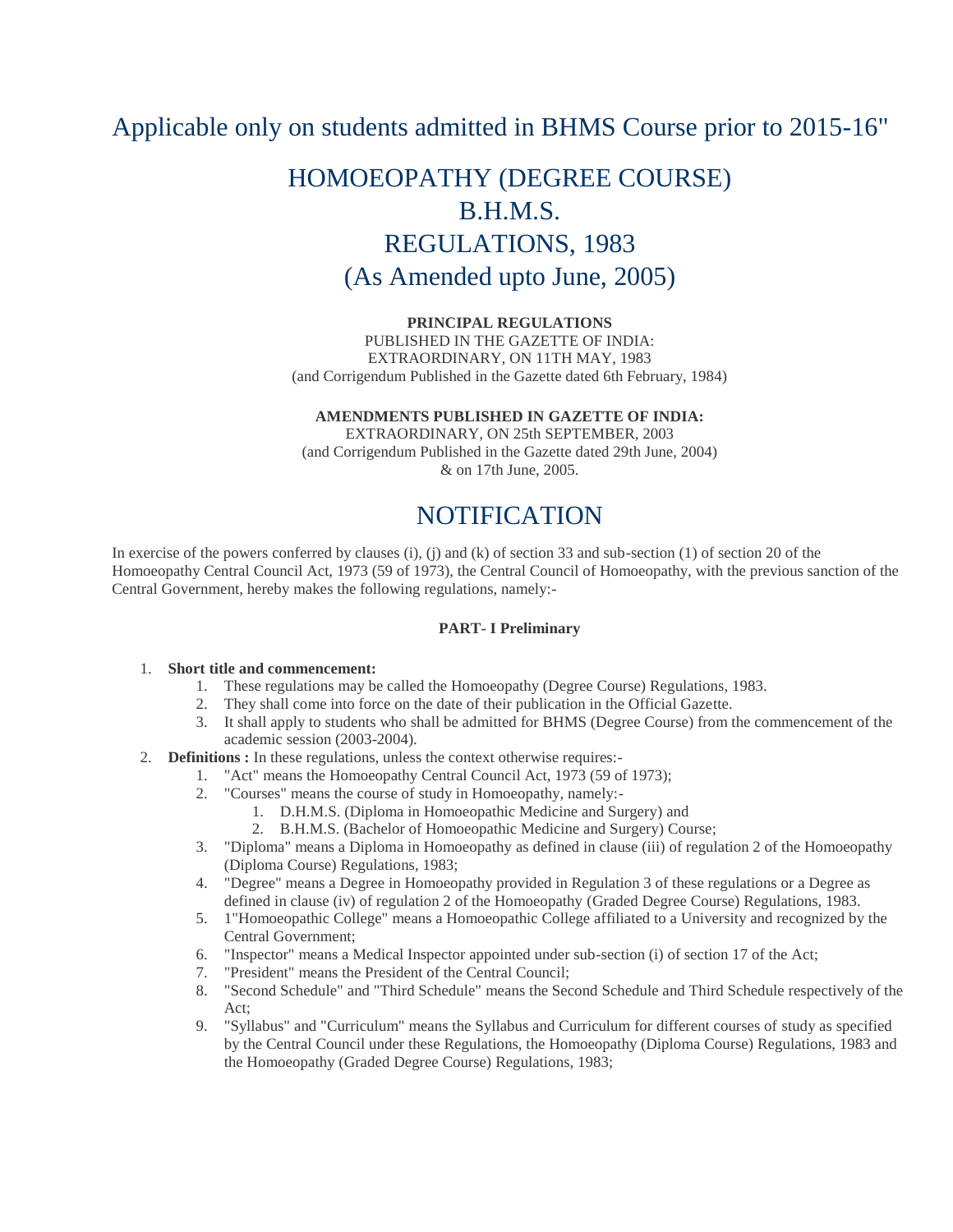- 10. 1"Teaching experience" means teaching experience in the subject concerned in a Homoeopathic College and includes teaching experience in the subjects of Medicine, Surgery, Obstetrics and Gynaecology, gained in the Medical Colleges recognised by the Central Government;
- 11. "Visitor" means a Visitor appointed under sub-section (1) of section 18 of the Act;
- 12. "Post Graduation in Homoeopathy" means a Post Graduate qualification in Homoeopathy recognised as per the provisions of the Act.

### **PART-II**

# COURSES OF STUDY

- 3 (i) The Degree Course of B.H.M.S. (Degree) shall comprise a Course of study consisting of Curriculum and Syllabus provided in these regulations spread over a period of 5 years, including compulsory Internship of one year duration after passing the Final Degree Examination;
	- (ii) <sup>1</sup>Every candidate after passing the final BHMS examination, shall undergo compulsory internship for a period of twelve months as per the procedure laid down in Annexure 'A' attached to these regulations.
	- $(iii)$ <sup>1</sup>On successful completion of the internship and on the recommendation of the Principal of the Homoeopathic College concerned, the concerned University shall issue the Degree to such candidates.

### **PART-III**

# ADMISSION TO COURSE

- 4. **Minimum Qualifications:** No candidate shall be admitted to the B.H.M.S. (Degree) Course unless he has:-
	- 1. Passed the Intermediate Science or its equivalent examination with Physics, Chemistry and Biology as his subjects;
	- 2. attained the age of 17 years on or before 31st December of the year of his admission to the first year of the Course.
	- 3. Blind (including colour blind), deaf and/or dumb candidates shall not be allowed for admission in the course.

### **PART-IV**

# THE CURRICULUM

- 5. **Subjects:** Subjects for study and examination for the B.H.M.S. (Degree) Course shall be as under:-
	- 1. Anatomy.
	- 2. Physiology including Biochemistry.
	- 3. Organon of Medicine, Principles of Homoeopathic Philosophy & Psychology.
	- 4. Homoeopathic Pharmacy.
	- 5. Homoeopathic Materia Medica & Therapeutics.
	- 6. Pathology & Microbiology.
	- 7. Forensic Medicine and Toxicology.
	- 8. Practice of Medicine.
	- 9. Surgery.
	- 10. Obstetrics and Gynecology.
	- 11. Community Medicine.
	- 12. Case Taking and Repertory.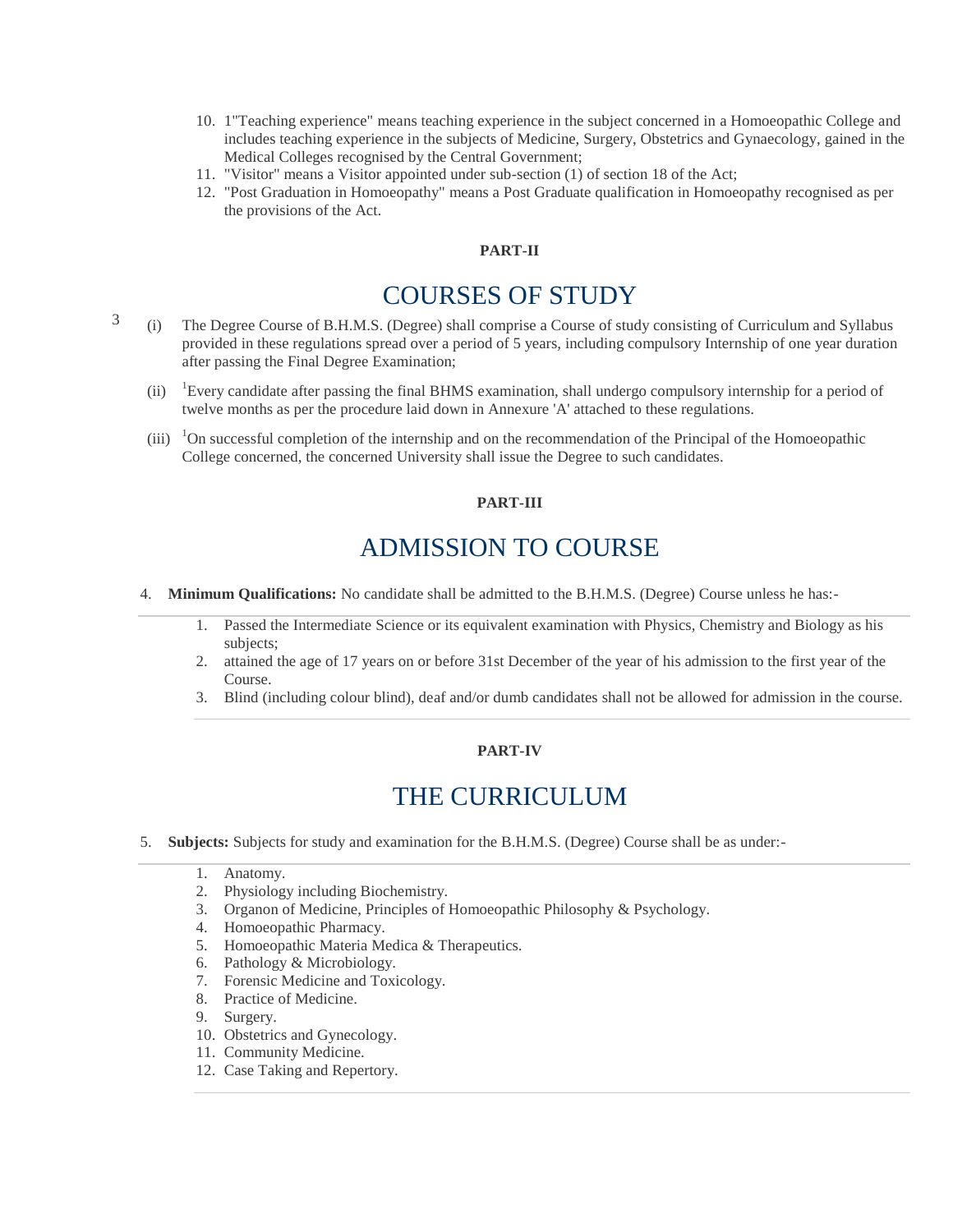#### **PART-V**

<sup>1</sup>6. **Syllabus for Direct Degree Course:** Following shall be syllabus for B.H.M.S. (Direct Degree) Course:-

# INTRODUCTION

Basic objectives of education and training in a Homoeopathic institution is to prepare a competent Homoeopathic Physician who is capable of functioning independently and effectively under Rural and Urban set ups. In order to achieve this, the following syllabus and curriculum ha been designed:

## **A. Sound Foundation:-**

To function effectively as a Homoeopathic physician a thorough grasp over the medical concepts is imperative. For this, the educational process shall be perceived as an integrated evolving process and not merely as an acquisition of a large number of disjointed facts.

A student shall have to pass through a Training procedure which encompasses the above well, right from Ist BHMS to IV BHMS and also during the internship period.

He shall undergo an education process wherein learning of **Facts** and **Concepts** right from 1st Year are **in a continuity, in an evolutionary & progressive pattern**. In 1st BHMS, student shall study the fundamental principles of Homoeopathy and will also learn more of applied anatomy than a multitude of minor anatomical details.

In IInd BHMS, a student shall be exposed to very vital concepts of **susceptibility** and **symptomatology** with **Analysis-Evaluation** and details of the Homoeopathic concepts, old logic of Homoeopathy. These will attain much deeper significance (if care is taken by teachers of pathology and Organon-Philosophy) when the current knowledge of INFLAMMATION, IMMUNITY, is correlated well with concepts of susceptibility.

In IIIrd BHMS, there is opportunity to fortify the foundation at the best by correlating between **Theory of Chronic Diseases** and the **Patho-Physiological** facts on the Gynecology, Surgery and Medicine. A student shall have to be taught the spectrums of various diseases in correlation with the spectrum of miasmatic manifestations. He will then be able to use a well concluded **EVALUATION ORDER OF Characteristics to derive an Operationally valid reportorial Totality.**

The knowledge gathered in this pattern will keep him constantly aware of his objectives and his role as a Homoeopathic Physician. The integration will eliminate the state of confusion. The Therapeutics Actions then will be right and complete, utilizing the full repertories of the Medicinal and Non-medicinal measures, keeping him up-to-date about all fresh scientific developments and inculcating values of continuous Medical Education.

## **B. Execution:-**

Maximum emphasis shall be placed on the applied aspects of all the subjects. Thus teachings of Anatomy, Physiology and Biochemistry will demand greater emphasis on applied aspects of these sciences. Teaching of Pathology will demand sharp focus on general Pathology, while Regional Pathology will come up as an application. It shall require correlation with Medicine, Surgery and Gynecology. All these need to be studied from Homoeopathic perspectiv, hence emphasis on applied aspect of Organon Philosophy & Homoeopathic Therapeutics representing application to all other subjects.

# **C. Inter-Departmental Co-ordination:-**

Essential, the entire approach becomes an integrated approach. All departments shall develop a cohesive well defined programme which demand marked inter-departmental co-ordination.

It is therefore desirable to have teaching programmes wherein, by rotation each department participates in the teaching coordinating well with the other faculties with constant updating and evaluation. The co-ordination has to be in the way as given in the text under each subject inside these Regulations. This will ensure fundamental and exceptional clarity.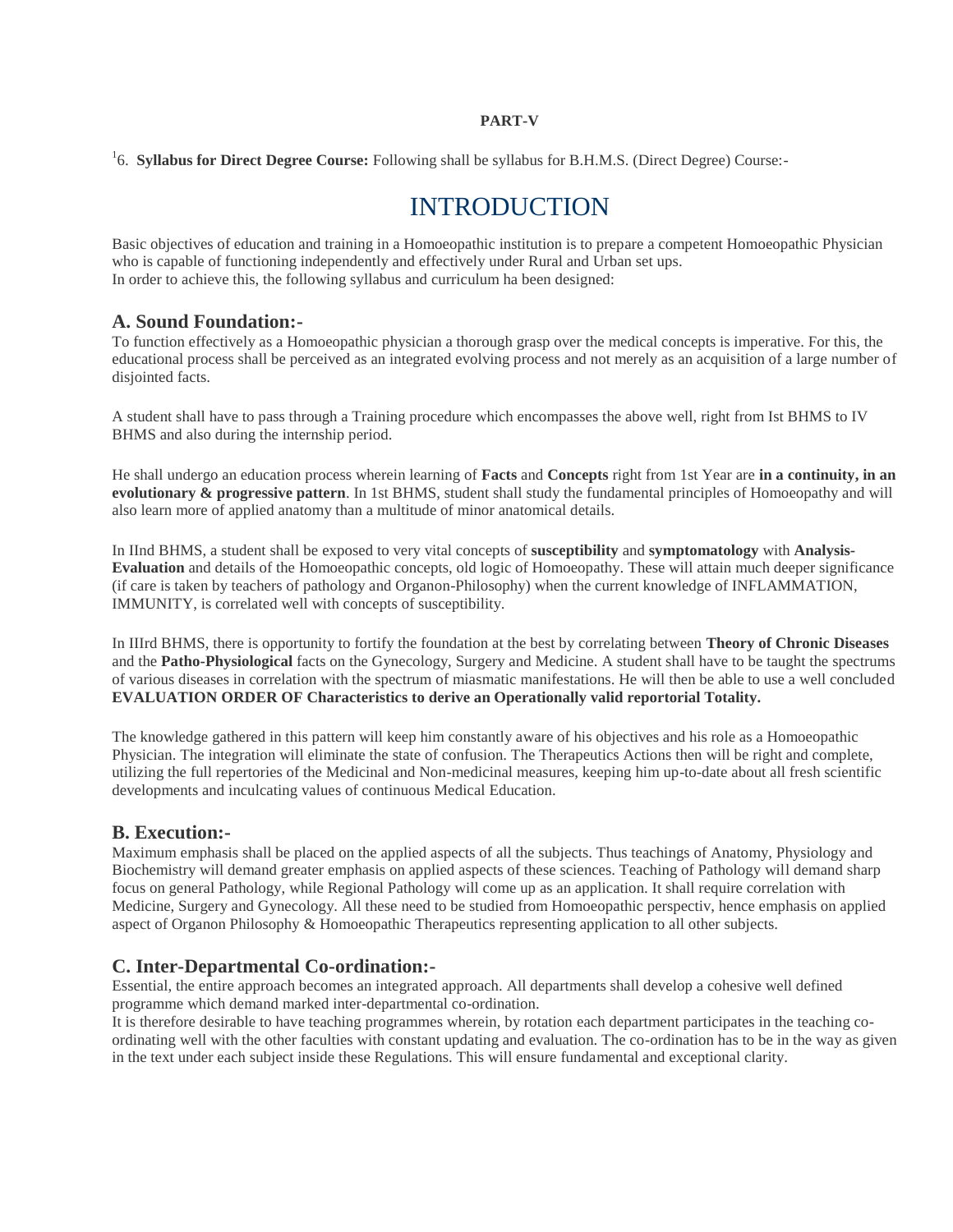# **D. Deductive-Inductive Teaching:-**

While teaching, there shall be balance in designing deductive and inductive process in mind. There shall be less emphasis on didactic lectures. Major portion of the time of the students shall be devoted to demonstrations, group discussions, seminars and clinics. Every attempt shall be made to encourage students to participate in all these to develop his personality, character, expressions and to ensure the grasp over concepts rapidly.

# **E. Patient Oriented Teachings:-**

In order to impart the integrated medical education PATIENT has to be in the Centre right from day one of the IInd BHMS. Importance of social factors in relation to the problem of health and disease shall receive proper emphasis throughout the course and to achieve this objective, **the educational process shall be community as well as hospital based.** Based on the above concepts the course of studies as laid down in these Regulations will help to fulfill these needs. While doing so, the need of the hour, past experience in learning and teaching is taken into consideration.

# ORGANON OF MEDICINE AND PRINCIPLES OF HOMOEOPATHIC PHILOSOPHY & PSYCHOLOGY

## FIRST B.H.M.S

## INTRODUCTION TO SCIENCE OF HOMOEOPATHY

**Organon-Philosophy** is a vital subject which builds up the conceptual base for the Physician. It illustrates those principles which when applied in practice enable the Physician to obtain results, which he can explain rationally and repeats them in practice with greater competence. Focus of the Education and Training should be to build up the conceptual base.

Homoeopathy should be introduced as a **Complete Rational System of Medicine** with its **Holistic, Individualistic** and **Dynamistic** approach to life, Health, Disease, Remedy and cure.

In order to achieve this, study of logic, psychology and the fundamentals of Homoeopathic Science become quite important.

It is imperative to have clear grasp over Inductive-Deductive Logic, and its application and comprehending the fundamentals of Homoeopathic Science. Homoeopathic approach for the patients is a Holistic approach. Science demands from the Homoeopathic Physician, to comprehend his patient as a PERSON, his dispositional state of Mind (and Body), alongwith the disease process with its causes. Since we lay great emphasis on knowing the mind, knowledge of the psychology becomes imperative for a Homoeopathic Physician. Thus introduction to Psychology will assist Homoeopathic student to build up his conceptual base in his direction.

## **I. Fundamental of Homoeopathic Science.**

Preliminary lectures on the evolution of medicinal practice by the ancients giving stress to rationalistic and vitalistics thoughts.

- 1. Short history of Hahnemann's life and contributions.
- 2. Brief life and contributions of early pioneers after Hahnemann.
- 3. Brief study of the early history of spread of homoeopathy & position of Homoeopathy in various countries.
- 4. Hahnemann's Organon of Medicine from aphorism 1 to 70.
- 5. Fundamental Principles of Homoeopathy.
- 6. Health: Hahnemann's and modern concept.
- 7. Introductory lectures on diseases, their classification, drug diseases, case taking and drug proving.

**II. Logic.**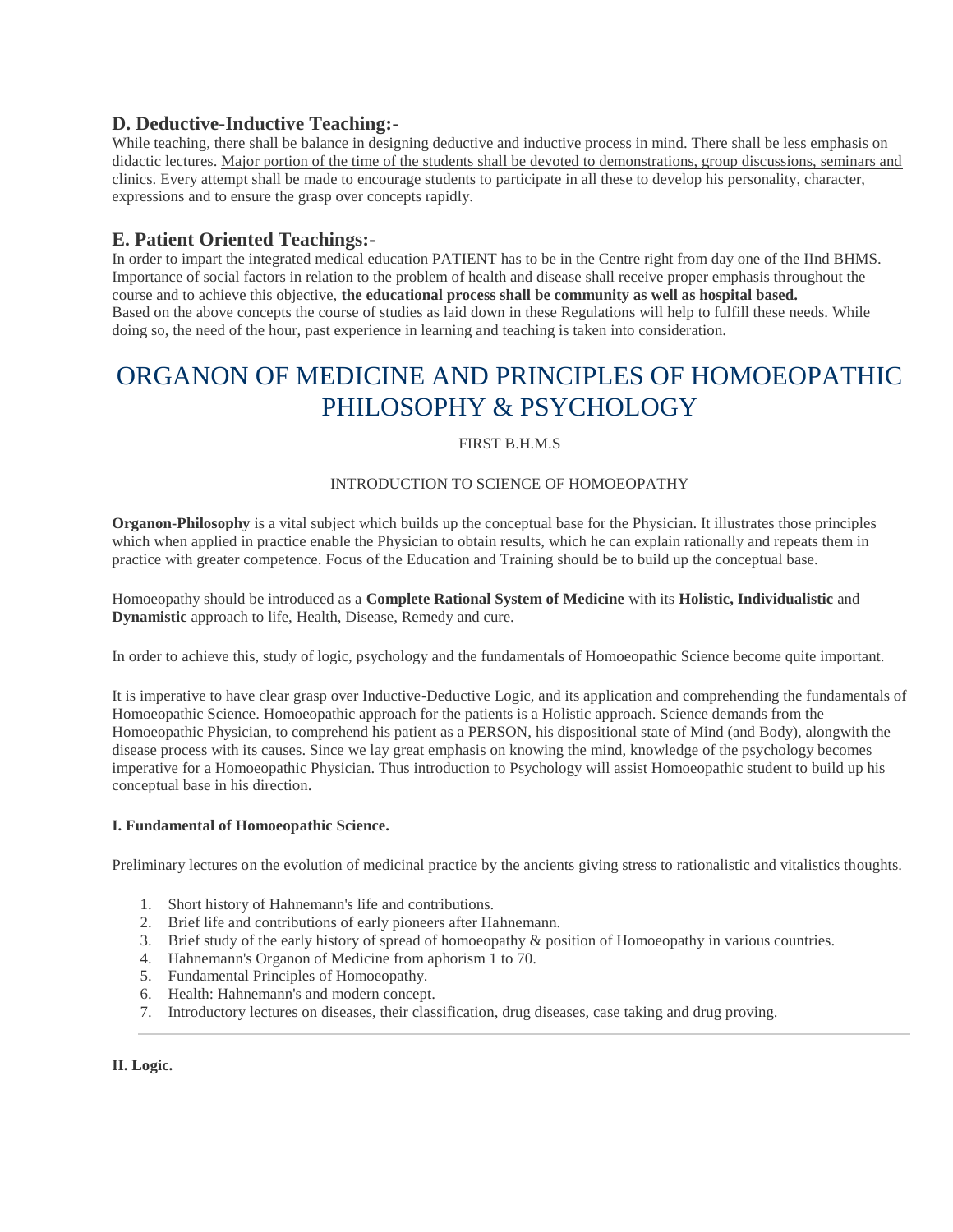The term 'Logic' means 'though' 'reason' 'Law' and is used to denote the totality of rules to which the process of thought is subjected, a process that reflects the reality. It is also used to denote the science of the rules of reasoning and the forms in which it occurs. As discussed earlier, to comprehend ORGANON-PHILOSOPHY, it is essential to acquaint with understanding of LOGIC in order to grasp inductive-deductive reasoning

## **III. Introduction to Psychology..**

- 1. Definition of Psychology as a Science and its differences from other Sciences. Concept of Mind Contemporary schools of psychology with special reference to Behaviouristic and psychoanalytic approaches.
- 2. Scientific study of behaviour, intelligence, cause effect relation behaviouristic (Pavlov, Watson, Skinner) and dynamics of behaviour (Freud and Neo Freudians).
- 3. Basic concepts of sensation, perception, illusion, Hallucination, Delusion, Image, Intelligence, aptitude, attention, thinking and memory.
- 4. Emotion, motivation, personality, anxiety, conflict, frustration, psychomatic manifestations and dreams.
- 5. Developmental psychology normal developments since birth to maturity (both physical and psychological) and deviations its effects on later behaviour.

**\*The attempt should be made to make a student receptive to various terms in teachings of Materia Medica and Homoeopathic Philosophy.**

## **II. B.H.M.S.**

## **IN THREE SECTIONS**

## **SECTIONS 1**

Hahnemann's Organon of Medicine Aphorism: 1 to 145

The purpose of Homoeopathic case taking is not merely collection of symptoms but comprehending the **PERSON IN WIDER DIMENSIONS** with the correct appreciation of the factors responsible for the genesis and maintenance of illness i.e. **Fundamental Cause, PREDISPOSING CAUSE, MAINTAINING CAUSE & ONE SIDED DISEASES.**

There should be compulsory case taking term for each student wherein he learns to 'build up PORTRAIT of the disease by undertaking:-

- 1. Evolutionary study of the patient comprising of well defined characteristics.
- 2. Studying individual in His life-span and in relation to his family environment and work.
- 3. Processing of the interview and the entire case so as to grasp the principles of MANAGEMENT of these patients.

He should be taught to classify various symptoms which he has elicited in his case taking. He puts down his evaluation of those characteristics. His capacity for analysis and synthesis should evolve. In appendix, Analytical paper for symptom classification and Evaluation is attached. If practiced properly, has potential to improve analytical faculty of the student.

**Physician, Teaching Staff, R.M.O. and House Staff shall spend enough time with the students** and interns and scrutiny of their written cases, discussing mode of interview and processing of the case.

There should be standardization in imparting training in **ANALYSIS AND EVALUATION.** Each Institute shall keep the standard guide lines of Case taking.

GUIDELINES ANALYSIS EVALUATION OF OBJECTIVES OF ANALYSIS EVALUATION OF SYMPTOMS.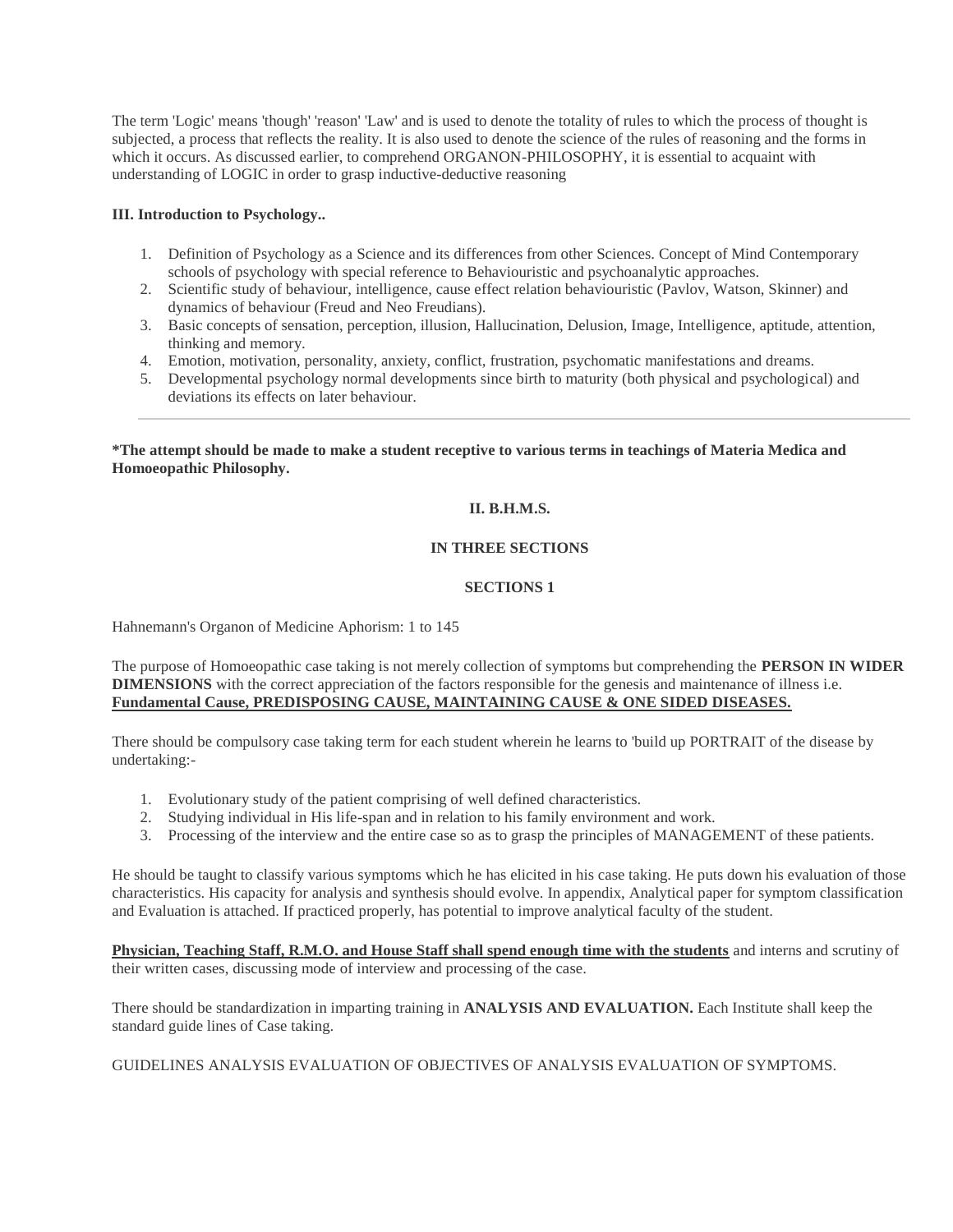- 1. (To individualize the case so as to prepare an effective totality which allows us to arrive at the SIMILIMUM, prognosis the case, and advise management and impose necessary restrictions on mode of life and diet.
- 2. To infer about state susceptibility by appreciating the quality of characteristics state of susceptibility and diagnosis about miasmatic state would allow physician to formulate comprehensive plan of treatment.
- 3. Order of evaluation of the characteristics, of the case would become stepping stone for the reportorial totality.

## **(iii) CLASSIFICATION OF SYMPTOMS:** Their scopes and limitations in arriving as a totality.

Symptom should not be considered superficially at its face value. It should be analyzed and evaluated by taking into account following factors

- 1. Through grasp over the underlying dynamics. (Psychological, Physiological, Pathological aspects).
- 2. This would demand through comprehension over the evolution of DISEASE, taking into account FUNDAMENTAL, EXCITING & MAINTAINING CAUSES..
- 3. Knowledge of socio-cultural background is quite imperative for correct analysis and evaluation. Details regarding SYMPTOMATOLOGY can be comprehended by referring to the classical books in philosophy.

The Department of Organon & Philosophy while training in Case Taking shall co-ordinate with various other departments where student is sent for the pre-clinical and clinical training. This would ensure not only streamlining of the clinical Centres but also cultivate Homoeopathic perspective when student is attending other special clinics.

### EVALUATION-EXAMINATION

- 1. Student's performance shall be evaluated periodically. There shall be periodical card tests and internal (theory and practical) examinations in each-academic year. The concerned teaching staff shall file his general report on the conduct of internal examinations and also on student's performance, which shall be discussed in departmental and interdepartmental meetings.
- 2. Each student appearing for II and III BHMS shall maintain one journal comprising of 20 cases (10 short and 10 long cases) with complete processing of the case material for each examination, which shall be evaluated by the head of the department.
- 3. There shall be provisions for the internal assessment of all these examinations and journal work in the Final II and III BHMS examinations respectively.

#### **III. BHMS**

When student enters third year, he has already grasped basic Sciences of Anatomy, Physiology, Pathology and has been introduced to Clinical Medicine, Surgery, Gynaecology and Obstetrics.

Organon including Philosophy is the subject which builds up the conceptual base for the physician. It illustrates those principles which when applied in practice enable physician to obtain results which he can explain rationally and repeats them in practice with greater competence. Focus of the Education & Training should be to build up this conceptual base. This can be delivered effectively if there is proper integration of various disciplines, various knowledge throughout the subject of ORGANON-PHILOSOPHY.

## (I) HAHNEMANN'S THEORY OF CHRONIC DISEASE

Proper emphasis should be made on the way in which each miasmatic phase evolves and the characteristic expressions which are thrown off at various level. This will bring out characteristic PATTERN of each miasm. Definite attempt should be made to understand theory of CHRONIC MIASM in the light of our knowledge of basic sciences of ANATOMY, PHYSIOLOGY, PATHOLOGY & MEDICINE. This would demand CO-RELATION OF HOMOEOPATHIC PHILOSOPHY with allied sciences.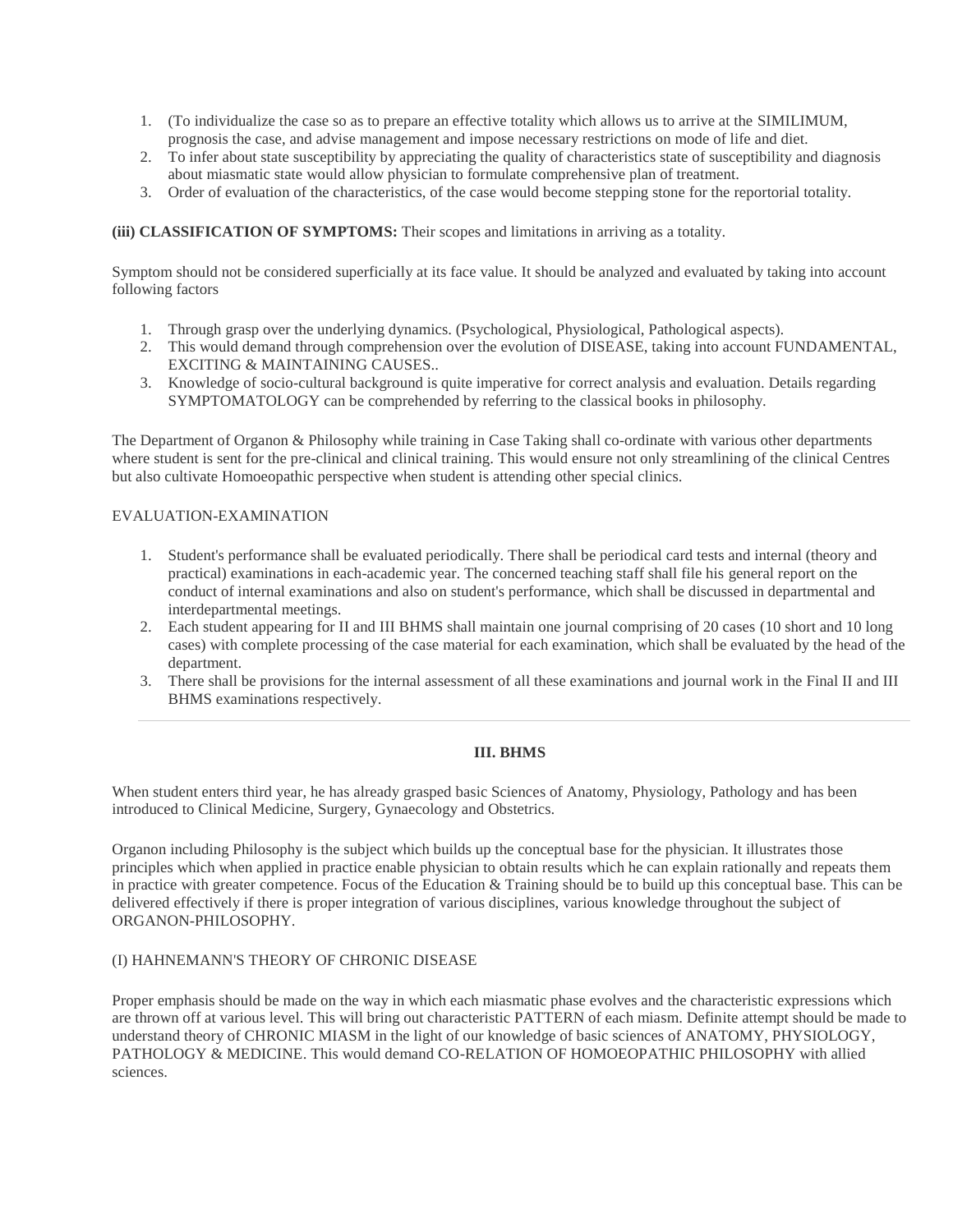Teacher should bring out clearly therapeutic implications of THEORY OF CHRONIC MIASM in practice. This will demand comprehension of EVOLUTION OF NATURAL DISEASE from miasmatic angle. This will require to be correlated with applied Materia Medica. Here you demonstrate how various drugs would come up in Psoric, Sycotic and syphilitic state of the clinical diseases.

Thus ORGANON & PHILOSOPHY will bring out effectively integration of Anatomy, Physiology Psychology, Pathology, Clinical Medicine, Materia Medica and Therapeutics. This would demand greater interdepartmental co-ordination.

### II. HAHNEMANN'S ORGANON OF MEDICINE VTH & VITH EDITIONS

(including Aphorism 1 to 294).

- 1. Kent's lectures, Robert and Stuart close works in Philosophy.
- 2. POSOLOGY.
- 3. DIET, ANCILLARY MODE OF TREATMENT.
- 4. INTRODUCTION OF REPERTORY.

Student should maintain journal of 20 cases wherein thoroughly worked out cases from their clinic attendance would be there.

Cases should demonstrate student's work on: CASE TAKING - CASE ANALYSIS-EVALUATION-DISEASE, DIAGNOSIS-MIASM-POSOLOGY-REMEDY SELECTION.

#### **IV. BHMS**

Here the focus is on applied aspect of Organon & Philosophy. Maximum emphasis shall be given on practice oriented teaching of Organon and Philosophy.

This can be effectively achieved by studying the various cases taken by students in OPD & IPD.

Case analysis, evaluation and synthesis takes into account the application of entire ORGANON from Aphorism 1 to 294 and all principles of Philosophy as illustrated in I, II, III BHMS.

More emphasis to be given on case taking, case analysis, evolution, posology miasmatic diagnosis, potency selection and repetition of doses, second prescription, diet, regimen and other pressures with principle of management during OPD and IPD visits, so that the students can have the practical knowledge of the treatment and management of the patient.

The following topics shall be taught during IV BHMS in depth:-

- 1. History of Medicine.
- 2. History of Homoeopathy, its spread to different countries.
- 3. Life and living environment.
- 4. Concepts of health and factors modifying it.
- 5. Concept of susceptibility and vital reaction.
- 6. Concept of disease and totality of symptoms.
- 7. Concepts of Drug, Medicine and remedy.
- 8. Concept of Cure and Disease and Drug relationship.
- 9. Scope and limitations of different modes of employing medicines in disease Antipathy, Allopathy and Homoeopathy.
- 10. Various methods of classification and evaluations of symptoms common and characteristic General and particular.
- 11. Concepts of incurable disease, suppression and palliation.
- 12. Prophylactics.
- 13. Scope and limitations of Homoeopathy.
- 14. Remedy response, prognosis after administration of a remedy.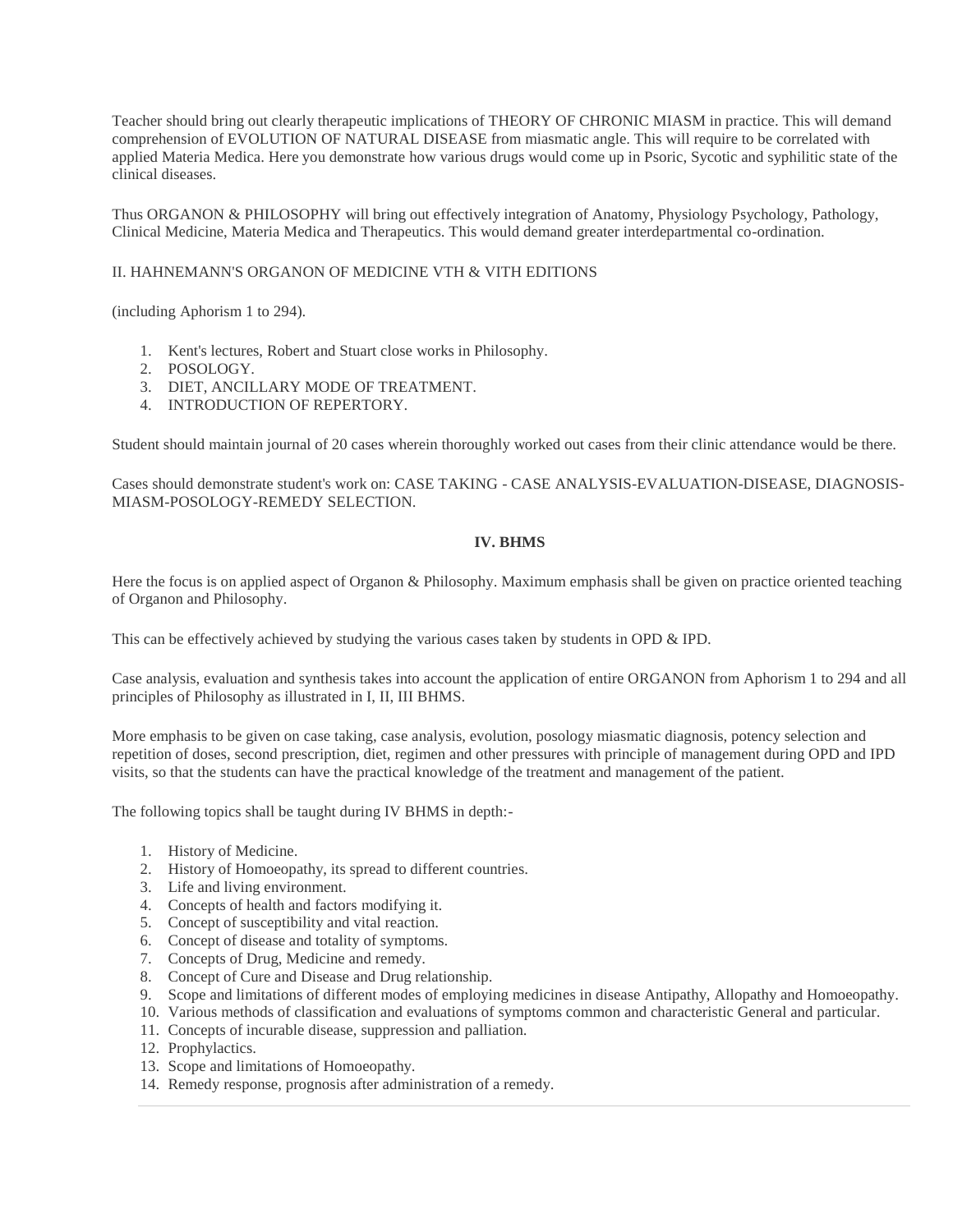15. Principles and criteria for repetition and selection of potency. **Paper I** Topics from 1-15 **Paper II-** Topics from Kent's lectures, Stuart close and Roberts Philosophy, Case taking at beside.

## **APPENDIX**

Purpose of the Homoeopathic Case taking is not merely collecting the symptoms but comprehending the person in wider dimensions, with correct appreciation of the causes for the illness.

The adequacy in Case Taking and Physical examination should be judged from the following angle:-

- 1. To carry out successful individualization of the case and to conclude about state of the susceptibility.
- 2. Finding out a simillimum with correct potency and doses.
- 3. Prescribing proper diet to the patient.
- 4. Advising the management of the case.
- 5. The pathology and homoeopathic prognosis.

#### **Anatomy and Physiology**

Study of normal man in pre-clinical period.

Human economy is the most difficult of all sciences to study. Man is conscious mentalised, living being and functions as a whole. Human knowledge has become so vast that for precise comprehension of man as a whole development of different branches of science like anatomy physiology and psychology was necessary. But such a division is only an expedient; man nevertheless remains indivisible.

Consciousness, life and its phenomena cannot be explained in terms of cell physiology or of quantum mechanics nor by physiological concepts which in their turn are based on chemico-physical concepts.

Though anatomy and physiology are hitherto being taught as entirely different subjects, a water-tight barrier should not be erected between them; structure (anatomy) and function (physiology) are but correlated aspects and the physio-chemical processes are but an external expression of an inexplicable phenomenon which is life.

So anatomy and physiology shall be taught with the following aims:-

- (1) To provide for the understanding of the morphological, physiological and psychological principles which determine and influence the organism of the living body as a functioning unit;
- (2) to co-relate and interpret the structural organism and normal physiology of the human body and thus to provide the data on which to anticipate disturbance of functions;
- (3) to enable the student to recognize the anatomical and physiological basis of the clinical signs and symptoms of disorders due to injury, disease and mal development;
- (4) similarly, to give the student to understand the factors involved in the development of pathological processes and the possible complications which may arise there from;
- (5) to give the student such knowledge on pre clinical subjects as will enable him ultimately to employ competently and rationally all the ordinary methods of examination and treatment (including surgery) that may involve such knowledge; and
- (6) for enabling the student to pick out strange, rare and uncommon symptoms from pathognomonic symptoms for individualization of patients and drugs for the purpose of applying the law of similar in Homoeopathic practice.

# Anatomy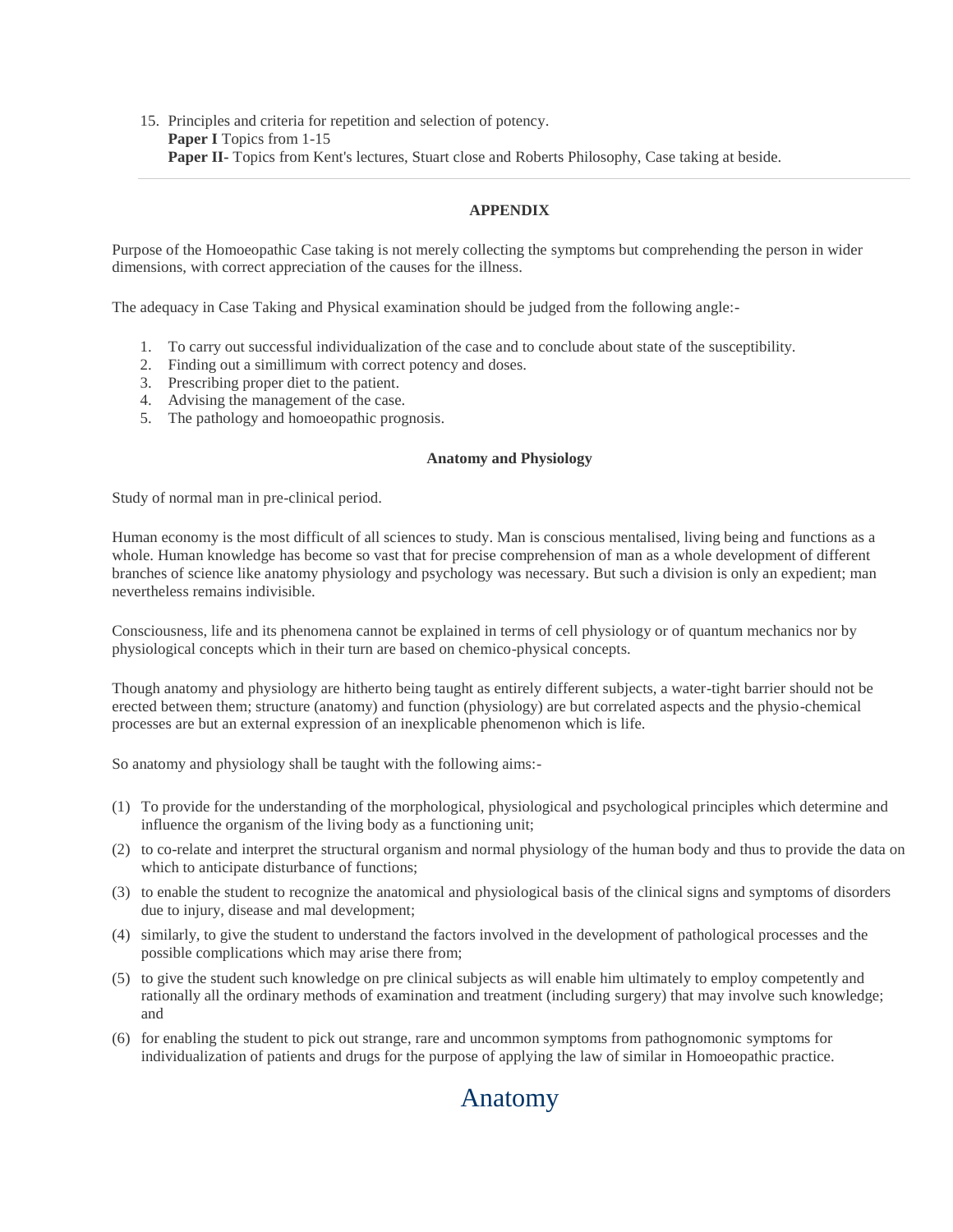Instructions in anatomy shall be so planned as to present a general working knowledge of the structure of the human body. The amount of detail which he is required to memorize should be reduced to the minimum. Major emphasis should be laid on functional anatomy of the living subject rather than on the static structures of the cadaver, and on general anatomical positions and broad relations of the viscera, muscles, blood-vessels, nerves and lymphatic. Study of the cadaver is only a mean to this end. Students should not be burdened with minute anatomical details which have no clinical significance.

Though dissection of the entire body is essential for the preparation of the student for his clinical studies, the burden of dissection can be reduced and such saving of time can be effected, it considerable reduction of the amount of topographical details is made and the following points:-

- 1. Only such details as have professional of general educational value for the medical student should be presented to him.
- 2. The purpose of dissection is not to create technically expert prosecutors but to give the student an understanding of the body in relation to its function, and the dissection should be designed to achieve this end, for example, ignoring of small and clinically unimportant blood vessels results in such clearer dissection and a much clearer picture of the main structures and their natural relationships.
- 3. Much that is at present taught by dissection could be demonstrated as usefully through prepared dissected specimens.
- 4. Normal radiological anatomy may also form part of practical training. The structure of the body should be presented linking functional aspect.
- 5. Actual dissection should be preceded by a course of lectures on the general structure of the organ or the system under discussion and then its function. In this way anatomical and physiological knowledge can be presented to students in an integrated form and the instruction of the whole course of anatomy and physiology made more interesting, lively and practical.
- 6. A good part of the theoretical lectures on anatomy can be transferred to tutorial classes with demonstrations.

A few lectures or demonstrations on the clinical and applied anatomy should be arranged in the later part of the course. They should preferably be given by a clinician and should aim at demonstrating the anatomical basis of physical signs and the value of anatomical knowledge to the clinician.

Seminars and group discussions to be arranged periodically with a view or presenting different subjects in an integrated manner.

Formal class room lectures to be reduced but demonstrations and tutorials to be increased. There should be joint teaching-cum demonstration sessions with clinical materials illustrating applied aspect of Anatomy in relation to clinical subjects. This should be arranged once a fortnight and even form part of series of introductory lectures if be needed.

There should be joint seminars with the departments of Physiology and Bio-chemistry and should be organized once a month. There shall be a close correlation in the teaching of gross Anatomy, Histology, Embryology and Genetics. The teaching of areas and systems in Anatomy, Physiology including Bio-chemistry shall be integrated as far as possible.

## THEORETICAL

A complete course of human anatomy with general working knowledge of different anatomical parts of the body. **Emphasis should be laid down on the general anatomical positions and broad relations of the viscera, muscles, blood vessels, nerves and lymphatic, Candidates should not be burdened with minute anatomical details of every description** which has no clinical significance.

Candidates will be required to recognize anatomical specimen and to identify and answer questions on structures displayed in recent dissections, to be familiar with the bones and their articulations including the vertebrae, the skull and with the manner of classification of the long bones.

Emphasis will not be laid on minute details except in so far as is necessary to the understanding or in their application to medicine and surgery. Candidates are expected to know the attachments of muscles sufficiently to understand their action, but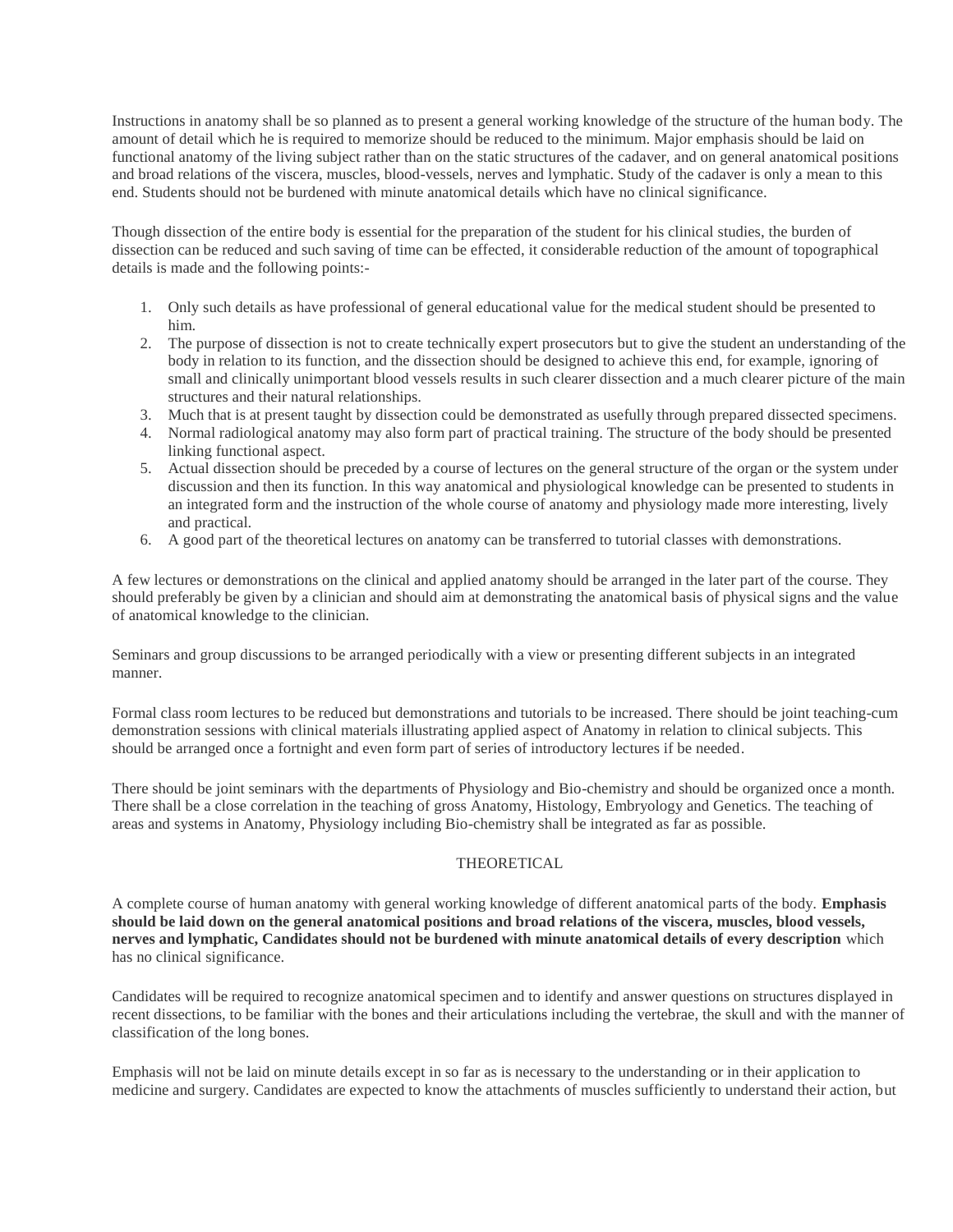not be precise-details of the origin and insertion of every muscle. A knowledge of the minor details of the bones of the hand, foot, their articulations and details of the small bones of the skull will not be required.

The curriculum of Anatomy should be divided under the following headings:-

- I Gross Anatomy-to be dealt under the following categories:-
	- (a) Introductory lectures with demonstrations.
	- (b) Systematic series.

The study to be covered by deductive lectures, lecture, demonstrations, surface and radiological anatomy, by dissection of the cadaver and study of dissected specimen. Knowledge thus obtained together with co-relation of facts should be integrated into living anatomy. Details of topographical relation should be stressed for these parts which are of importance in general practice.

- (i) Superior extremity, inferior extremity, head, neck, thorax, abdomen and pelvis to be studied regionally and system by system (special reference to be made to development and its anomalies, regional, innervations, functional groups of muscles in relation to joints of otherwise and Applied Anatomy).
- (ii) Endocrine organs with special reference to development and applied anatomy.
- II Development anatomy General principles of development and growth and the effect of hereditary and environment factors to be given by lectures, charts, models and slides
- III Neuro-anatomy, Gross anatomy of brain and spinal cord and the main nerve tracts. The peripheral nerves. Cranial nerves their relations course and distributions.

Autonomic nervous system-Development and anomalies, applied Anatomy. The study to be covered by lectures, lecturedemonstrations of brain and cord, and clinical co-relation.

**N.B:-** The practical study should proceed the study physiology nervous system, Early co-relation with the clinical course desirable.

IV Micro anatomy (Histology) Modern concepts of cell, epithelial tissue, connective tissue, muscular tissue, nervous tissue and systemic structure.

Introductory Lectures:-

- 
- (A) (a) Modern conception of cell-components and their functions, why a cell divides, cell division, types with their signification.
	- (b) Genetic individuality:-
		- 1. Elementary genetics definition, health and diseases, result of interaction between organism and its environments, utility of knowledge from homoeopathic point of view.
		- 2. Mandel's laws and their significances.
		- 3. Applied genetics.
	- (B)Embryology.
	- (C)General anatomy & Micro-anatomy.
	- (D)Regional anatomy-Regional Anatomy shall be taught with emphasis on developmental anatomy, broad relationship, surface marking, Radiological anatomy, and applied anatomy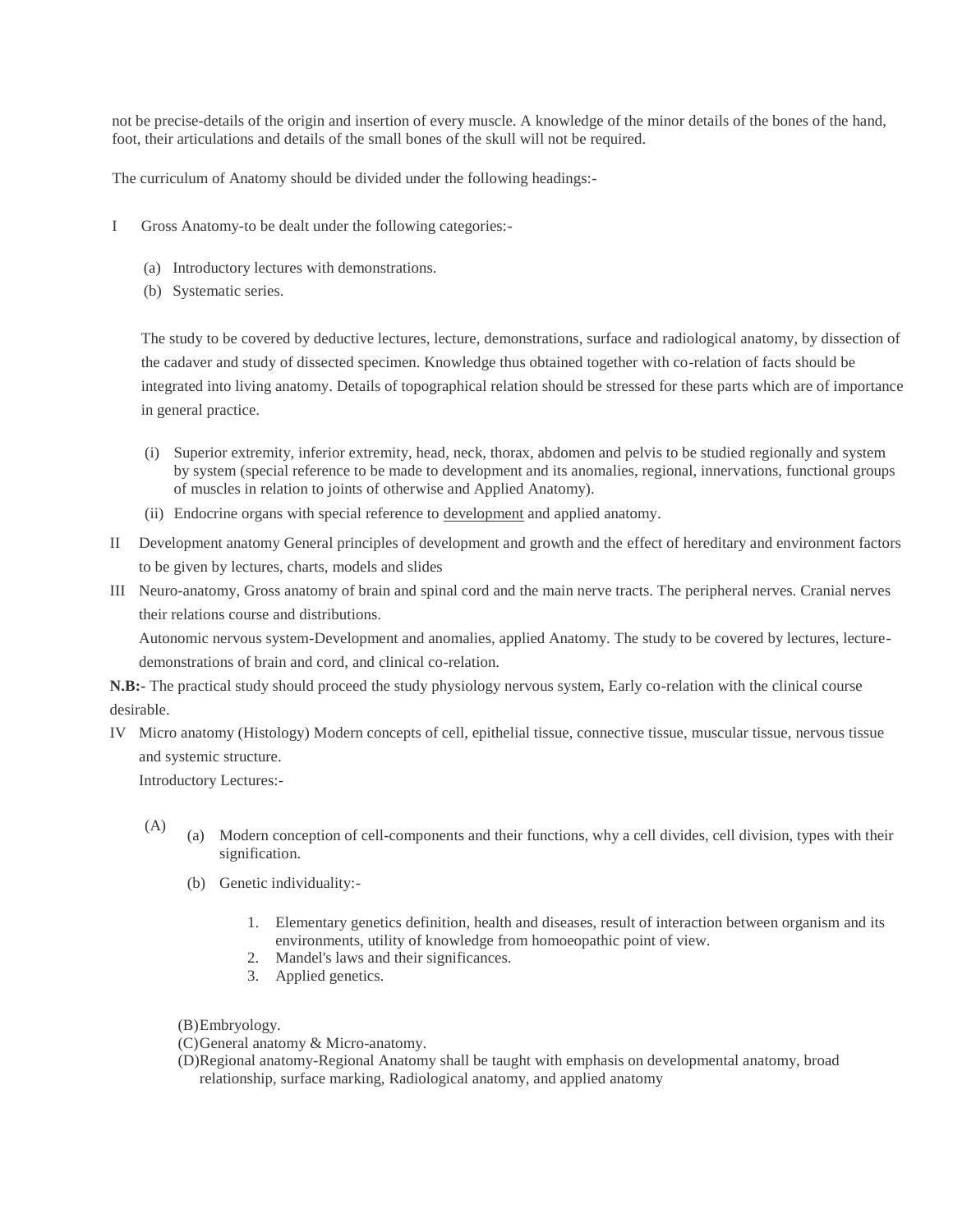- (a) Extremities:-
	- 1. Skeleton, position and functions of joints.
	- 2. Muscle groups, lumber plexus,
	- 3. Arterial supply, venous drainage, neuro vascular bundles, lymphatic and lymph nodes, relation of nerves to bones.
	- 4. Joints with special emphasis on lumbo-sacral, hip, knee and ankle joints, muscles producing movement, results of nerve injury.
	- 5. Radiology of bones and joints. Classification, determination of age.
	- 6. Applied anatomy.
	- 7. Surface marking of main arteries, nerves.
- (b) Thorax:-
	- 1. Skeleton of joints, of muscles, of chest wall-diaphragm, innervation of abdominal and thoracic respiration, different with age. The mammary gland, lymphatic drainage.
	- 2. The pleura & lungs.
	- 3. Arrangements structures in the mediastinum, heart, coronary artery great vessels, trachea, oesophagus, lymph nodes, thymus.
	- 4. Radiology of heart, aorta, lungs, bronchogram.
	- 5. Surface marking-pleura, lungs, heart-valves of heart, border, arch of aorta, superior venacava, bifurcation of trachea.
- (c) Abdomen and pelvis:-
	- 1. The abdominal wall-skin and muscles, innervation of fascia, peritoneum, blood vessels, lymphatics, autonomic ganglia and plexuses.
	- 2. Stomach, small intestine, caecum, appendix, large intestine.
	- 3. Duodenum, pancreas, kidneys, uterus, supra-renals.
	- 4. Liver and gall bladder.
	- 5. Pelvis, skeleton and joints, muscles of the pelvis, organs internal and external genitalia in male and in the female, lumbosacral plexus, vessels, lymphatics, autonomic ganglia, and plexuses.
	- 6. Blood vessels and nerve plexuses of abdomen and pelvis, the portal venous system.
	- 7. Applied anatomy of referred pain, portal systemic anastomosis, catheterization of the urinary bladder in the male and female.
	- 8. Surface marking of organs and blood vessels.
- (d) Head and neck:-
	- 1. Scalp-Innervation, vascular supply middle meningeal artery.
	- 2. Face-main muscles groups, muscles of facial expression muscles of mastication, innervation of skin and repair muscles, vascular supply, principles of repair scalp and face wrinkles.
	- 3. The eyelids, eyeball, lackrymal apparatus, the muscles that move the eyeball.
	- 4. The nasal cavity and nasopharynx, septum, conchae, paranasalsinus, Eustachian tube, lymphoid masses.
	- 5. Oral cavity and pharynx.
	- 6. Larynx and laryngeal part of Pharynx structure (No details) functions, nerve supply, larynagescopic appearances.
	- 7. Cervical vertebrae, joints of head and neck.
	- 8. Structures of neck, sternomastoid, brachial plexus, main arteries and veins, disposition of lymph nodes, areas of drainage, phrenic nerve, thyroid gland and its blood supply, para-thyroid, the trachea, oesophagus. The position of the Sub-mandibular and sublingual salivary glands.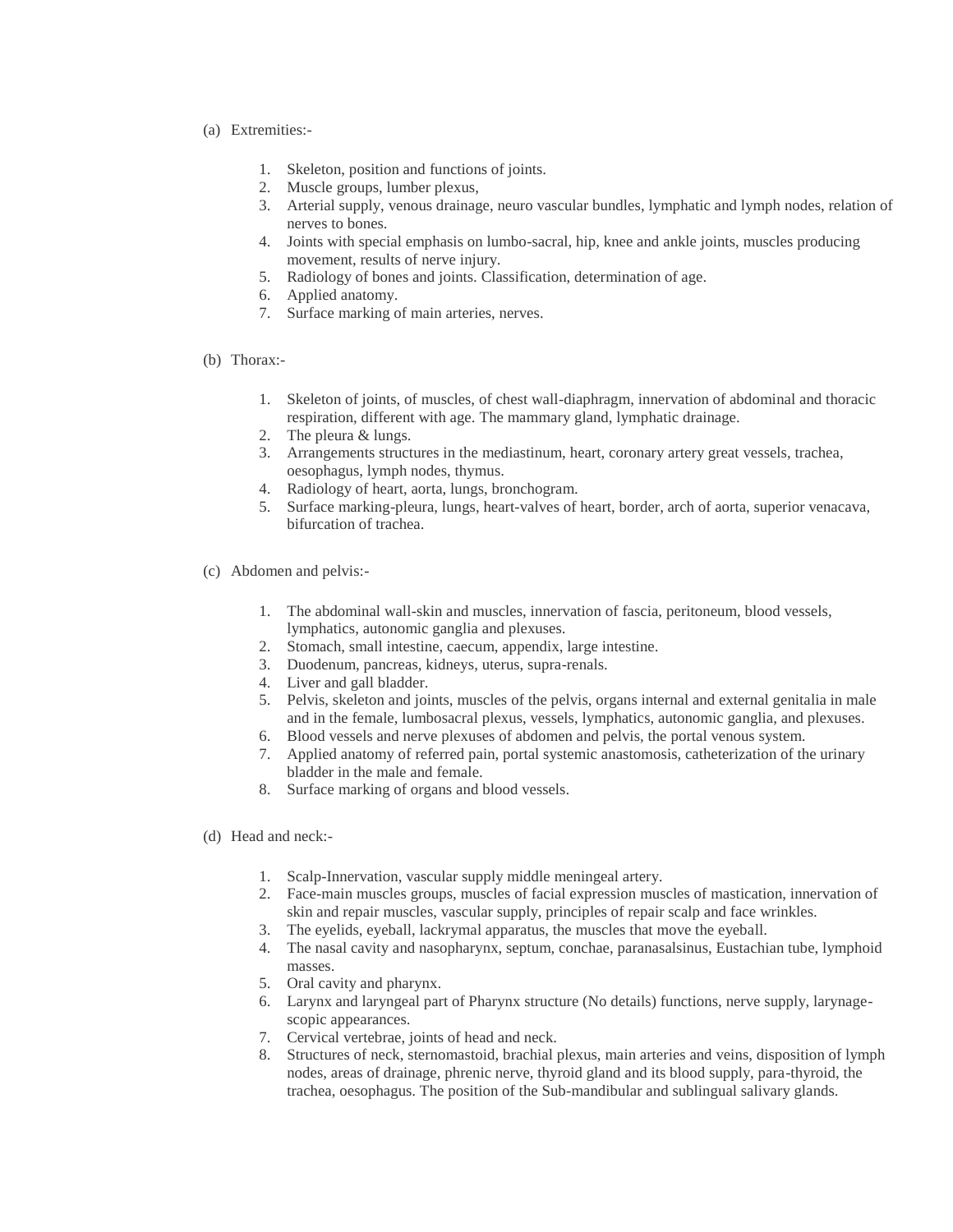- 9. Teeth and dentition.
- 10. The external, middle and internal ear.
- 11. Applied anatomy.
- 12. Surface marking: Parotid gland, middle meningeal artery, thyroid gland, common internal and external carotid arteries.

### (e) Neuro anatomy:-

- 1. Meanings-functions of
- 2. Cerebrum-areas of localization, vascular supply basal ganglion, internal capsule.
- 3. Cerebellum-functions.
- 4. Pens, medullar midbrain, cranial nerves, palsies.
- 5. Cerebro-spinal fluid formation, circulation function, absorption.
- 6. Cranial nerves, origin, courses (with minimum anatomical details) areas of distribution;
- 7. The sympathetic and parasympathetic nervous system location, distribution, function.
- 8. Applied anatomy of lumbar puncture, referred pain, spinal anesthesia, increased intra cranial pressure.
- (B) Histological study systemic

### PRACTICAL

Demonstration of dissected parts/Dissection of the whole human body.

Identification of histological specimen of tissues and organs viz, liver, kidney, lungs, thyroid, pancreas, spleen, trachea, oesophagus, stomach, tongue, intestine, large intestine, testes, every bone, adipose tissue, spinal cord, suprarenal gland, parotid gland, anterior pituitary salivary glands, skin, parathyroid gland, cerebellum, cerebral cortex, cardiac muscle.

### **The written paper in Anatomy shall be distributed as follows:-**

**Paper I** - Upper extremity, head, face, Neck, brain and Embryology **Paper II -** Thorax, abdomen, pelvis, lower extremity and Histology.

# PHYSIOLOGY INCLUDING BIOCHEMISTRY

The purpose of a course in physiology is to teach the functions, processes and inter-relationship of the different organs and systems of the normal disturbance in disease and to equip the student with normal standards of reference for use while diagnosing and treating deviations from the normal. To a Homoeopath the human organism is an integrated whole of body life and mind; and though life includes all the chemico-physical processes it transcends them. There can be no symptoms of disease without vital force animating the human organism and it is primarily the vital force which is deranged in disease. Physiology shall be taught from the stand point of description physical processes underlying them in health.

There should be close co-operation between the various departments while teaching the different systems. There should be joint courses between the two departents of anatomy and physiology so that there is maximum co-ordination in the teaching of these subjects..

Seminars should be arranged periodically and lecturers of anatomy, physiology and bio-chemistry should bring home the point to the students that the integrated approach is more meaningful..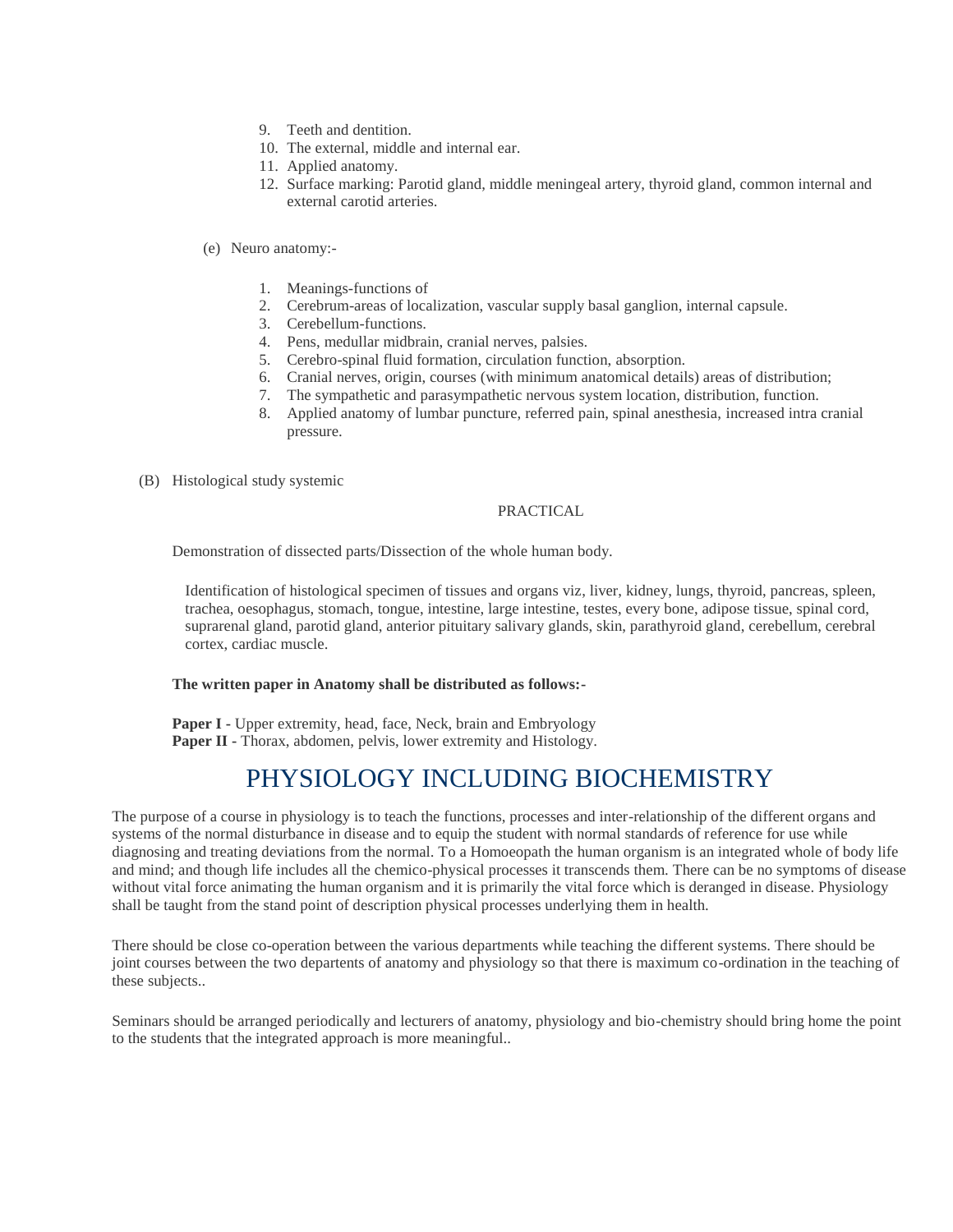### THEORETICAL

#### Introductions

Fundamental phenomena of life. The cell and its differentiation. Tissues and organs of the body.

### Bio-chemical Principles

Elementary constituents of protoplasm, Chemistry of proteins, carbohydrates and lipids, Enzymes.

### Bio-physical Principles

Units of concentration of ablutions, ions, electrolytes and non-electrolytes filtration, diffusion, ultrafiltration, dialysis, surface tension, absorption, hydrotrophy, domain equilibrium colloid, acid-base concentration.

### Environmental Physiology

- 1. Skin-structure and functions.
- 2. Regulations of body temperature hypothermia.

## Skelato-Muscular System

- 1. General introduction and classification of muscle fibers.
- 2. Excitation-construction coupling and molecular basis of construction.
- 3. Properties of skeletal muscles and factors affecting development of tension.
- 4. Energy metabolism of muscles.

## Nerve

- 1. Structure and function of nerve cell.
- 2. Bioelectric phenomena in the nerve and muscle. R.M.P., Action and its propagation, neuromuscular transmission.
- 3. Classification and properties of nerve fibers.
- 4. Wellerian degeneration, regeneration and reaction of degeneration.

### Blood

- 1. Composition and functions in general.
- 2. Physiology of plasma proteins, normal values, E.S.R. & other blood indices.
- 3. Physiology of R.B.C., W.B.C. and platelets formation, fate and physiological and functions of formed elements of blood.
- 4. Body fluid compartments, their measurements, blood volume and its regulation.
- 5. A.B.O. and RH Blood group systems.
- 6. Lymphatics and R.E. system.
- 7. Coagulation & haemostasis.

Cardio Vascular System: (C.V.S.)

- 1. Structure and properties of cardiac muscle.
- 2. Generation and conduction of cardiac impulse, E.C.G. (Normal).
- 3. Cardiac cycle with reference to pressure, volume changes, heart sounds etc.
- 4. Heart rate and its regulations.
- 5. Haemodynamics, B.P. and its regulation.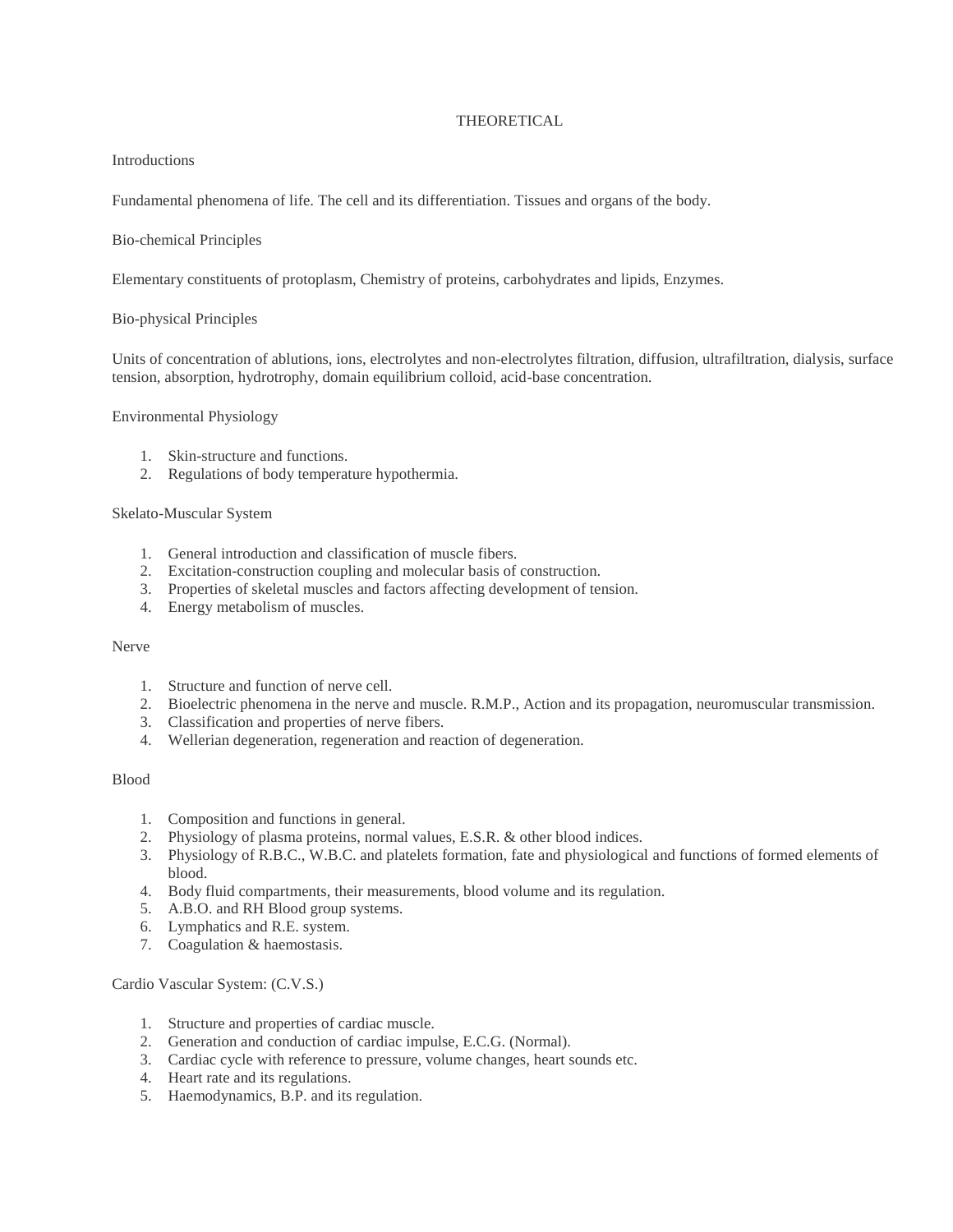- 6. Nervous and chemical control of blood vessel.
- 7. Physiological basis of shock.

#### Respiratory System

- 1. Introduction, general organization.
- 2. Mechanics of respiration, compliance.
- 3. Pulmonary volumes and capacities.
- 4. Pulmonary and alveolar ventilation
- 5. Physical principles of gaseous exchange a transport of respiratory gases.
- 6. Nervous and chemical control of respiration.
- 7. Hypoxia, acclimatization, cyanosis, dyspnoea, asphyxia, abnormal respiration.
- 8. Pulmonary function tests.
- 9. Effect of high and low atmospheric pressure effect of respiration on circulation, artificial respiration.

#### Digestive System

- 1. General introduction, Organisation plan and evolutionary significance.
- 2. Composition, function and regulation of salivary, gastric pancreatic intestinal and biliary's secretions.
- 3. Movements of G.I. tract.
- 4. Absorption of G.I. tract.
- 5. Physiology of Liver and Gall bladder structure and functions.

### Excretory System

- 1. General introduction, structure and functions of kidney.
- 2. Mechanism of formation of urine.
- 3. Mechanism of concentration and dilution of urine.
- 4. Physiology of micturation.

#### Endocrine

- 1. Physiology of pituitary, thyroid, parathyroid, pancreas adrenal cortex and adrenal medulla.
- 2. Regulation of secretion of endocrine glands.

#### Reproduction

- 1. Introduction in general and types of reproduction.
- 2. Physiology of testes and ovaries.
- 3. Physiology of menstruation, pregnancy and lactation.
- 4. Placenta and its function, foetal circulation and respiration.

#### Central Nervous System

- 1. General Organisation, structure and function of nerve cell and neuralgia.
- 2. Cerebrospinal fluid.
- 3. Physiology of synapse and receptor organs.
- 4. Physiology of reflex action-classification properties etc. of reflexes.
- 5. Sensory and motor tracts and effects of sections transaction & hemisection of the spinal cord.
- 6. Spinal, decereberate and decorticate preparations and Regulations of posture and equilibrium.
- 7. Reticular formation.
- 8. Cerebellum and basal ganglia.
- 9. Sensory and motor cortex.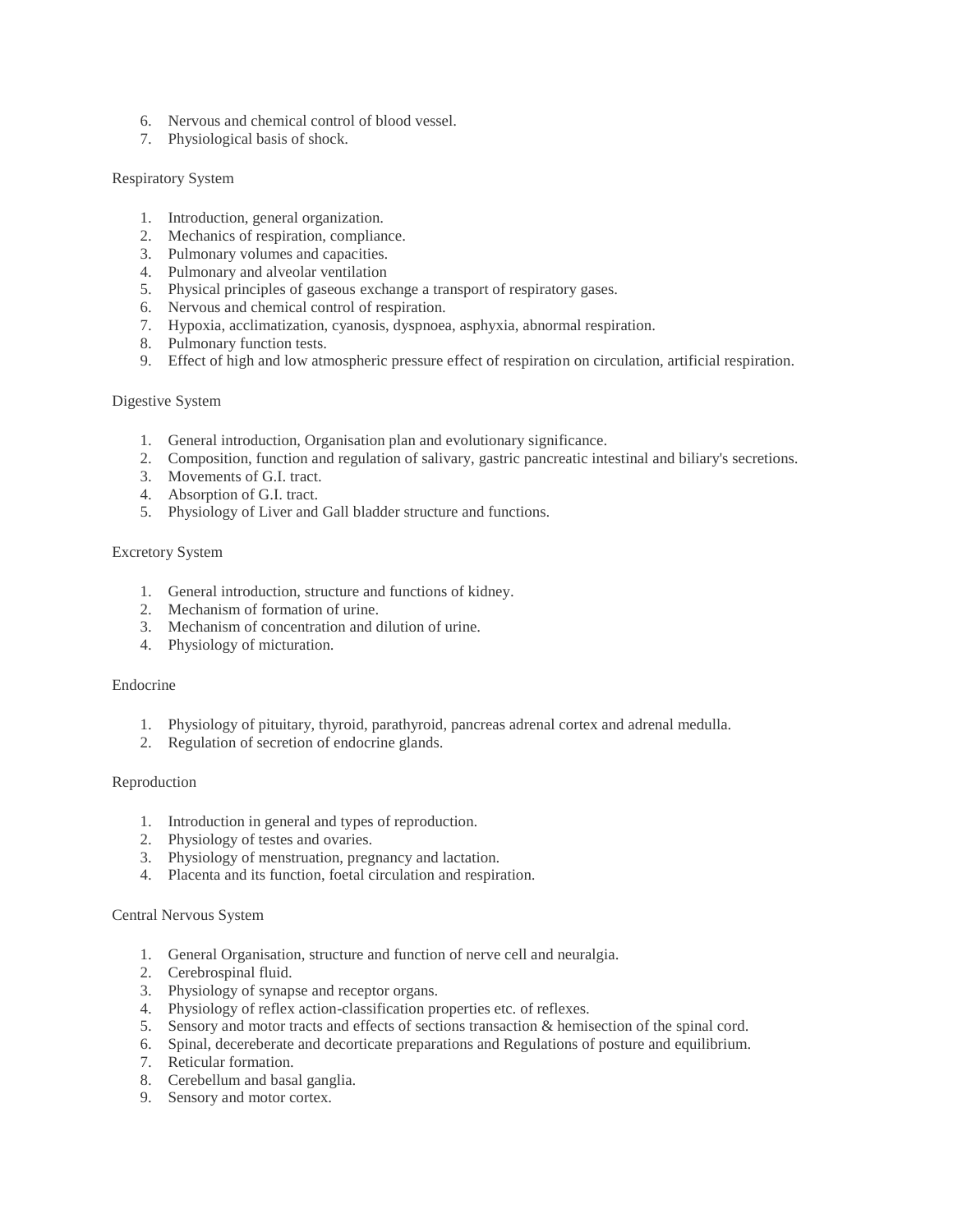- 10. Physiology of voluntary movements.
- 11. Higher functions of cortex: sleep and wakefulness, EEG, memory, speech, learning.
- 12. Physiology of thalamus and hypothalamus and limbic system.
- 13. Physiology of autonomic nervous system, peripheral and central mechanism.

#### Special Senses

- 1. Physiology of taste and smell sensation.
- 2. Ear-General anatomy, conduction of sound waves through external, middle and internal ear.
- 3. Peripheral and central mechanism of hearing and auditory pathways.
- 4. General anatomy refractory media and protective mechanisms in Eye.
- 5. Formation, circulation and functions of aquous humor.
- 6. Physiology of optics, Formation of image, accommodation errors of refraction, acuity of vision.
- 7. Physiology of retina photographer functions, dark and light adoption, photochemistry of vision, colour vision.
- 8. Visual pathway and effects of various levels.

### Nutrition

1. Balanced diet and special dietary requirements during pregnancy, lactation and grown.

### **BIOCHEMISTRY**

- Biochemical principles and elementary constituents of protoplasm
- Chemistry of proteins
- Chemistry of carbohydrates
- Chemistry of lipids
- Enzymes and vitamins
- Metabolism of proteins, fats carbohydrates, minerals, Biophysical process and their principles in relation to human body

#### LIST OF PRACTICALS IN PHYSIOLOGY

- 1. Method of Collection of Blood.
- 2. Haemoglobinometry.
- 3. The Microscope-Construction; Use & Care.
- 4. Total White Blood Cell Count.
- 5. Differential WBC count.
- 6. Packed Cell Volume.
- 7. Packed Cell Volume.
- 8. Calculation of Blood Indices.
- 9. E.S.R.
- 10. Bleeding Time.
- 11. Clotting Time.
- 12. Blood Groups.
- 13. History taking and General Examination.
- 14. Examination of Alimentary System.
- 15. Examination of the cardiovascular system.
- 16. Pulse.
- 17. Determination of Arterial Blood Pressure in Humans and effect of posture, exercise and Cold stress.
- 18. Clinical Examination of the Respiratory system, E.C.G.
- 19. Stethography.
- 20. Spirometry.
- 21. Examination of Higher Functions.
- 22. Cranial Nerves.
- 23. Motor Functions.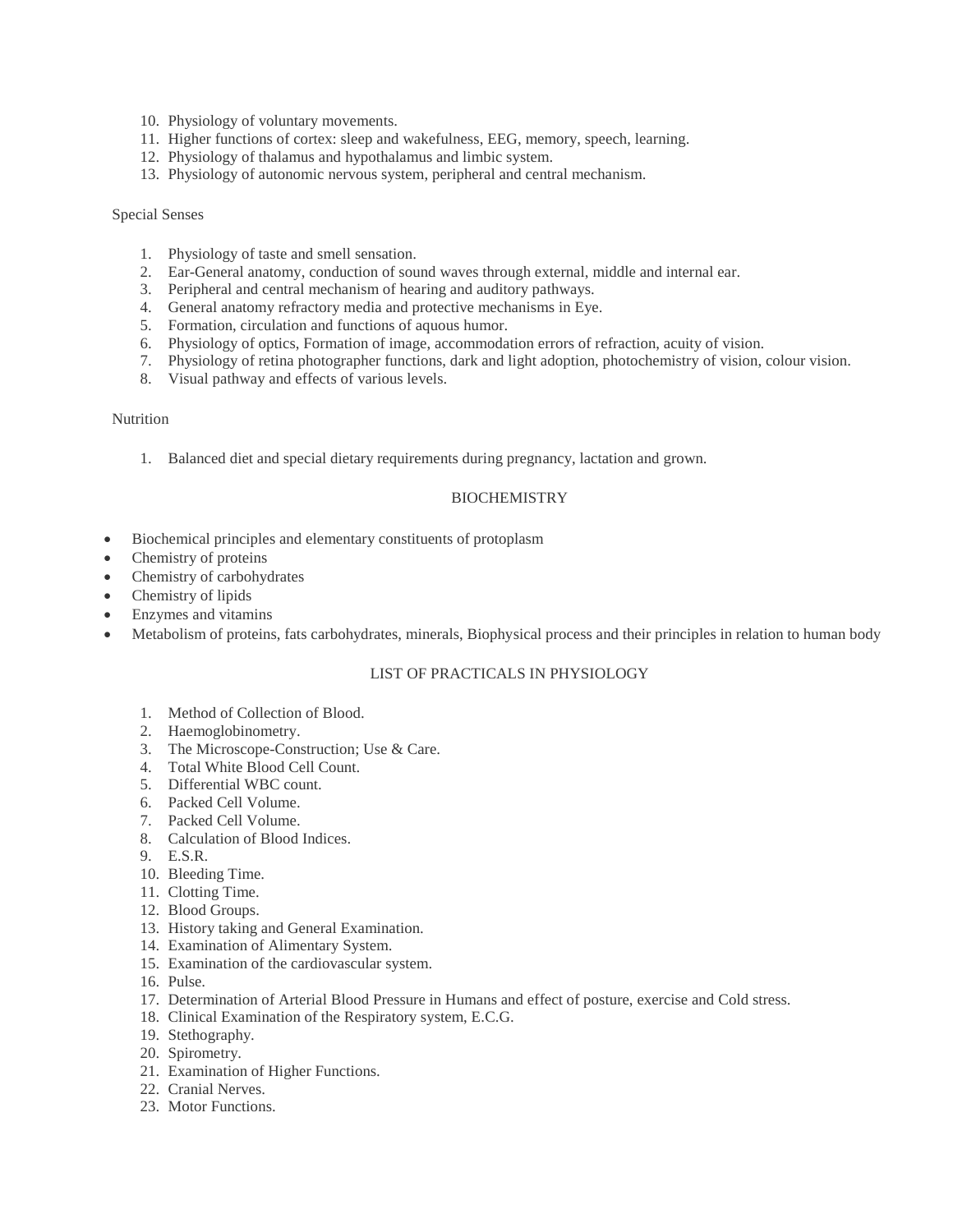24. Reflexes.

25. Sensory system.

26. Recording of Body Temperature.

## LIST OF DEMONSTRATION

- 1. Varieties of Stimuli: Faradic or induced and Galuanic or Constant Current Apparatus Used in the Laboratory.
- 2. Excitability of Muscle.
- 3. Effect of Graded Stimuli.
- 4. Simple Muscle Twitch, Effect of temperature on the muscle.
- 5. Effect of two successive stimuli on the Skeletal Muscle of Frog.
- 6. Genesis of Tetanus.
- 7. Fatigue.
- 8. Effects of Fee and after Loading on Frog's Gastrocnemius Muscle.
- 9. Heart Block.
- 10. Properties of Cardiac Muscle.
- 11. Perfusion of Mammalian Heart and effect of various ions on it.
- 12. Effect of stimulation of Vagosympathetic Trunk and Crescent on Frog's Heart.
- 13. Effect of Acetylcholine on Heart.
- 14. Effect of Adrenaline on Frog's Heart.
- 15. Action of Nicotine on Frog's Heart.
- 16. Photokinetic stimulation, Ophthalmoscopy and Tonometry.
- 17. Recording Mammalian blood pressure and respiration and study of factors influencing them.
- 18. Specific Gravity of Blood.
- 19. Gastric Analysis.

## PRACTICAL IN BIOCHEMISTRY

- 1. Introduction to Biochemistry and familiarization with laboratory Instruments.
- 2. Study of Disaccbarides- Lactose, Maltose & Sucrose.
- 3. Study of Polysaccharides Starch, Dextrin & Glycogen.
- 4. Introduction of Proteins.
- 5. Normal Urine report (Inorganic and Organic Constituents).
- 6. Unknown solutions Study.
- 7. Quantitative & Estimation of Glucose in Urine.

## Paper-I

Elements of Biophysics, Biochemistry, Blood and lymph, Cardiovascular system, Reticuloendothelial system, spleen, Respiratory system Excretory System, Skin, regulation of body temperature, sense organs.

## Paper-II

Endocrine organs, nervous system, nerve muscles physiology, Digestive system and metabolism, Biochemistry of protein, carbohydrate and lipoid, enzymes, Nutrition.

Practical Examination

- 1. Examination of Physical and chemical constituents of normal and abnormal urine (qualitative).
- 2. Enumeration of total cell count of Blood (R.B.C. or W.B.C.) or differential count of peripheral blood or estimation of percentage of HB.
- 3. Viva-voce on instruments and apparatus.
- 4. Biochemistry examination of proteins/carbohydrate/lipoid.
- 5. Experimental physiology.
- 6. Laboratory Note-Book.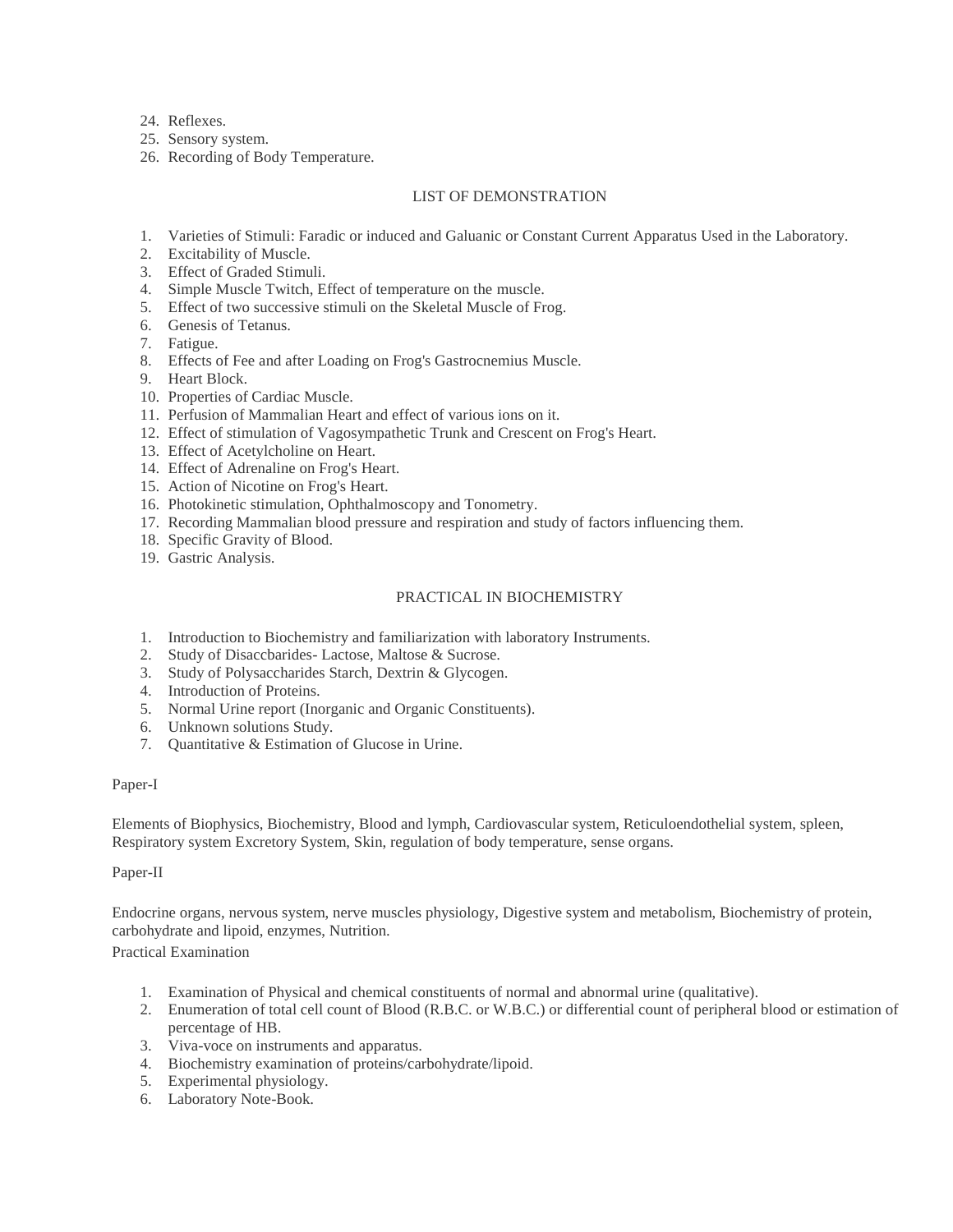7. Viva-voce on experiments

# **Homoeopathic Pharmacy**

# **Theory**

Instruction in Homoeopathic Pharmacy should be so planned as to present general working knowledge of an industry and dispensing various preparation. Major emphasis should be laid on evolution and relationship of Homoeopathic Pharmacy to Organon and Materia Medica, the concept of drug Proving and Dynamisation. The curriculum of Homoeopathic Pharmacy should be divided under following headings :-

**Part I:- Orientation to subject** elementary history of Botany, Zoology and Chemistry with rules of their nomenclature and their respective terminologies.

- 1. (A) Explanation of terms like common names, synonyms, Hyponyms, typonyms, invalid names.
	- (B) Advantages and disadvantages of Commercial names and botanical names.
	- (C) Anomalies in the nomenclature of Homoeopathic Drugs.
- 2. Schools of Medicine: their discovery, principles pharmacology and Materia Medica, scope and limitations.
- 3. History of the art and science of Pharmaceutics.
- 4. Literature on Homoeopathic Pharmaceutics.
- 5. Sources of Homoeopathic Pharmacy.
- 6. Homoeopathic Pharmacy: its speciality and originality.
- 7. Importance of the knowledge of Pharmacy.
- 8. Sources of knowledge about curative powers of the technique of Drug proving in Homoeopathy.
- 9. Aspects of Pharmacy.
- 10. Relation of Pharmaceutics with other sciences.
- 11. Inter-relationship of different schools of Pharmacy with emphasis on relationship of Allopathic and Homoeopathic Pharmacy.
- 12. Properties of Drugs.
- 13. (a) Routes of Administration of drugs in general.
	- (b) Routes of Administration of Homoeopathic remedies.

a. Action of Drugs.

b. Uses of Drugs.

# Part-II

Explanation and definitions of:-

- 1. Foods, Poisons, cosmetics.
- 2. Drug substance, Drug, Medicine, Remedy.
- 3. Pharmacy, Pharmacology and Pharmacopoeia, Pharmacodynamics and other related terms used in relation to the subject. Homoeopathic Pharmacopoeia,

Homoeopathic Pharmacy in relation to:-

- 1. Organon of Medicine Aphorism 264 to 285.
- 2. Materia Medica.
- 3. National Economy.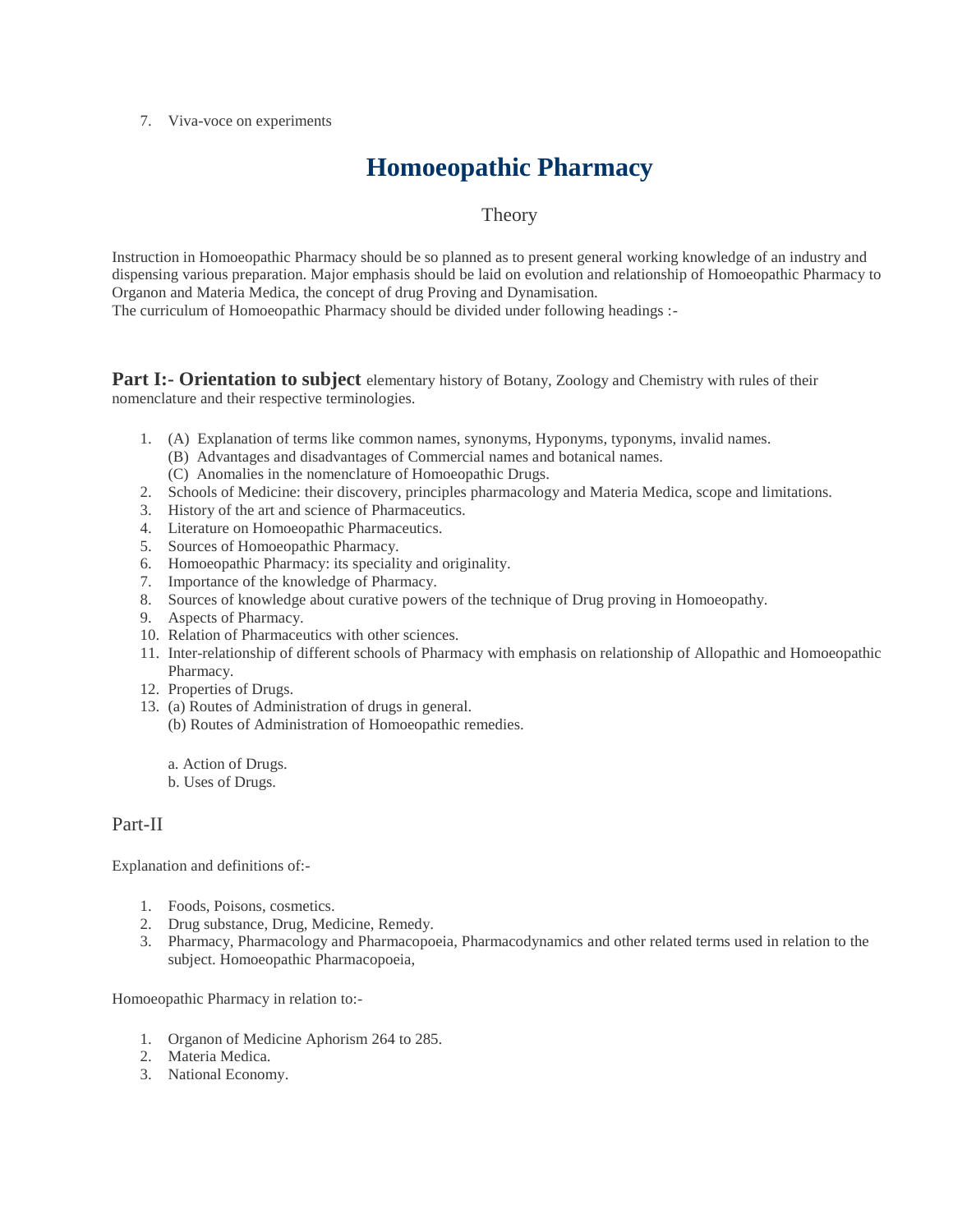Pharmacy and Pharmacopoeia: esits Sourc and relation with other sciences. Classification of Homoeopathic Medicines according to their.

- 1. Botanical and
- 2. Zoological natural orders.

English name of each medicine.

Common names in Indian Languages like Assamese, Bengali, Hindi, Gujarati, Kannad, Konkani, Maithili, Malayalam, Marathi, Sanskrit, Tamil, Telgu, Urdu, Oriya etc. with emphasis on the students learning the common names of their region.

### Posology

Homoeopathic Posology: Its logic, advantages and dis-advantages. Potentisation: Its logic, scientificity and evolution and scales.

Vehicles

Scales for preparation of drugs Pharmacological Action of Polychrest medicines (50 medicine list attached) Abbreviations used in prescription writing. Legal part: legislation in respect of Homoeopathic Pharmacy, Drug and Cosmetic Act, Poison Act, Pharmacy Act. PRACTICAL

- 1. Identification, and uses of Homoeopathic Pharmaceutical instruments and appliances and their cleaning.
- 2. Identification of important Homoeopathic Drugs (vide list attached)

(i) Macroscopic study of 30 drugs substances and listed in Appendix I,

- (ii) Collection of 30 drugs substances for herbarium.
- (iii) Microscopic study of two triturations up to 3x potency.
- 3. Estimation of moisture content of one drug substance with water bath.
- 4. Purity test of ethyl alcohol, distilled water, sugar of milk, including determination of specific gravity of distilled water and alcohol.
- 5. Estimation of size of globule, its medication of milk sugar and distilled water making of doses.
- 6. Preparation and dispensing and dilute alcohol solutions and dilutions.
- 7. Preparations of mother tinctures of 3 polycrests.
- 8. Preparations of trituration of 3 crude drugs upto 3X.
- 9. Preparation of mother tinctures and solutions other than 10 percent Drug strength.
- 10. Potentisation of 3 mother tinctures upto 6 decimal scale and 3 centesimal scale.
- 11. Trituration of 3 drugs upto 6x and their conversion into liquid potencies.
- 12. Preparation of external applications one of each.
- 13. Writing of prescriptions and dispensing of the same.
- 14. Laboratory methods:-
	- (a) Sublimation
	- (b) Distillation
	- (c) Decantation
	- (d) Filtration
	- (e) Crystallization
	- (f) Percolation
- 15. Visit to a Homoeopathic Laboratory to study the manufacturing of drugs on a large scale.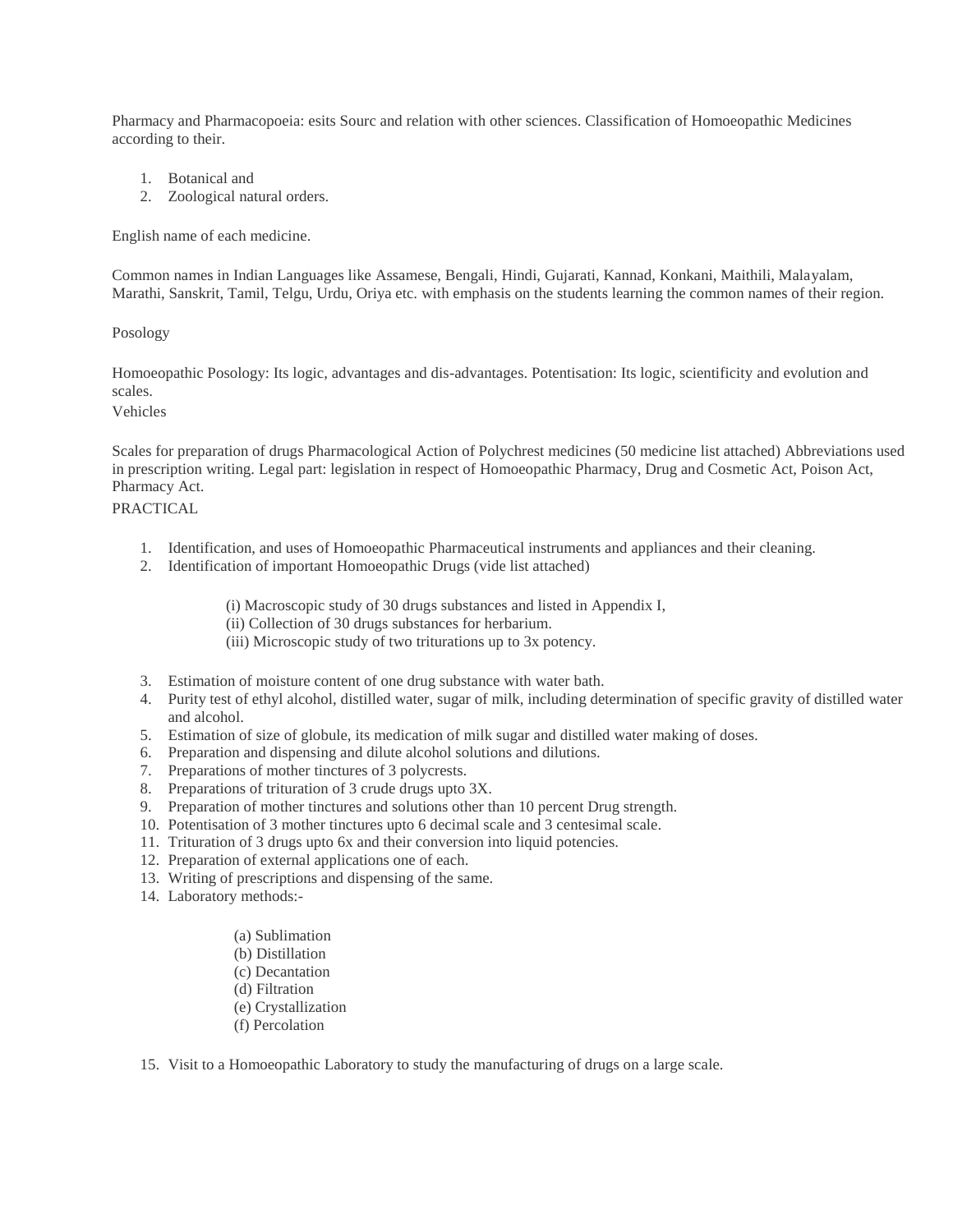## APPENDIX:

## PHARMACOLOGICAL ACTION

List of Drugs included the Syllabus of Pharmacy for study of Pharmacological action (30)

- 1. Aconite nap
- 2. Adonis vernalis
- 3. Allium cepa
- 4. Argentum nit
- 5. Arsenic alb
- 6. Belladonna
- 7. Cactus G
- 8. Cantharis
- 9. Cannabis ind
- 10. Cannabis sat
- 11. Cinchonna off
- 12. Coffea crud
- 13. Crataegus
- 14. Crotalus hor
- 16. GelsemiumGlononie
- 17. Hydrastis Can
- 18. Hyoscynamus n
- 19. Kali bich
- 20. Lachesis
- 21. Lihium carb
- 22. Mercurius cor
- 23. Naja t
- 24. Nitric acid
- 25. Nux vomica
- 26. Passiflora incarnata
- 27. Stannum met
- 28. Stramonium
- 29. Symphytum
- 30. Tabacum

## LIST OF DRUGS FOR IDENTIFICATION

### 1. VEGETABLE KINGDOM

- 1. Aegle folia
- 2. Anancardium Orientale
- 3. Andrographis penniculata
- 4. Calendula offic
- 5. Cassia sophera
- 6. Cinchonna off
- 7. Cocculus indicus
- 8. Coffeea cruda
- 9. Colocynth cittrallus
- 10. Crocus sativa
- 11. Croton tig
- 12. Cynodon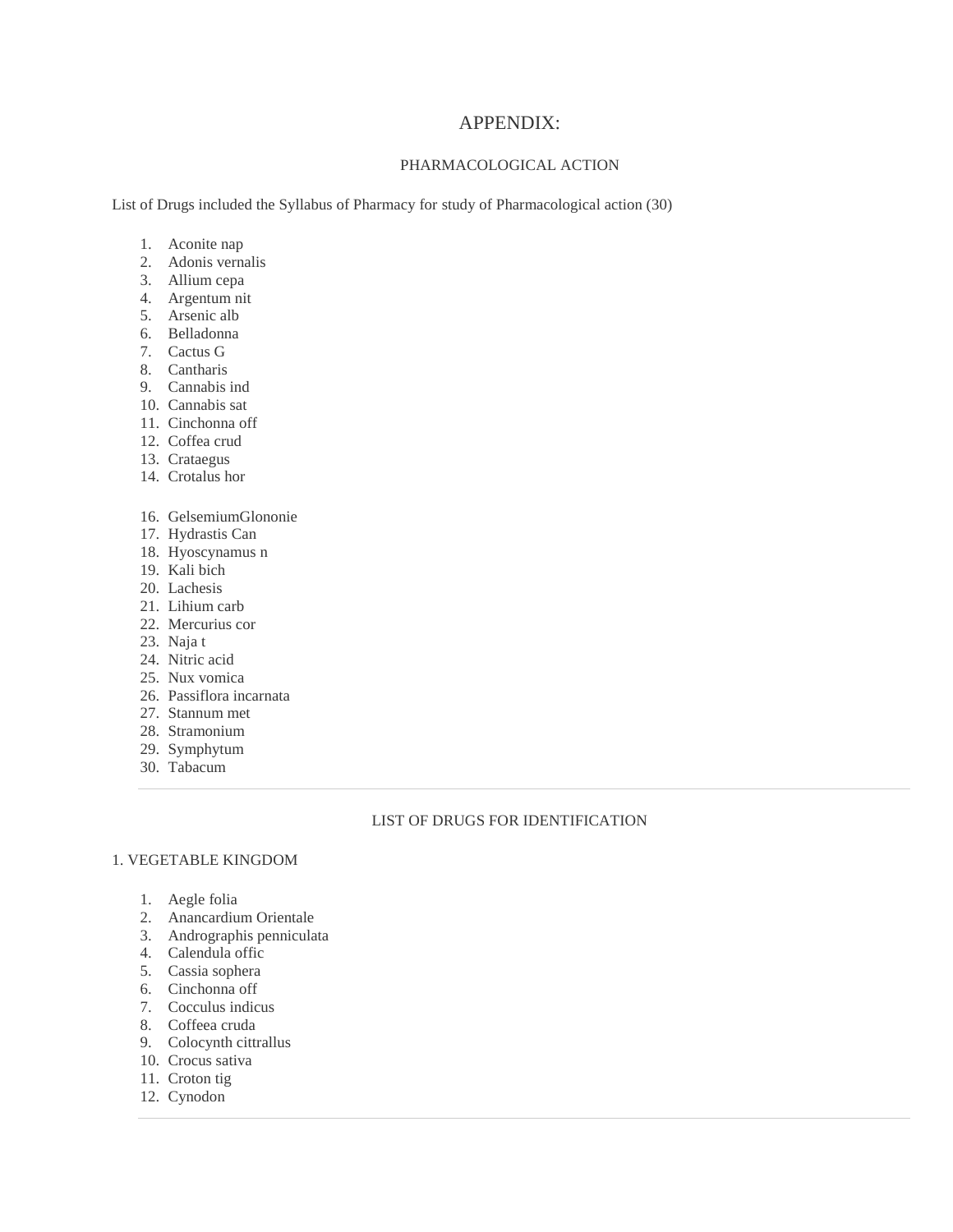### 13. Ficus religiosa

- 14. Holerrhena antidysentrica
- 15. Hydrocotyle
- 16. Justisia adhatoda
- 17. Lobelia inflata
- 18. Nux vomica
- 19. Ocimum
- 20. Opium
- 21. Rauwolfia serpentine
- 22. Rheum
- 23. Saraca indica
- 24. Senna (cassia acutifolia)
- 25. Stramonium met
- 26. Vinca minor

## II. CHEMICALS

- 1. Acetic Acid
- 2. Alumina
- 3. Argentum metallicum
- 4. Argentum nitricum
- 5. Arsenic alb
- 6. Calcarea carb
- 7. Carbo veg (charcoal)
- 8. Graphitis
- 9. Magnesium
- 10. Mercury ( the metal)
- 11. Natrum mur
- 12. Sulphur

### II. ANIMAL KINGDOM

- 1. Apis malefic
- 2. Blatta orientalis
- 3. Formica ruba
- 4. Sepia
- 5. Tarentula cubensis

# HOMOEOPATHIC MATERIA MEDICA

1. Homoeopathic Materia Medica is differently constructed as compared to other Materia Medica. Homoeopathy considered that study of the action of drugs on individual parts or systems of the body or on animal or their isolated organs is only a partial study of life processes under such action and that it does not lead us to a full appreciation of the action of the medicinal agent; the drug agent as a whole is lost sight of.

2. Essential and complete knowledge of the drug action as a whole can be supplied only by qualitative synoptic drug experiments on healthy persons and this alone can make it possible to view all the scattered data in relation to the psychosomatic whole of a person and it is just such a person as a whole to whom the knowledge of drug action is to be applied.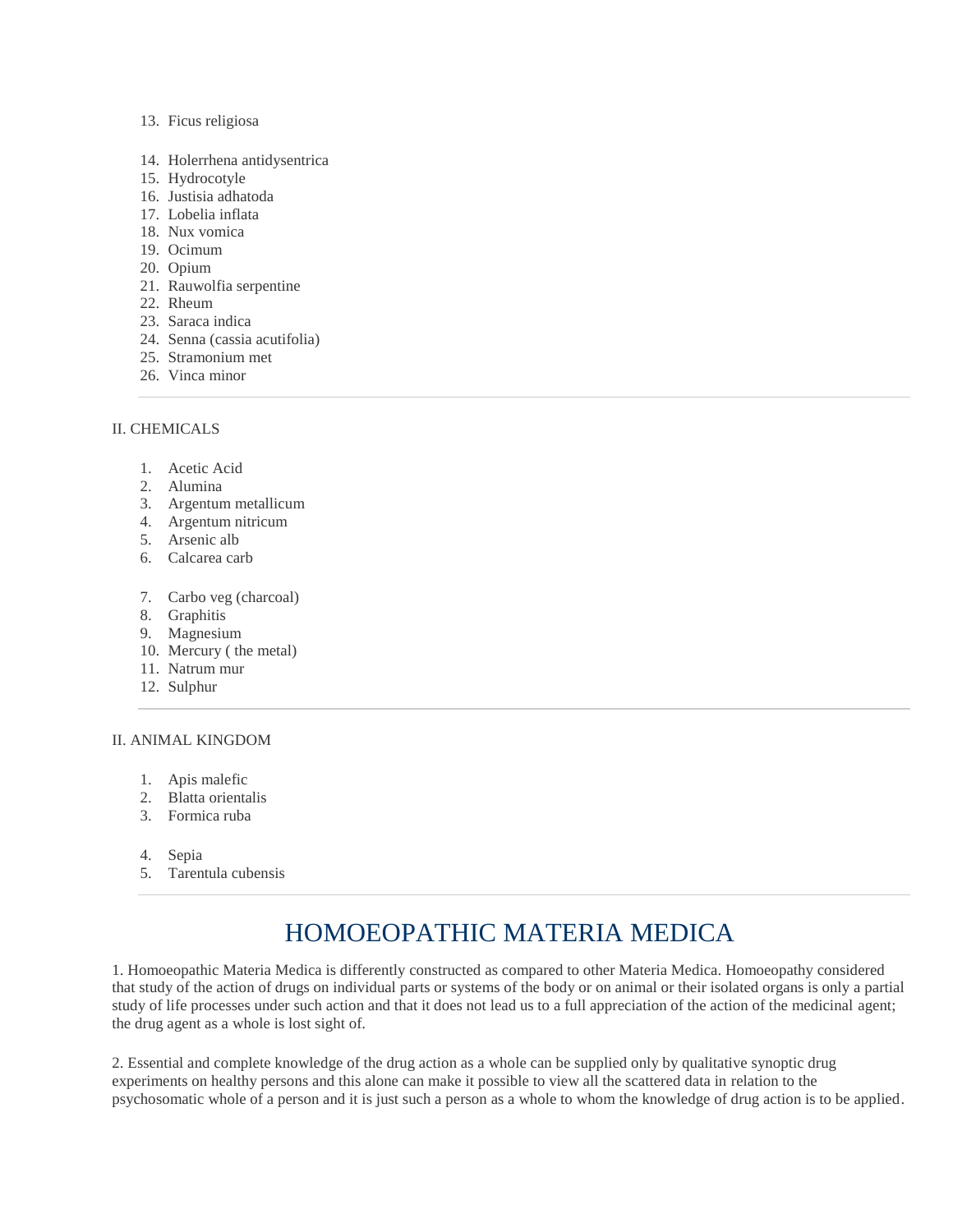3. The Homoeopathic Materia Medica consists of a schematic arrangement of symptoms produced by each drug, incorporating no theories for explanations about their interpretation or inter-relationship. Each drug should be studied synthetically, analytically and comparatively, and this alone would enable a Homoeopathic student to study each drug individually and as a whole and help him to be a good prescriber.

4. Polychrests and the most commonly indicated drugs for every day ailments should be taken up first so that in the clinical classes or outdoor duties the students become familiar with their applications. They should be thoroughly dealt with explaining all comparisons and relationship. Students should be conversant with their sphere or action and family relationship. The less common and rare drugs should be taught in outline, emphasizing only their most salient features and symptoms. Rare drugs should be dealt with later.

5. Tutorials must be introduced so that students in small numbers can be in close touch with teachers and can be helped to study and understand Materia Medica in relation to its application in the treatment of the sick.

6. While teaching therapeutics an attempt should be made to recall the Materia Medica so that indications for drugs in a clinical condition can directly flow out from the proving of the drugs concerned. The student should be encouraged to apply the resources of the vast Materia Medica in any sickness and not limit himself to memorize a few drugs for a particular disease. This Hahnemannian approach will not only help him in understanding the proper perspective of symptoms as applied and their curative value in sickness but will even lighten his burden as far as formal examination are concerned. Otherwise the present trend produces the allopathic approach to treatment of diseases and it contradictory to the teaching of Organon. Application of Materia Medica should be demonstrated from cases in the outdoor and hospital wards.

Lectures on comparative Materia Medica and therapeutics as well as tutorials should be as far as possible be integrated with lectures on clinical medicine in the various departments.

7. For the teaching of drugs the college should keep herbarium sheets and other specimens for demonstrations to the students. Lectures should be made interesting and slides of plants and materials may be projected.

8. A. Introductory lectures: Teaching of the Homoeopathic Materia Medica should include:-

- 1. Nature and scope of Homoeopathic Materia Medica.
- 2. Sources of Homoeopathic Materia Medica.
- 3. Different ways of studying the Materia Medica.

B. The drugs are to be taught under the following heads:-

- 1. Common name, natural, order, habitat, part used, preparation.
- 2. Sources of drug proving.
- 3. Symptomatology of the drug emphasizing the characteristic symptoms and modalities.
- 4. Comparative study of drugs.
- 5. Complimentary, inimical, antidotal and concomitant remedies.
- 6. Therapeutic applications (applied Materia Medica).

C. A study of 12 issue remedies according to Schusler's biochemic system of medicine

## APPENDIX-I

- 1. Acontile nap
- 2. Aethusa cyan
- 3. Allium cepa
- 4. Aloe socotrina
- 5. Antimonium crud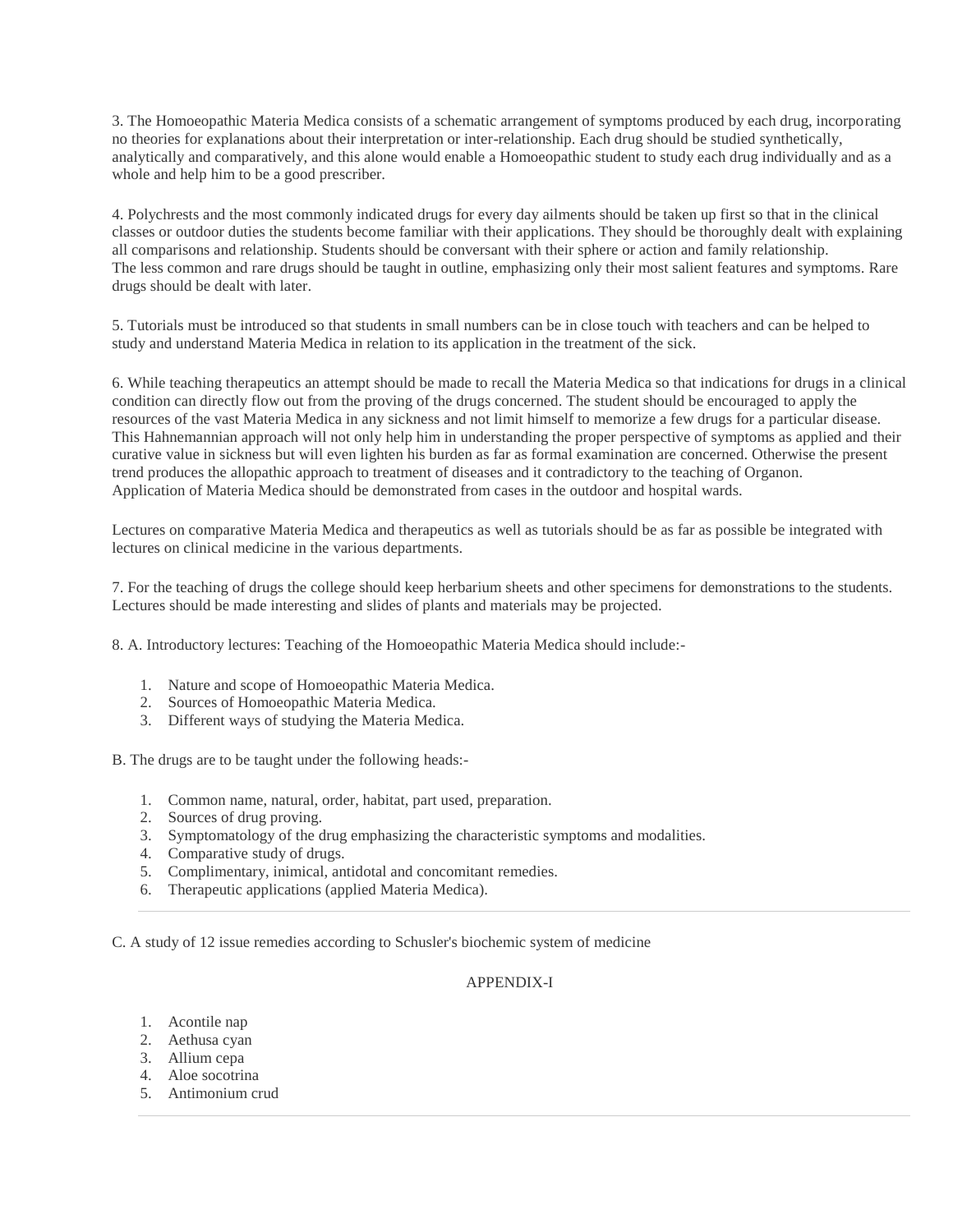- 6. Antimonium tart
- 7. Apis malefic
- 8. Argentum nit
- 9. Arnica Montana
- 10. Bryonia alb
- 11. Chamomilla
- 12. Cina
- 13. Colchicum autumn.
- 14. Colocynthis
- 15. Dulcamara
- 16. Ipecac
- 17. Ledum Pal
- 18. Nux vomica
- 19. Rhus tox
- 20. Calcarea flour
- 21. Calcarea phos
- 22. Calcarea sulph
- 23. Ferrum phos
- 24. Silicea
- 25. Euphrasia

## APPENDIX-II

Syllabus of Materia Medica for the II B.H.M.S. Examination.

In addition to the list of drugs for the first B.H.M.S. Examination (Appendix I), the following additional drugs are included in the Syllabus of Materia Medica for the II B.H.M.S. Examination.

- 1. Acetic acid
- 2. Actea recemosa
- 3. Agaricus muscarius
- 4. Agnus castus
- 5. Alumina
- 6. Ambra grisea
- 7. Ammonium carb
- 8. Ammonium mur
- 9. Anacardium ori
- 10. Apocynum can
- 11. Arsenic album
- 12. Arsenic iod
- 13. Aurum met
- 14. Arum triph
- 15. Baptisia tinctor
- 16. Berberris vulg
- 17. Bismuth
- 18. Borax
- 19. Bromium
- 20. Bovista
- 21. Cactus g
- 22. Calcarea ars
- 23. Calendula
- 24. Camphora
- 25. Cantharis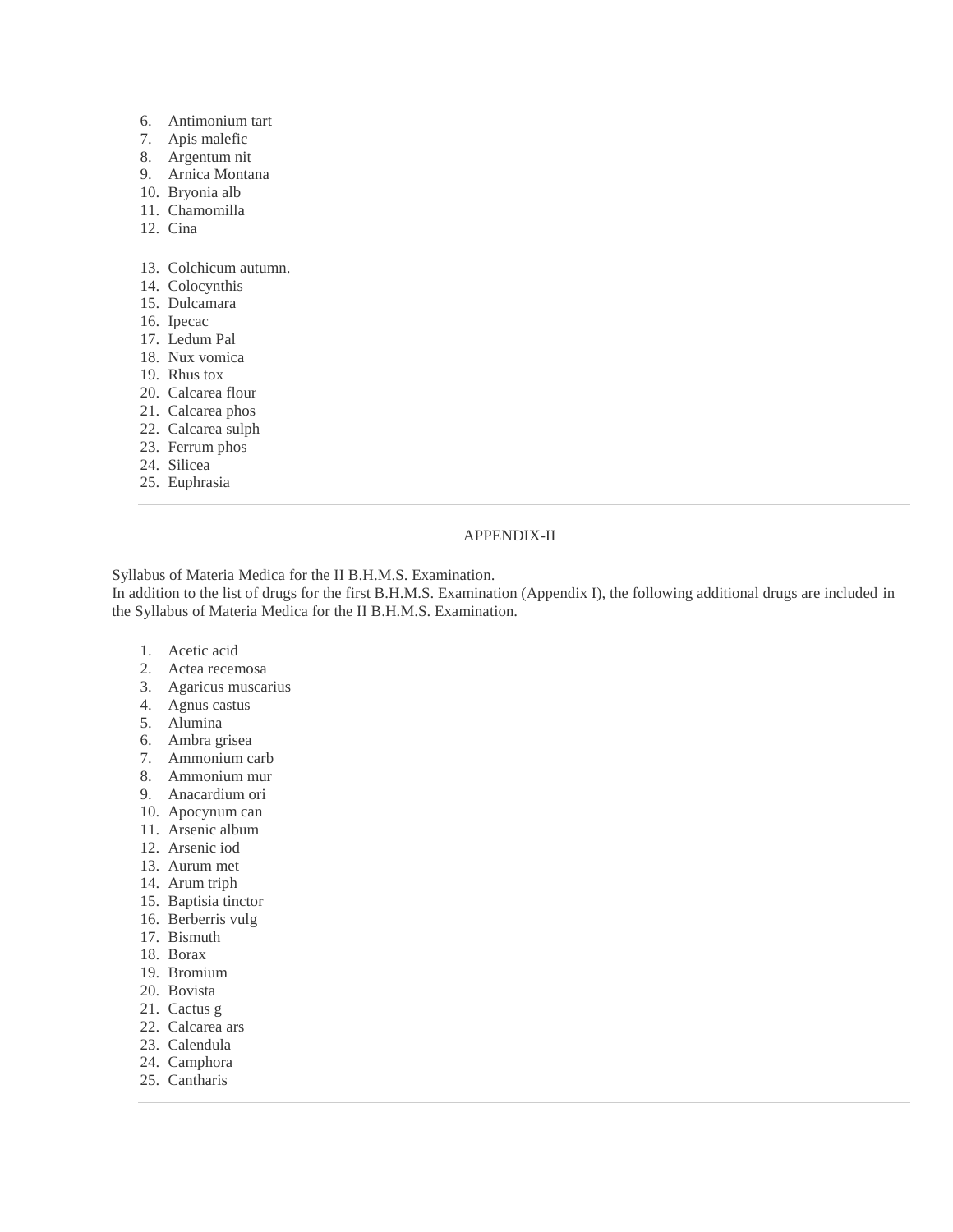- 26. Chelidonium maj
- 27. Conium mac
- 28. Digitalis per
- 29. Drosera
- 30. Ferrum met
- 31. Gelsemiun
- 32. Helliborus
- 33. Hepar sulph
- 34. Ignatia
- 35. Kali brom
- 36. Kreosatum
- 37. Natrum carb
- 38. Nux moschata
- 39. Opium
- 40. Petroleum
- 41. Phosphorus
- 42. Phytolocca
- 43. Platina met
- 44. Sepia
- 45. Spongia tost
- 46. Veratrum alb
- 47. Kali mur
- 48. Kali phos
- 49. Magnesia Ph
- 50. Natrum sulph

#### APPENDIX III

In addition to the drugs mentioned in Appendix I&II, the following additional drugs are included in the syllabus of Materia Medica for the 3rd BHMS Examinations:-

- 1. Actea spicata
- 2. Adonis vernalis
- 3. Antimonium ars
- 4. Argentum metallicum
- 5. Asafoetida
- 6. Asterins rubens
- 7. Baryta carb
- 8. Belladonna
- 9. Benzoic acid
- 10. Bufo rana
- 11. Caladium
- 12. Calcarea carb
- 13. Cannabis indica
- 14. Cannabis sativa
- 15. Carbo vegitabilis
- 16. Causticum
- 17. Crotalus hor
- 18. Croton tig
- 19. Cuprum met
- 20. Cyclamen
- 21. Diaoscorea villosa
- 22. Equisetum
- 23. Graphitis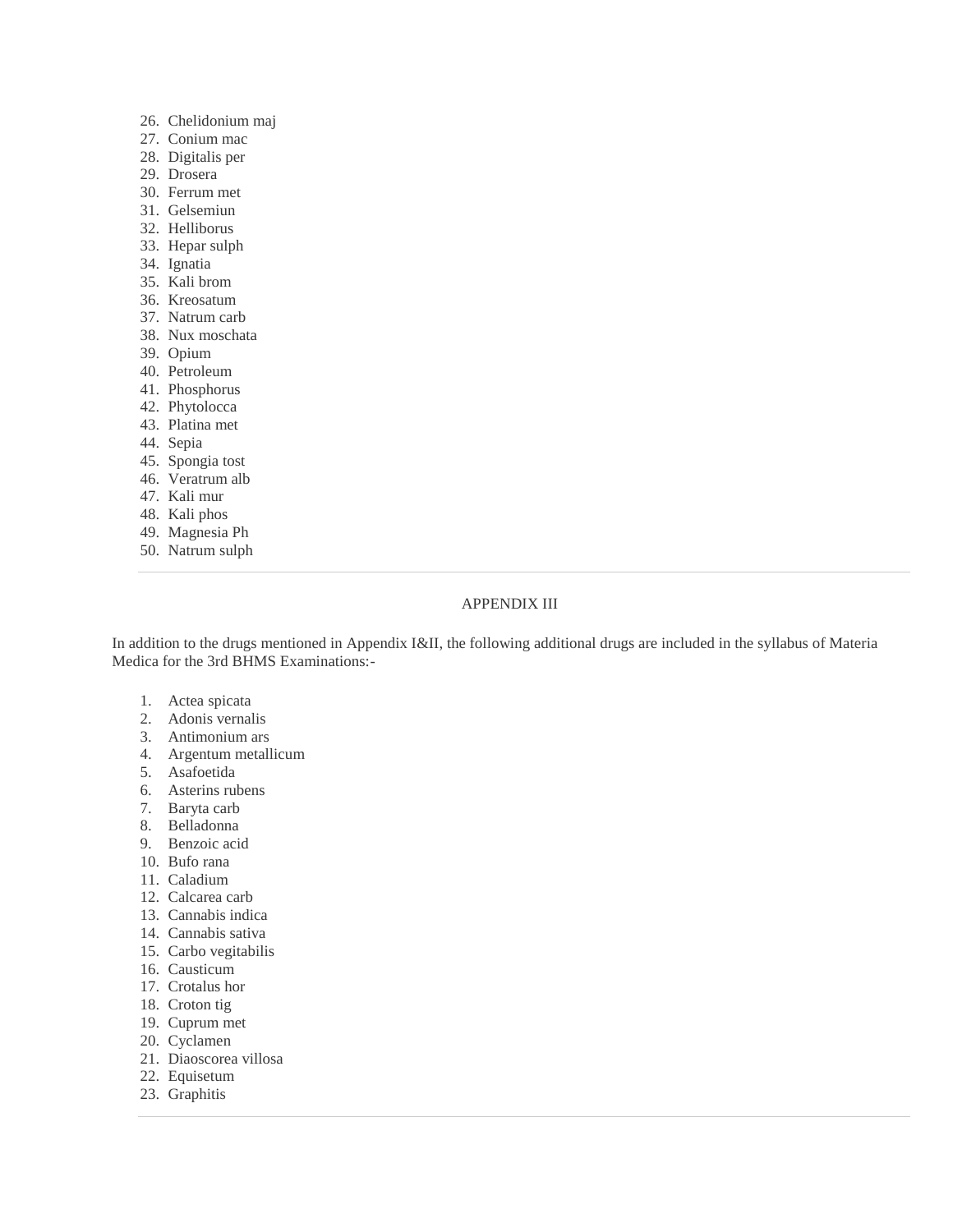- 24. Hyoscymus n
- 25. Hypericum
- 26. Iodum
- 27. Kali carb
- 28. Kali sulph
- 29. Kalmia latfolia
- 30. Lachesis
- 31. Lycopodium
- 32. Mercurius sol
- 33. Mercurius cor
- 34. Mercurius sulph
- 35. Moschus
- 36. Murex
- 37. Muriatic acid
- 38. Najat
- 39. Natrum mur
- 40. Natrum phos
- 41. Nitric acid
- 42. Onosmodium
- 43. Oxalic acid
- 44. Petroleum
- 45. Phosophoric acid
- 46. Physostigma
- 47. Picric acid
- 48. Plumbum met
- 49. Podophyllum
- 50. Pulsatilla
- 51. Secale cor
- 52. Selenium
- 53. Staphisagria
- 54. Stramonium
- 55. Sticta p
- 56. Sulphur
- 57. Sulphuric acid
- 58. Symphytum
- 59. Syphylinum
- 60. Tabacum
- 61. Taraxacum
- 62. Tarentula C
- 63. Teribinthina
- 64. Thalapsi bursa p
- 65. Theridion
- 66. Thuja
- 67. Thyroidinum
- 68. Vaccinum
- 69. Zincum met

# APPENDIX IV

List of drugs included in the Syllabus of IV B.H.M.S. examination:-

- 1. Abies can
- 2. Abies nig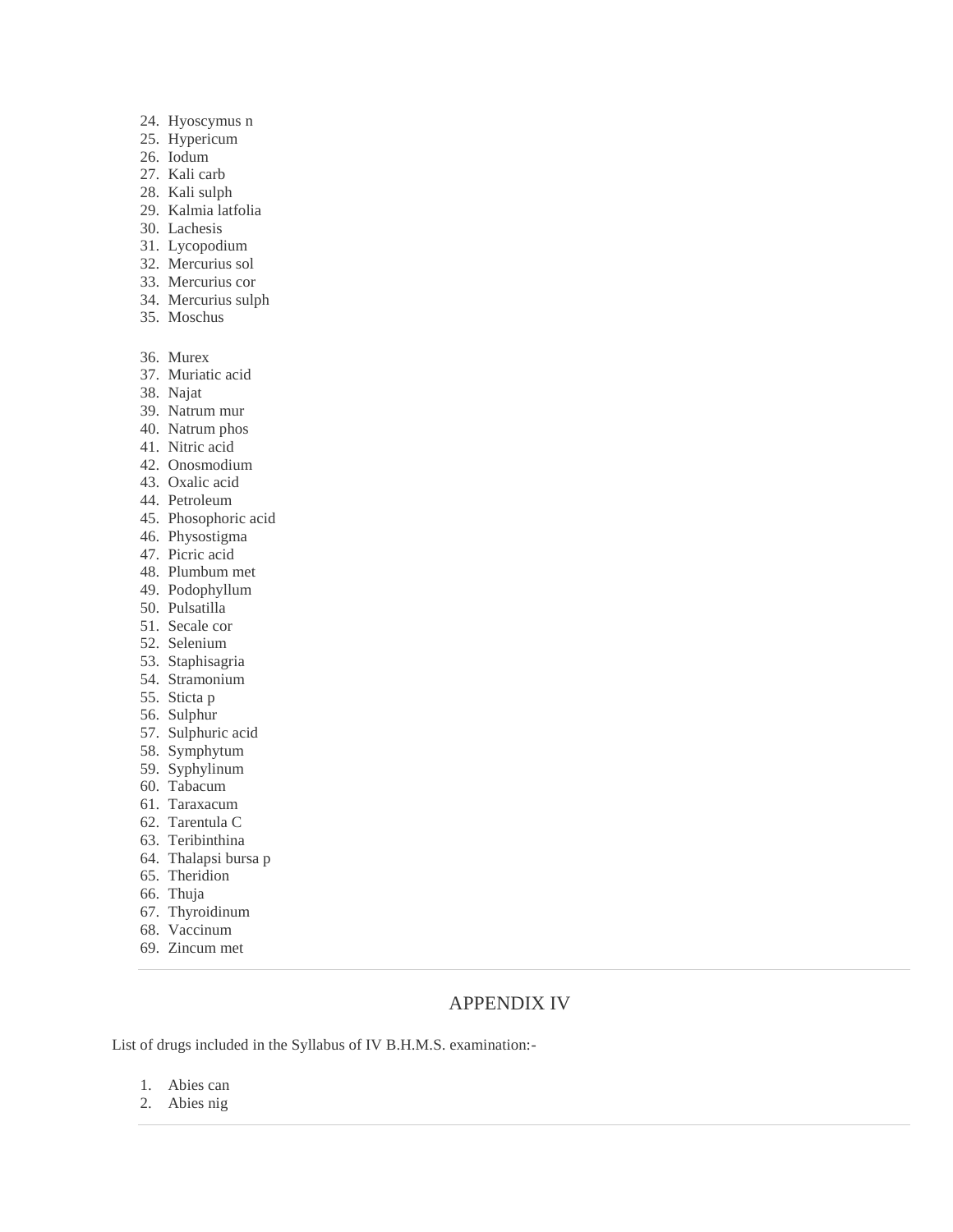- 3. Abroma Augusta
- 4. Abrotanum
- 5. Acalypha indica
- 6. Anthracinum
- 7. Bacillinum
- 8. Baryta mur
- 9. Bellis per
- 10. Calotropis indica
- 11. Capsicum
- 12. Carbo animalis
- 13. Carbolic acid
- 14. Carrica papaya
- 15. Cassia saphora
- 16. Caulophyllum
- 17. Cedron
- 18. Cicuta virosa
- 19. Clematis
- 20. Cocculus indica
- 21. Coffea cruda
- 22. Collinsonia
- 23. Condurango
- 24. Corallium
- 25. Crataegus
- 26. Crocus sativa
- 27. Eupatorium per 28. Ficus religiosa
- 29. Flouric acid
- 30. Glonoine
- 31. Hellonius
- 32. Hydrastis can
- 33. Hydrocotyle as
- 34. Jonosia asoka
- 35. Justicia adhatoda
- 36. Lac can
- 37. Lac def
- 38. Lilium tig
- 39. Lithium carb
- 40. Lobelia inf
- 41. Lyssin
- 42. Magnesia carb
- 43. Magnesia mur
- 44. Medorrhinum
- 45. Melilotus a
- 46. Mephitis
- 47. Mercurius cynatus
- 48. Mercurius dull
- 49. Mezerium
- 50. Millifolium
- 51. Occimum sanct
- 52. Psorinum
- 53. Pyrogenum
- 54. Radium bromide
- 55. Rananculus bulb
- 56. Raphanus
- 57. Rathania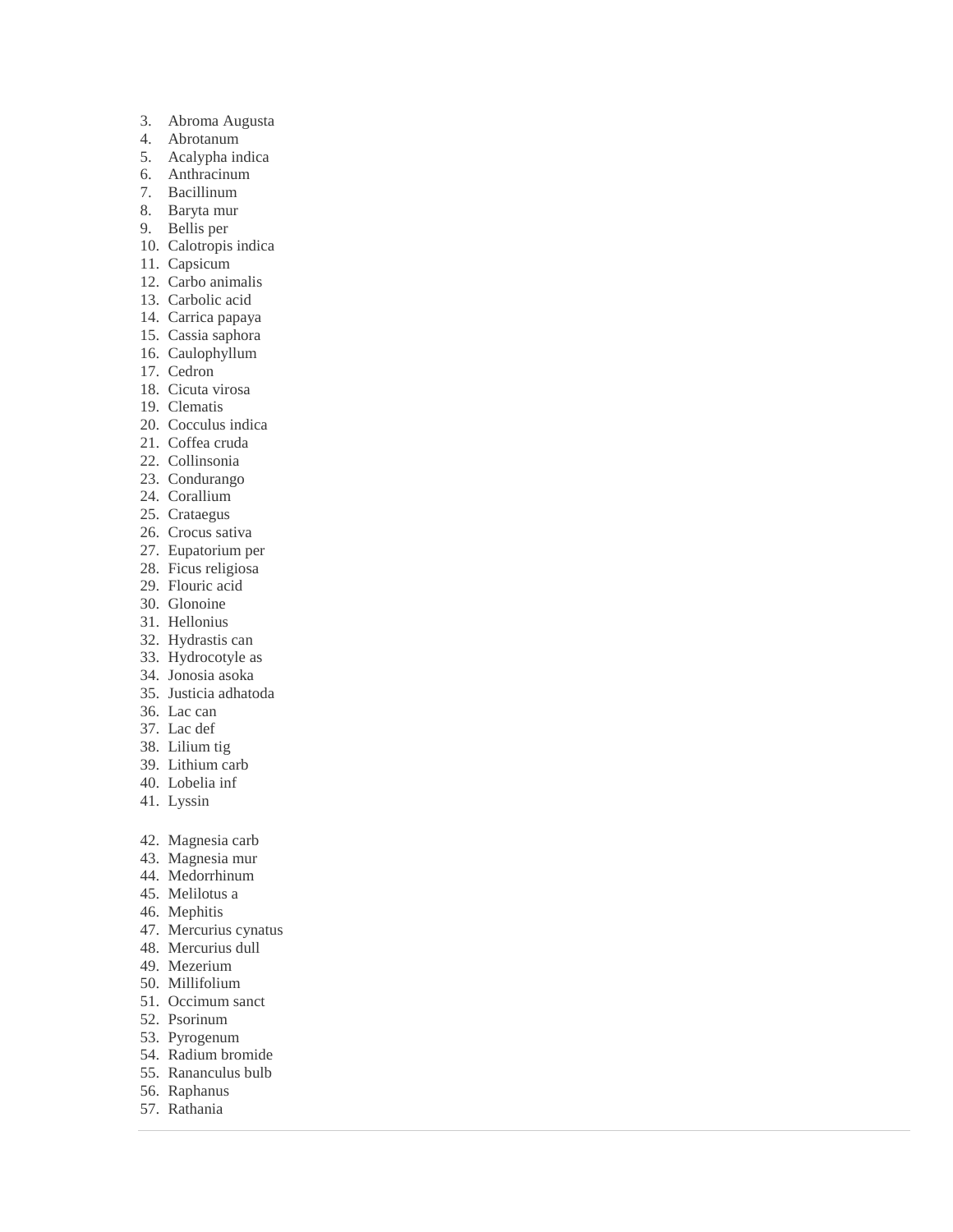- 58. Rauwolfia serpentine
- 59. Rheum
- 60. Rhododendron
- 61. Rumex
- 62. Ruta G.
- 63. Sabadilla
- 64. Sabal Serulatta
- 65. Sabina
- 66. Sambucus
- 67. Sangunaria can
- 68. Sanicula
- 69. Sarasaparilla
- 70. Spigelia
- 71. Squila
- 72. Stannum met
- 73. Syzygium jambolanum
- 74. Trillium pendulum
- 75. Urtica urens
- 76. Vaccinum
- 77. Variolinum
- 78. Veratrum viride
- 79. Vibrinum opulus
- 80. Vinca minor
- 81. Vipera

# II. B.H.M.S.

# GENERAL PATHOLOGY AND MICROBIOLOGY (INCLUDING PARASITOLOGY, BACTERIOLOGY AND VIROLOGY)

Study of pathology must be in relation with concept of Miasm as evolved by Dr. Hahnemann and further developed by Kent, Boger, Robert and Allen.

Concept of Miasm in view of Pathology, Reference to Koch's Postulate. Importance of susceptibility and immunity thereby homoeopathic concept of Disease and Cure.

- Characteristic expression of each miasm.
- Classification of symptoms/disease according to Pathology.
- Correlation of Miasm and Pathology for e.g. Psora inflammation etc.
- Natural evolution in Pathology.
- Resolution Inflammatory exudative.
- Degeneration, Suppurative
- Interpretation of Pathological report of all diseases and correlate the utility of it in Homoeopathic system of Medicine.

Similarly all the topics in General Pathology and Systemic Pathology must be co-related, at each juncture, so that the importance of Pathology is understood by a Under-Graduate student in Homoeopathy.

Topics of General Pathology in Relation with Miasms

- Inflammation Repair Healing Injury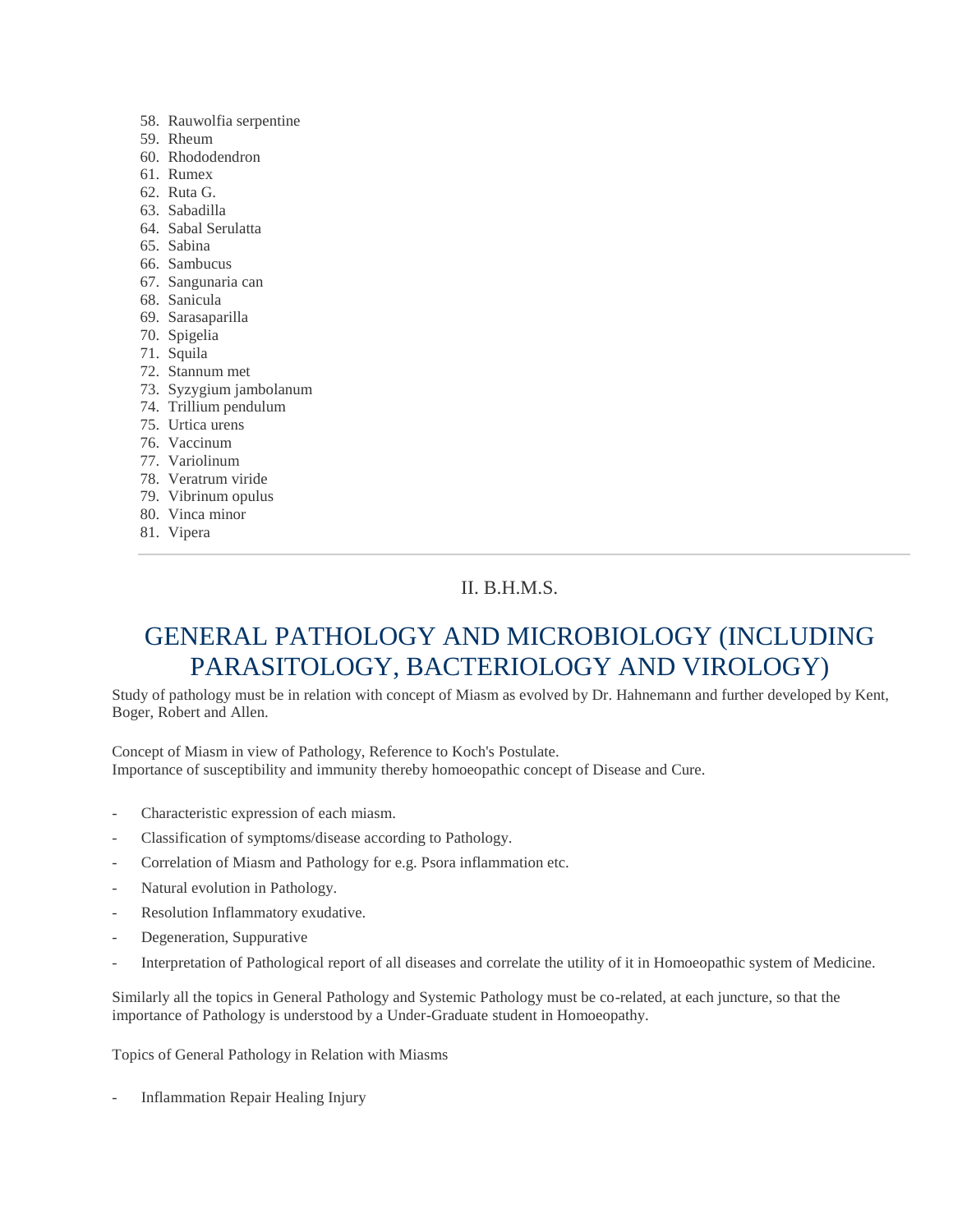- **Immunity**
- Degeneration.
- Neoplasm
- Thrombosis
- Embolism
- Oedema
- Disturbances of Pigment Metabolism
	- Calcium Metabolism
	- Uric Acid Metabolism
	- Amino Acid Metabolism
	- Carbohydrate Metabolism
	- Fat Metabolism
	- Healing
- Hypertrophy
- **Hyperplasia**
- Anaplasia
- Metaplasia
- Ischaemia
- Haemorrhage
- Shock
- **Atrophy**
- **Relaxation**
- Hyperemia
- **Infection**
- Pyrexia
- Necrosis
- **Gangrene**
- **Infarction**

### SYSTEMIC PATHOLOGY

In each system the important and common disease should be done. By keeping in view its evolution, mode of presentation, progress and outcome of the disease. For e.g.

In Alimentary System

- Tongue
- Ulcer, Tumour
- Oral Cavity
- Thrush, Tumour
- Oesophagus
- Inflammatory Disease, Tumour
- Stomach
- Inflammatory Disease
- Auto Immune Disease
- Tumour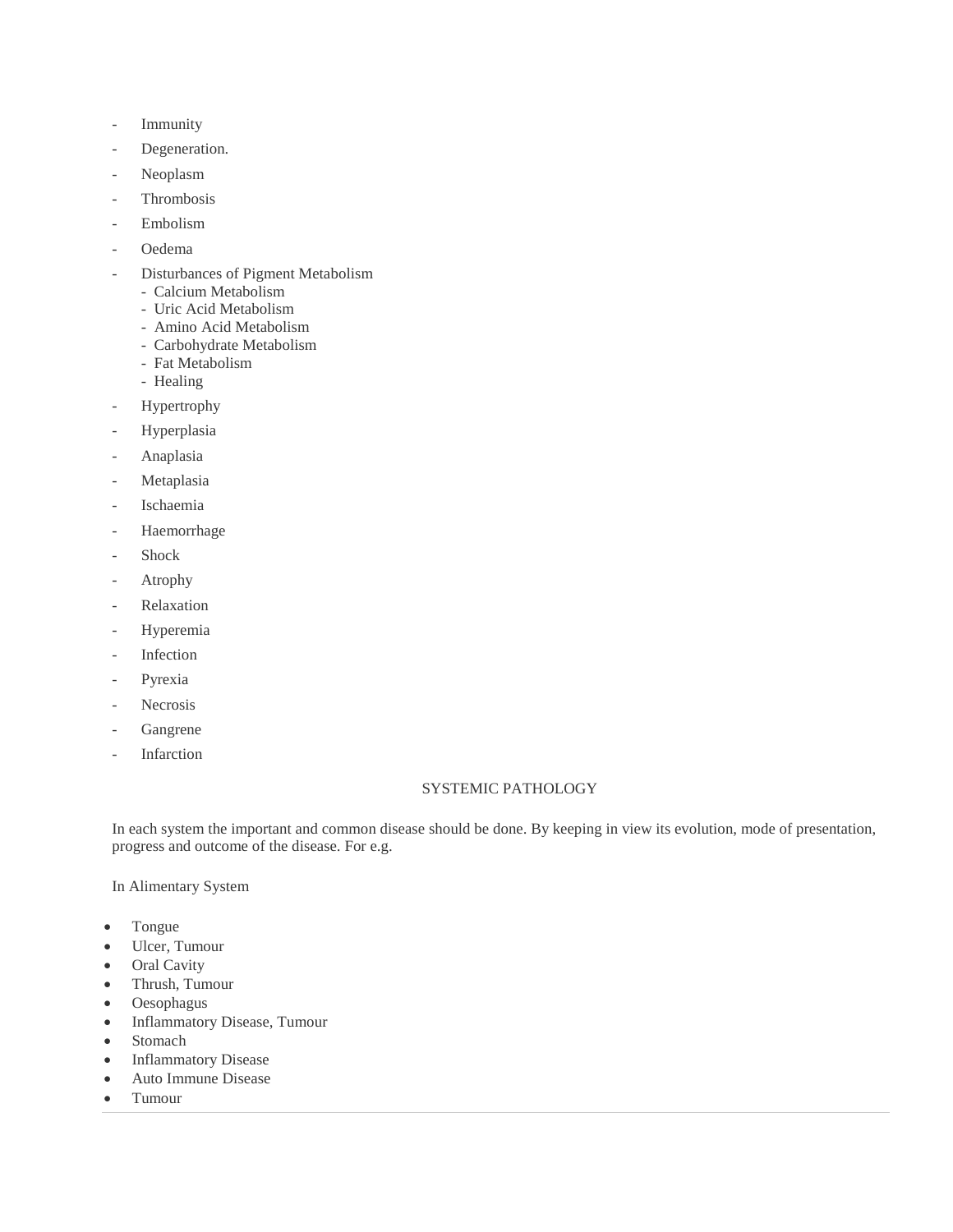- Duodenum
- Inflammatory Disease, Acid Pepsin
- Digestion
- Intenstine Small and Large
- Ulcers, Infection,
- Tumour, Malabsorption
- Appendix
- Inflammatory Disease
- Liver
- Inflammatory Disease
- Tumours
- Cirrhosis
- Jaundice
- Gall Bladder
- Inflammatory Disease
- Tumour
- Pancreas
- Inflammatory Disease
- Tumour
- Cardio Vascular Disease
- Common Disorders
- Central Nervous Disease
- Common Disorders
- Respiratory Disorders
- Common Disease
- Kidneys
- Common disorders
- Tumours
- Urodynamics
- Genitals Male and Female
- Common Disorder
- Tumours
- Skeletal and Muscular Disease
- Common Disorders
- Skin
- Common Disorders, Melanoma, etc.
- Clinical Pathology
- Complete Haematology

Practical

# Clinical and Chemical Pathology:-

Estimation of haemoglobin (by acidometer) Count of R.B.Cs. and W.B.Cs. staining of thin and thick films, differential counts and parasites.

Erythrocyte sedimentation rate, urine, physical, chemical microscopical, quantity of albumin and sugar, faces-physical chemical (occult blood) and microscopical for ova and protozoa.

Methods of sterilization, preparation of a media, use of microscope. Gram and acid fast stains. Motality preparation. Gram positive and negative cocci and bacilli. Special stains for corynebacterium-gram and acid fast stains of pus and sputum.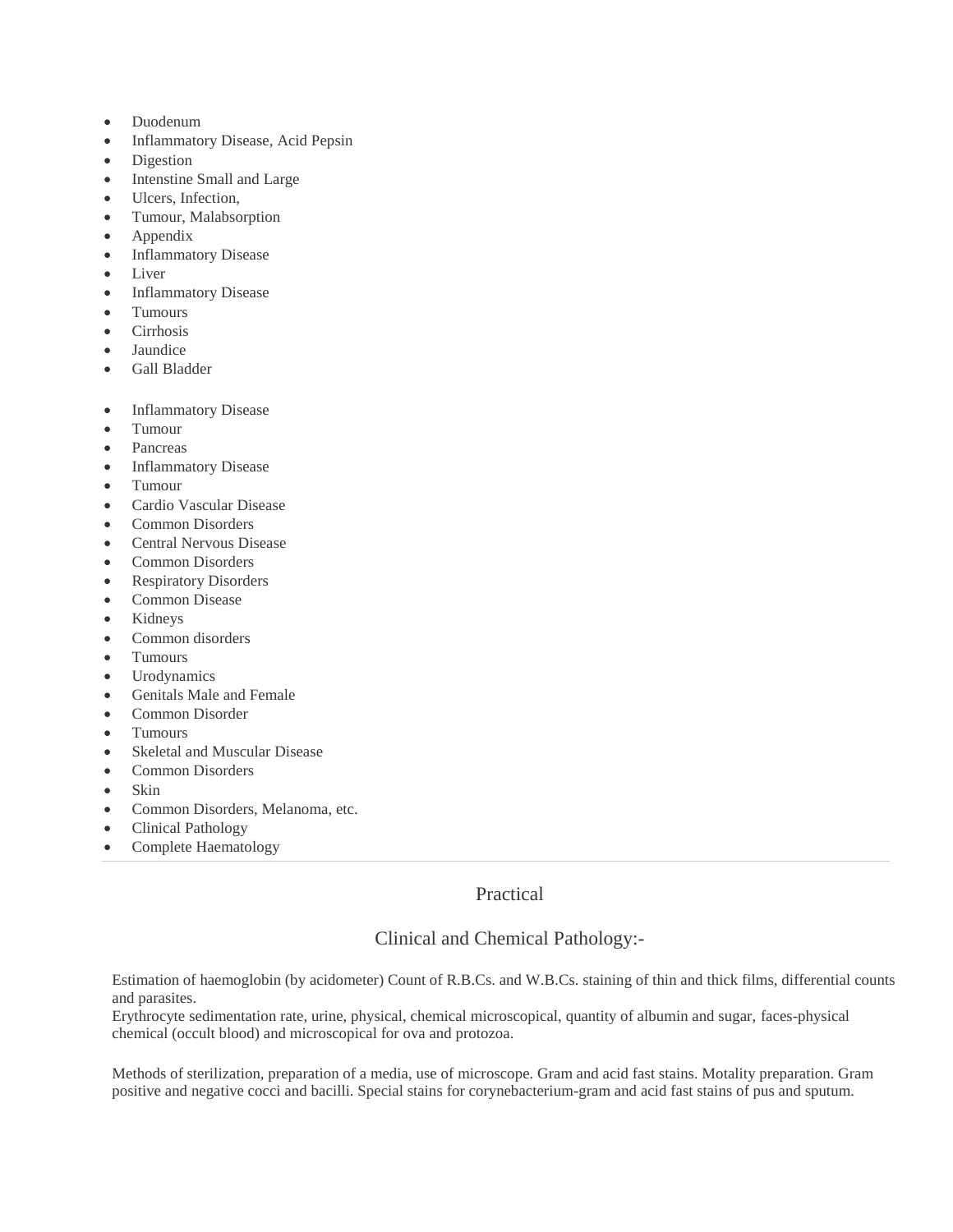Haconkeys plate-sugar reactions-gram stain and motility of gram negative intestine bacteria, Widal and demonstration of Pasteur and of spirochetes by dark field illumination Fountain's strain-Lovaditt's stain. Demonstration of Methods of nacrobiosis.

# Histopathology

Common teaching side from each systems. Demonstration of gross Pathological specimen. Practical demonstration of Histopathlogical techniques i.e. Fixation, Embedding.

- Sectioning staining by common dyes and strain.
- Frozen section. Its importance.
- Electron Microscopy
- Phase contrast microscopy.

## 1. BACTERIOLOGY:

Morphology, biology, sterilization, chemotherapy, principles of artificial media, infection, defence reaction, immunity, hypersensitiveness, skin tests, systematic study of bacteria habits, importance morphological, cultural biochemical, serological and toxic behaviour of the common pathogenic and non-pathogenic species. Pathologic changes produced by diseases bacteria and their laboratory diagnosis. Staphylococci, streptococci, displococci, Neisseria, Mycobacterium tuberculosis (Types) mycobacterium leprae, names and differentiation of spirochetes from pathogenic mycobacterium corynobacterium diphtheria. Aerobic spore bearing bacteria-bacillus anthreis, anaerobes, general and special features of the pathogens. Names of some important non-pathogens. Gram negative, intestinal bacteria classification, identification of the pathogen salmonella, vibric, bacterium, pasteruella, general idea about haemophiles, pseudomonas, brucella, ricktsia, proteus, spirochaetes-general idea details of treponema palladium and leptospiraictero haemorrhagica.

**Viruses**-general characters, classification of disease, e.g. varecella, Rabies, bacteriophage. Koch's postulates

## 2. PARASITOLOGY:

Protozoa-classification names of important rhizopoda, ent. Histolytica, pathogenesis and pathogenecity, diagnosis, difference from ent. Coli, sporozen species of plasmodia life history and pathogenesis differentiation of species.

Mastigophora-general broad morphological features classification, pathogenesis, vectors, pathology of Kala-Azar, important features source disease due to balantidium coli.

Helimnths-definition of certain terms, simple classification, differences between nematodes cestodoes and treamatodes Broad differentiating morphological features and broad life history and pathogenesis of important species, Cestodes and Nematodesinfecting liver, lungs, intestines and blood-general differences between schislosomes and other trematodes.

## 3. VIROLOGY:

- Diagnosis of Infectious Diseases
- Host Parasite Relationship
- Disinfectants Mode of action
- Practical aspects of Immunology i.e. Application in diagnosis, Passive Immunization, Immunopathies in brief including AIDS.
- Bacteria Genetics (briefly)

## 4. KIDNEY BLADDER URETER URETHRA

Glemerulo Nephritis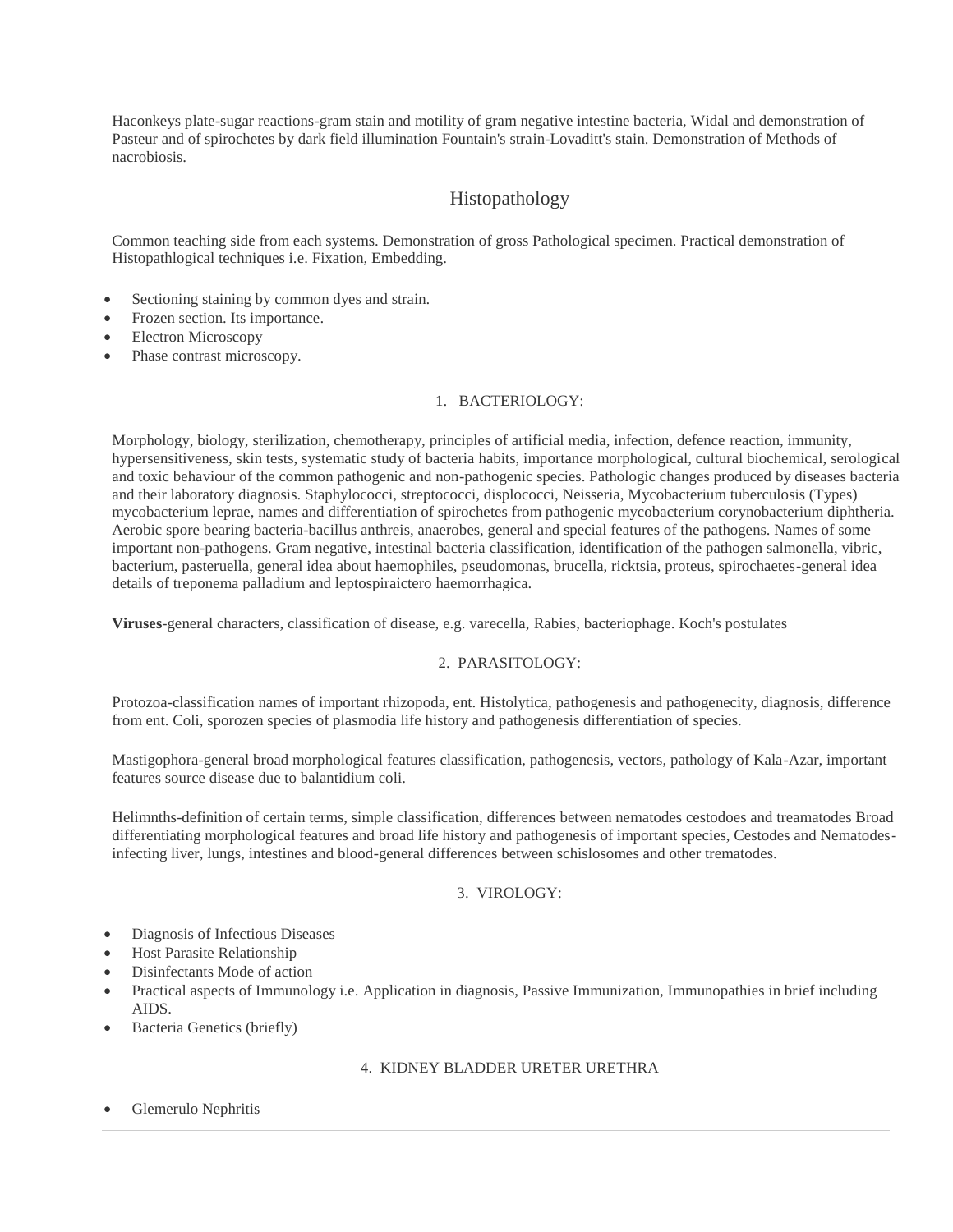- Pyelonephritis
- Tuberecular Pyelonephritis
- Nephrotic Syndrom
- Metabolic Diseases and Kidney
- Systemic diseases and Kidney
- Acute and Chronic Renal Failure
- Kidney Tumours
- Calculi
- Cystitis
- Ureteric Stricture
- Urethritis, Specific and Non Specific
- Renal Function Test in Relation to Homoeopathy

## CARDIO VASCULAR DISEASES

- Ischaemic Heart Disease
- Rheumatic Heart Disease
- Valvular Heart Disease
- Hypertension
- Cardiomyopathy
- Infective Endocarditis
- Congestive Cardiac Failure
- Diseases of Pericardium
- Cardiogenic Shock

## MALE AND FEMALE GENITAL DISEASES

- Testicular Tumors
- Acute and Chronic Prostatitis
- Prostatic Tumours
- Sterlity
- CA Penis
- Ovarian Tumours
- Fibroids
- CA Cervix
- Infertility
- Endometriosis and Endometrium
- Breast Inflammation and Tumours

# RESPIRATORY DISEASES

- Pulmonary function test
- Bronchial Asthma
- Bronchitis
- Bronochiactesis
- Emphysema
- Empyema
- Cor. Pulmonari
- Pheumonia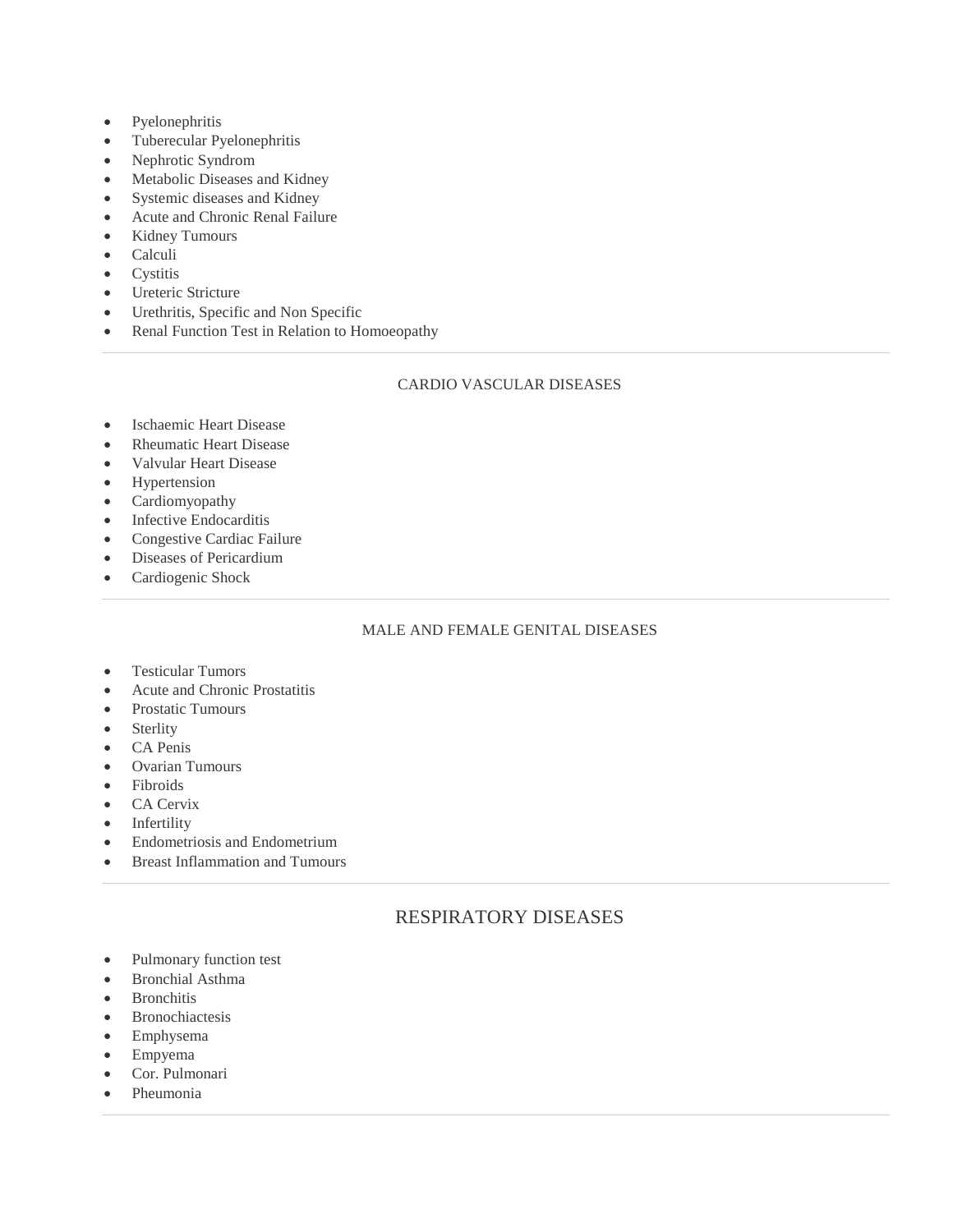- Bronchogenic Carcinoma
- Interstitial Lung Diseases

# GASTRO INTESTINAL DISEASES

- Tongue, Stomatitis, Ulcers, Tumours
- Oesophagus, Reflex Oesophagitis
- Tumour of Oesophagus
- Stomach, Gastritis, CA Stomach, Gastric Ulcers
- Liver Cirrhosis, Hepatitis, CA Liver
- Liver abscess.
- Liver Function Test
- Gall Stones
- Pancreas Acute and Chronic Pancreatitis, CA pancreas
- Intestines Ulcers, Duodenal colics, CA Colon and Rectum
- Tumours
- Mal absorption syndrome
- Infections
- Appendix, Acute Appendicitis

# SKIN DISEASES

• Infection and Tumours

# BONES DISEASES

- Sarcoma, Osteoma, Paget's diseases
- Osteomyelitis, Tubercular Osteomyelitis
- Rheumatoid Arthritis, Osteo Arthritis

# GENERAL NERVOUS SYSTEM

Meningitis Pyogenic/Tubercular

## CEREBRO SPINAL FLUIDS

Picture of various Diseases

# ENDOCRINAL SYSTEM

Thyroid, Diabetes Mellitus

**Ist Paper** General Systemic Pathology and Miasms

**IInd Paper-** Bacteriology, Parasitology and clinical Pathology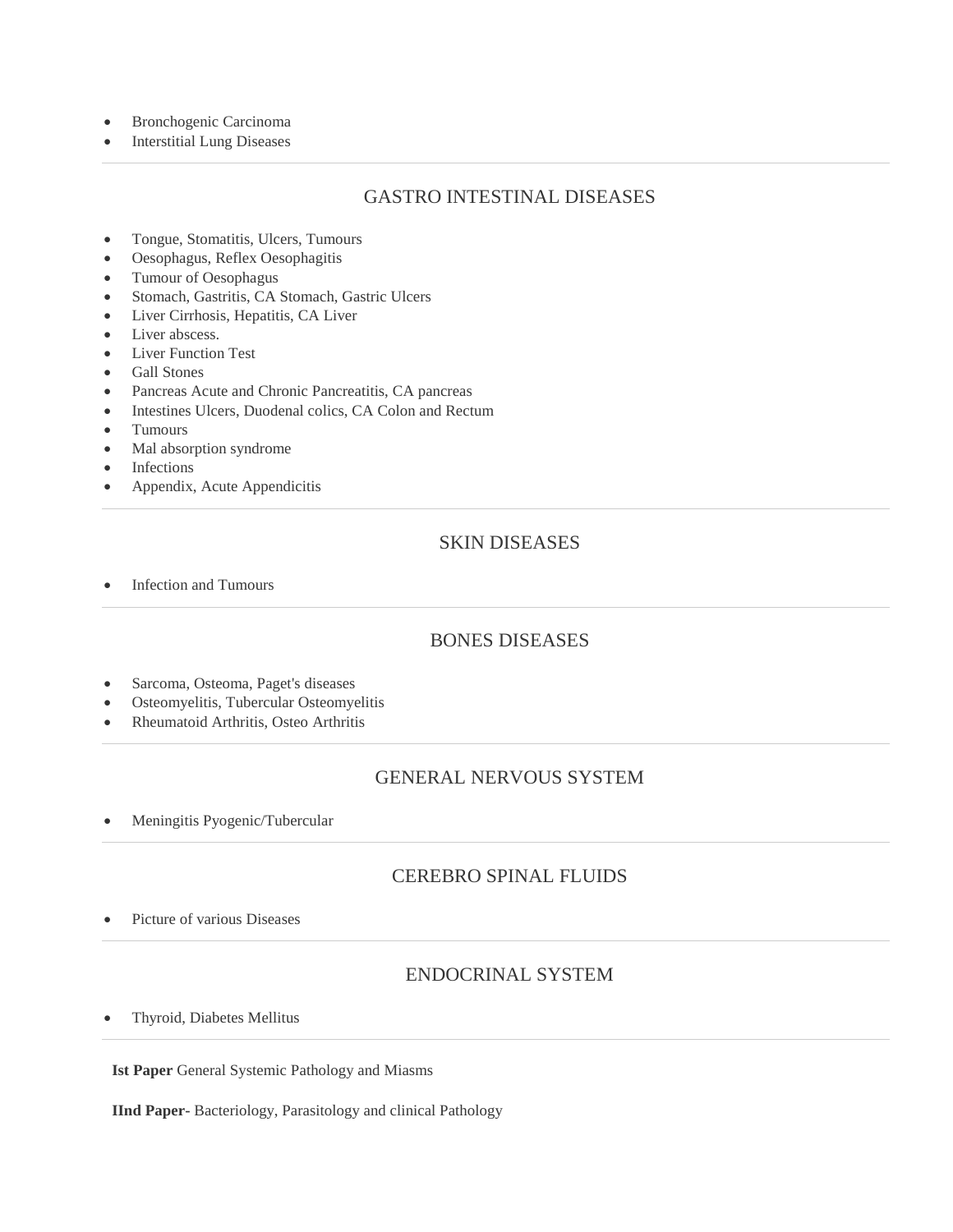## **(Each divided into Two Sections)**

## Pathology Practical

Experimental/Microbiological Spots, Readings and Interpretation of Pathological Reports.

## II. B.H.M.S.

# FORENSIC MEDICINE AND TOXICOLOGY

The subject is of practical importance to the students of homoeopathic medicine as homoeopathic physicians are to be employed by Government in areas where they may have to handle medico-legal-cases, perform autopsies, apart from giving evidence in such cases. The training in forensic medicine at present conducted is inadequate to meet these needs.

The course consist of a series of lectures and demonstrations including

#### **1. Legal Procedure:**

Definition of medical Jurisprudence. Courts, and their Jurisdiction.

### **2. Medical ethics :**

Law relating to medical registration and Medical relation between practitioners and the State. The Homoeopathy Central Council Act, 1973 and the Code of Ethics under it, the practitioners and the patients, Malpractices covering professional secrecy, the practitioner and the various legislations (Acts) Provincial and Union such as Workman's compensation Act, Public Health Act, Injuries Act, Child Marriage Registration Act, Brostal Schools Act, Medical Termination of Pregnancy Act. Lunacy Act, Indian Evidence Act etc.

#### **3. Forensic Medicine:**

Examination and identification of person living and dead: parts, bones, stains, etc. health, Medicolegal: putrefaction, mummification, saponification, forms of death, causes, agencies, onset etc. Assaults, wounds, injuries and death by violence. Asphyxial death, blood examination, blood stains, seminal stains: burns, scalds, lighting stroke etc. Starvation, pregnancy, delivery, abortion, Infanticide, sexual Crimes, Insanity in relation to the State life and accident insurance

#### **Toxicology**

A separate course of lectures dealing poisoning in general, the symptoms and treatments of various poisons, post-mortem appearance and test should be given, study of the following poisons:-

Mineral Acid, corrosive, sublimate, arsenic and its compound alcohol, opium and its alkaloids, carbolic acid, carbon monoxide, carbon dioxide. Kerosene oil, cannabis indica, cocaine, Belladonna, strychnine and nux vomica, aconite, oleander, snake poisoning, prussic acid, lead.

#### **4. Medico legal post-mortem:**

Recording post-mortem appearance, forwarding materials to chemical examiner: Interpretation of laboratory and chemical examiner's findings. Students who are attending a course of lecture in forensic medicine should avail themselves of all possible opportunities of attending medico-legal post-mortems conducted by the professors of forensic medicine. It is expected that each student should attend at least 10 post-mortems.

#### **5. Demonstration:**

- 1. Weapons,
- 2. Organic & Inorganic poisons
- 3. Poisonous plants
- 4. Charts, diagram, models, x-ray films etc. of medico-legal interest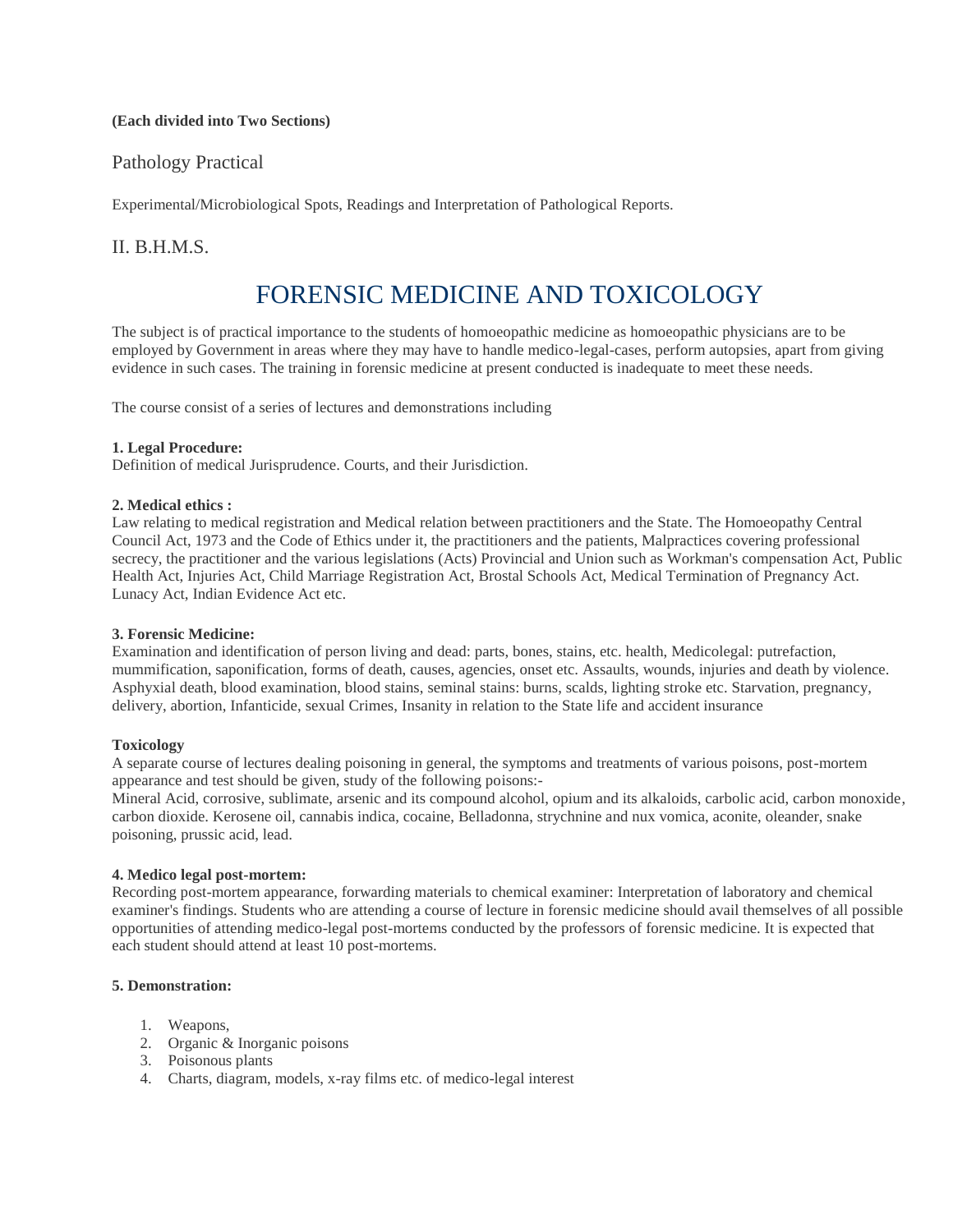# PRACTICE OF MEDICINE

Homoeopathy has a distinct approach to the concept of Disease. It recognizes an ailing individual by studying him as a whole rather than in terms of sick parts. It emphasizes the study of the Man from his State of Health, till it travels to state of presenting illness, incorporating all major events and contributing factors in the process.

The individualization study as above needs following background so that the striking aspects which are characteristic to the individual become clear, In contrast to the common picture of the respective Health disturbances:

- 1. Primary correlation of the Health disturbances with basics of Anatomy Physiology-Biochemistry.
- 2. Knowledge of common evolution of study about its causation, manifestations, maintenance and prognosis details.
- 3. Knowledge about factors which will worsen and improve the disturbance, including various medicines and nonmedical measures and respective possible response elucidation by application of measures.

The study obviously emphasizes more on:

A. Comprehension of Applied part.

B. Sound clinical training at bedside to be able to apply the learning accurately.

These can lead towards developing a Homoeopathic Physician who will not be deficient at the practical Science of Medicine. He should be trained in a manner in which he is not locked up in Rare syndromes as Theoretical Exercise. Exercises but as a sound clinician with adequate discrimination, sharp observation and conceptual clarity. He will then be able to mould an effective appreciation of the patients picture utilizing his knowledge of Medicine.

To evolve the above, following distribution of Theory and Practical Training in suggested so that there is gradual but clear and firm comprehension.

- Course of Study
	- o 3 years
	- o i.e. in II (Second) BHMS
	- o in III (Third) BHMS and
	- o in IV (Fourth) BHMS

Examination to be conducted at the end of the IV (Fourth) BHMS. Also in the side of the topics are suggested co-ordinations (with other department) which will improve the caliber of imparting training in Medicine. The distribution is made keeping in mind about other subjects in II, III and IV BHMS and the respective state of learning of student.

# $II<sup>ND</sup>$  BHMS

- 1. Clinical Methods of Examination of patients as whole:
- 2. Respiratory diseases Respective portion in surgery
- 3. Alimentary Tract and Pancreas Disease- Respective portion in surgery

# IIIRD BHMS

- 1. Genetic Factors Chronic Diseases and Miasms Dept. of Organon & Philosophy
- 2. Nutritional diseases **-**Nutrition, Hygiene in Dept. of Community Medicine
- 3. Immunological Factors in Diseases **-**Epidemiology in Dept. of Community medicine
- 4. Climatric Factors in Diseases
- 5. Metabolic Disease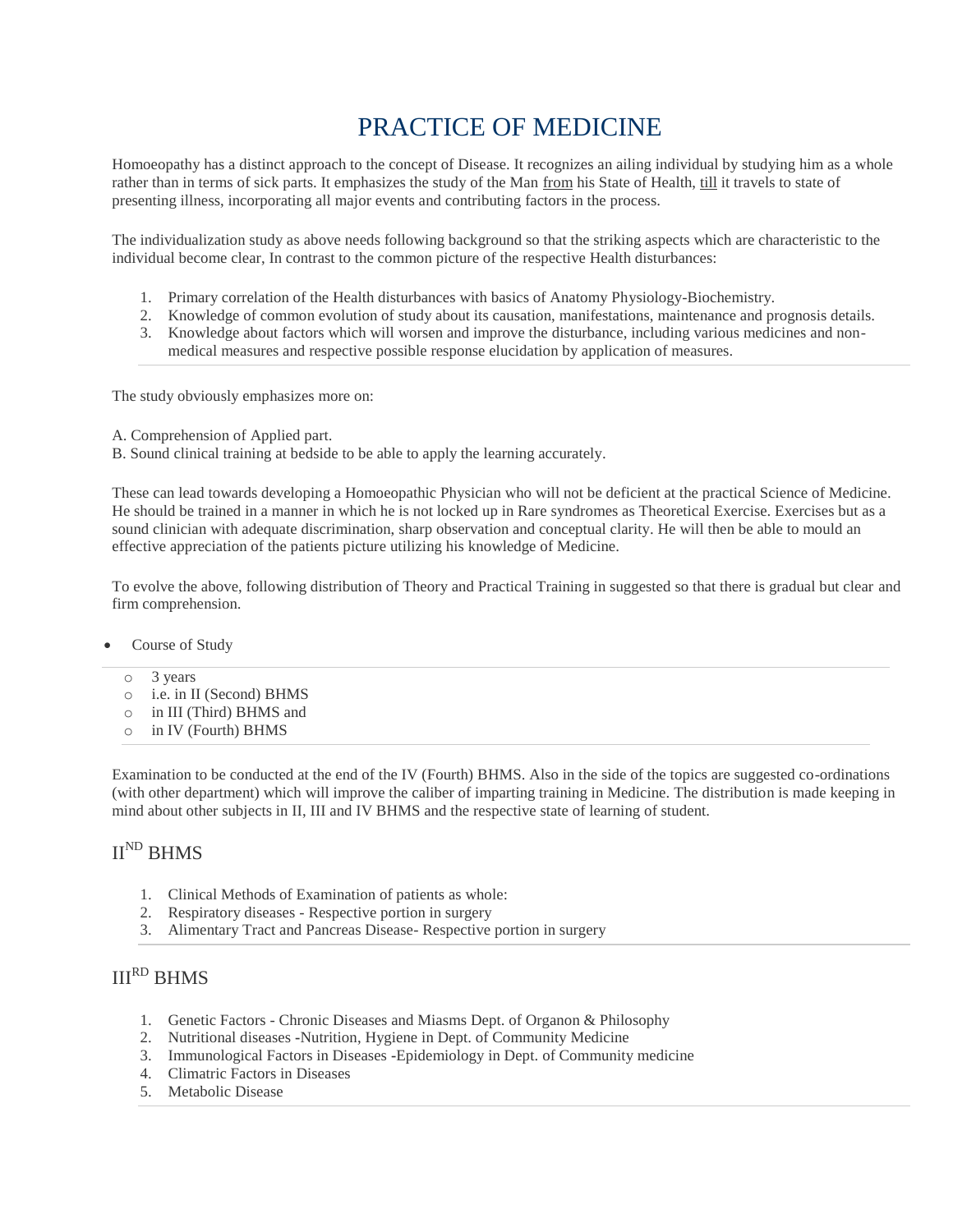6. Endocrinal Diseases -Menstrual Disorder in Dept. of Gynaecology

### **The above all need follow up with respective Therapeutics Topics also.**

# IVTH BHMS

- 1. Liver and Biliary Tract Diseases
- 2. Hematological Diseases
- 3. Cardiovascular system Diseases
- 4. Kidneys & Urinary Tracts Diseases
- 5. Water and Electrolytes balance Diseases
- 6. Connective Tissue Disorders
- 7. Bones and Joints Disorders
- 8. Skin Diseases
- 9. CNS & peripheral nervous system-Mental Diseases
- 10. Acute Emergencies including poisonings
- 11. Paediatrics

The above in these terms will require a follow up of strong and emphatic training on Homoeopathic Therapeutics for the same.

It will be conducted in IV (fourth) BHMS at the end of 3 years of course of study in Theoretical and Practical aspects of Medicine.

Eligibility for examination shall include submission of 10 complete case histories, 5 each prepared in III and IV BHMS.

# PRACTICAL &CLINICAL EXAMINATION

The examination procedure will include one case to be prepared and presented to the examiner. The examiners will put stress on

- 1. Comprehensive case taking
- 2. Bedside procedure Investigations for diagnosis
- 3. Principles of management

# GENERAL GUIDANCE: THERAPEUTICS

Homoeopathy has a distinct approach to disease. Concept of individualization and concept of chronic miasm makes it distinct.

It recognizes an ailing individual by studying him as a whole rather than in terms of sick parts. It emphasizes that study of man from the state of Health i.e. DISPOSITION DIATHESIS DISEASE, taking into account all predisposing and precipitating factors i.e. **FUNDAMENTAL CAUSE, MAINTAINING CAUSE & EXCITING CAUSE.**

Hahnemann's theory of chronic miasm provides us an evolutionary understanding of the chronic disease: PSORA-SYCOSIS-SYPHILIS & acute manifestations of Chronic Disease, Evolution of the natural disease shall be comprehended in the light of theory or chronic miasm. How our current knowledge of Pathology and clinical medicine assist in defining this must be demonstrated.

Study of therapeutics does not mean simply list of specifics. For the clinical condition, but teaching of applied Materia Medica. Here we demonstrate how various drugs would come up in psoric, sycotic, tubercular or syphilitic state of the clinical conditions. Thus emphasis would be in correlating pace of evolution of disease, peculiar, respectively and cluster of characteristics.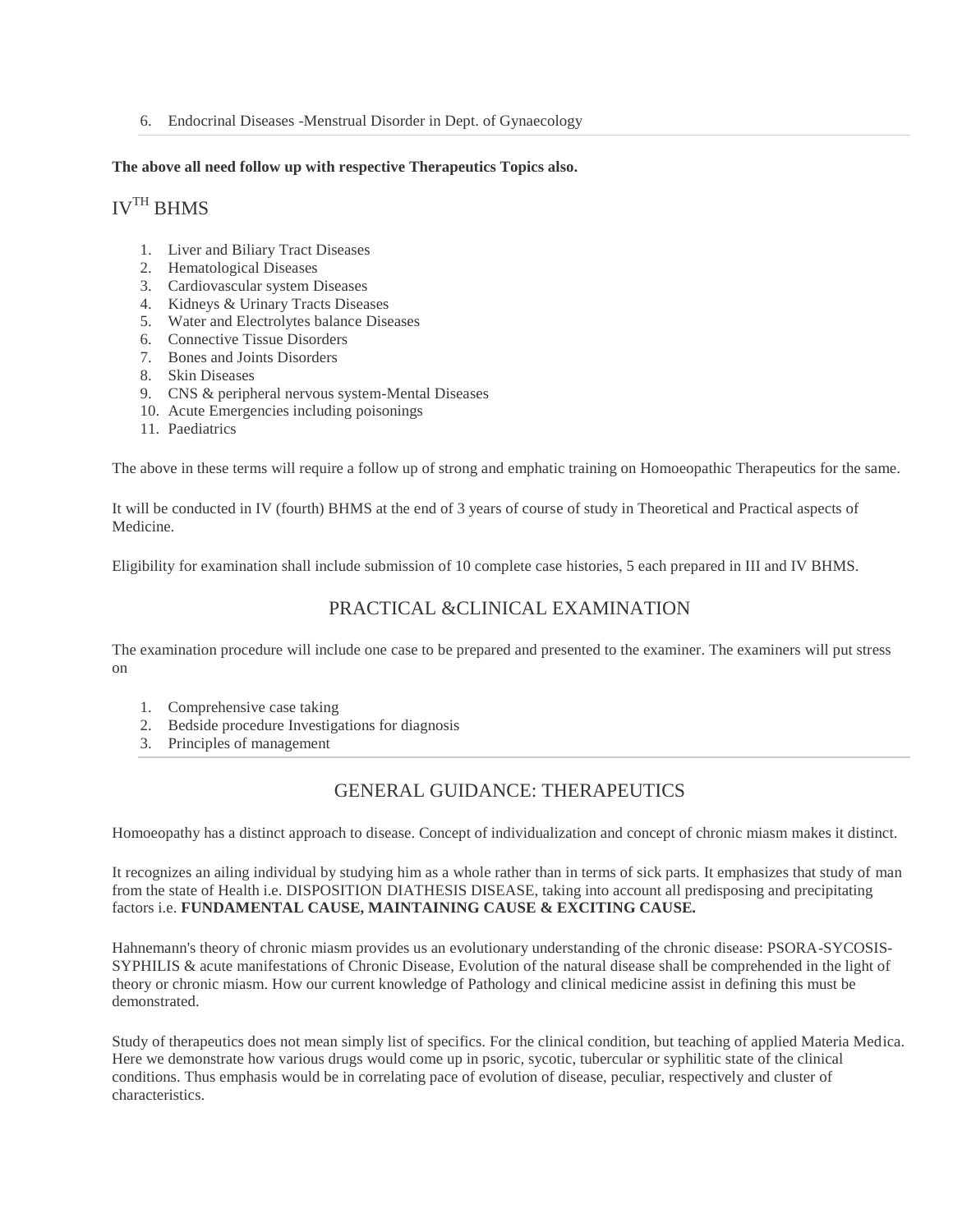Thus teaching of therapeutics of Hypertension would demand delineation of various phases of hypertension taking into account what is happening to the STRUCTURE and what kind of forms are thrown off. Psoric phase would be characterized by LABILE hypertension which shoots up under stress especially with rise in systolic and manifesting flushes and emotional disturbances.

This would draw our attention to drugs like GELSEMIUM, GLONINE, FERRUM MET etc. This is the functional phase. Tubercular hypertension would be characterized by fairly high systolic and diastolic B.P. oscillating wildly at higher range, manifesting bleeding like epistaxis etc. with erratic mental state. This will draw attention to PHOSPHORUS, LACHESIS etc.

Syphilitic dimension would be characterized by immense destructive damage at target organs like heart, kidney and retina.

Thus teachings of THERAPEUTICS would essentially demand an effective correlation of:

- 1. Knowledge of clinical/medicine/Surgery
- 2. Appreciation of Natural disease its evolution in the light of Theory of chronic miasm. Thus correlation with Organon Philosophy.
- 3. Applied Materia Medica and Repertory:

Comprehending drug picture from the evolutionary angle- Boger's approach towards Materia Medica and its application for the study of various clinical patterns of Natural disease.

Correlation with MATERIA MEDICA and with REPERTORY.

PAPER I: As per syllabus of II &III BHMS PAPER II: As per the syllabus of IV BHMS PAPER III: Homoeopathic Therapeutic

# **SURGERY**

Homoeopathy as a Science need clear application on part of the physician to decide about the best course actions required to restore the sick to health.

Knowledge about surgical Disorders is required to be grasped will so that the Homoeopathic Physician is able to:-

- 1. Diagnose common surgical cases.
- 2. Institute homoeopathic medical treatment wherever possible.
- 3. Organise Pre and Post-operative Homoeopathic medicinal care as total/partial responsibility. And
- 4. Organize a complete Homoeopathic care for restoring the susceptibility of the patient to normally.

The conceptual clarity and Database needed for above is possible only by an effective co-ordination of the care of the patients.

The study shall include training on :

- 1. Knowledge of causation, manifestation, maintenance and prognosis of Health Disorders related to Surgery with stress on miasmatic evolution.
- 2. Bedside clinical procedures.
- 3. Correlation of applied aspects, with factors which can modify the course of illness, including medicinal and nonmedicinal measures.

The above can assist a Homoeopathic Physician who will be a Rational Physician not one locked up in whirlpools of rare conditions but one who can apply all the basics for an ailing individual.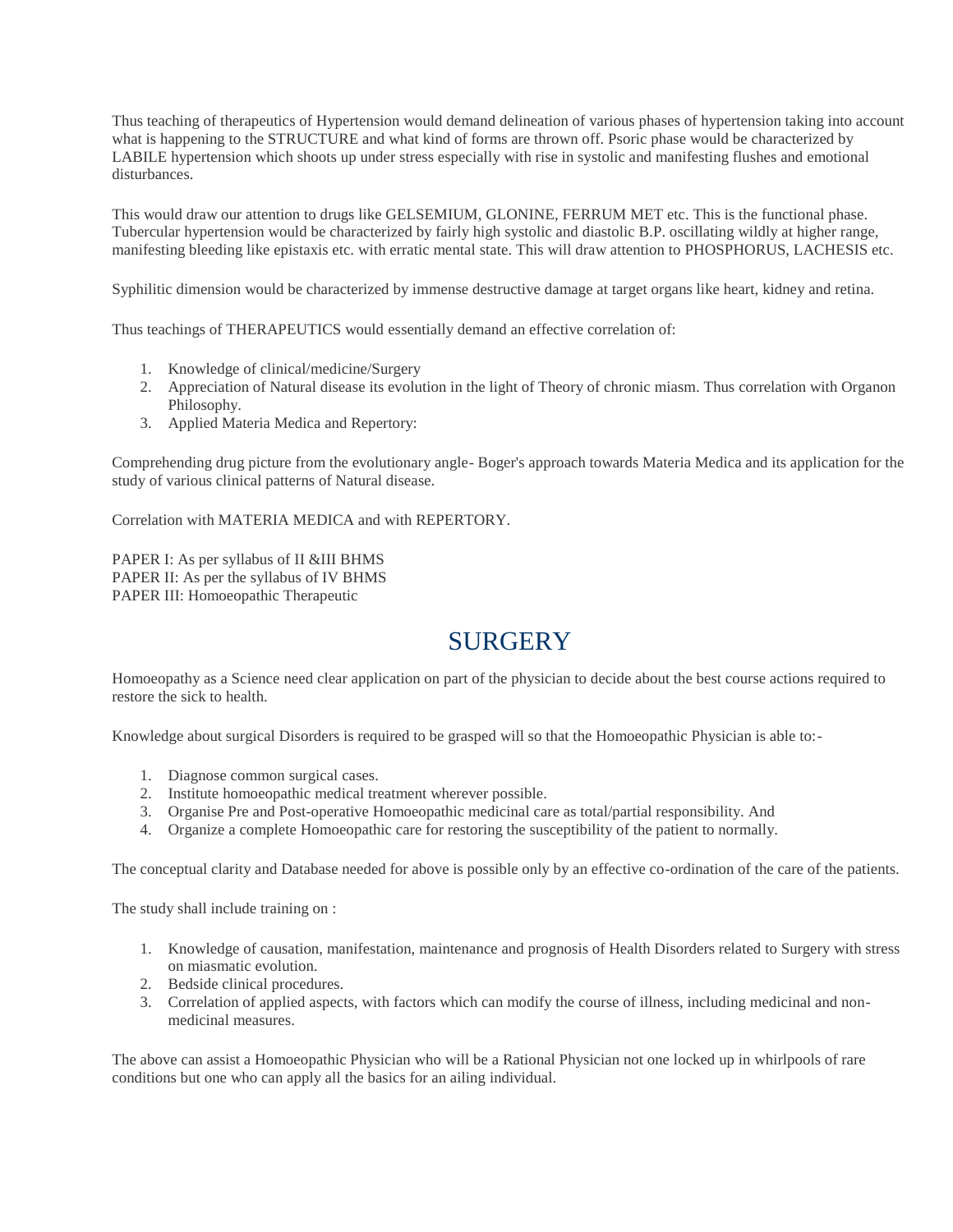It will also facilitate him for individualization of the patient, necessary for final Homoeopathic management. The study will start in II (Second) BHMS and complete in III (Third) BHMS.

Examination will be conducted in III (Third) BHMS.

Following is a plan to achieve the above, it takes into account about the II (Second) and III (Third) year BHMS syllabus and respective stage of development. Some points are made co-ordinating with other departments (for a better training in Surgery, ultimately).

That the SURGERY as a subject will include:-

- 1. Principles of Surgery
- 2. Fundamentals of Examination of a patient with surgical problems.
- 3. Use of common Instruments for Examination of a patient, asepsis, antisepsis, Dressings, plaster, operative surgery etc.
- 4. Practical Instruments, Training in Minor surgical Methods.
- 5. Physiotherapy measures.
- 6. Include also applied study in Radiology, etc. Diagnostics.
- 7. Includes Orthopaedics, Ophthalmology, Dental Diseases, Otorhinolaryngiology and Neonatal Surgery.

## IV BHMS

- 1. What are surgical cases? Orientation towards case taking and Examination of Surgical patients (Details to be done as part of Practical Training).
- 2. Applied anatomy and physiology its importance demonstration with good examples.
- 3. Basics of general surgical procedures.
- 4. Inflammation, Infections (Specific and Non-specific) Suppuration, Bacteriology, Immunity.
- 5. Injuries of various kinds- wound healing and management including Ulcers, Sinuses, Gangrene, etc.
- 6. Hemorrhage, shock, their management
- 7. Resuscitation and support in emergencies.
- 8. Accidents and Warfare injuries management.
- 9. Burns Management.
- 10. Fractures and Dislocation: general principles.
- 11. Diseases of the bones: general principles including growing skeleton.
- 12. Diseases of the joints: general principles including Rheumatology.
- 13. Diseases of the muscles, tendons, Fascia, etc: General principles.
- 14. Diseases of the Arteries: general principles.
- 15. Diseases of the veins: general principles.
- 16. Diseases of the Lymphatic system: general principles.
- 17. Diseases of the nerves: general principles.
- 18. Immunology: general Organ rejection, Transplants, etc.
- 19. Oncology: Tumors, Cysts, etc. general principles of management.
- 20. Congenital disorders: orientation and correction procedures.
- 21. Lectures cum Demonstration on bandages, surgical appliances, etc.
- 22. Lecture Demonstrations on x-rays.
- 23. Surgical Diseases of the Infancy and Childhood.

### **The above has to be followed up with relevant systemic Surgery Topics so as to cover:**

- 1. All common clinical conditions of various parts.
- 2. Their evolution, examination methods and diagnosis.
- 3. Their investigations and prognosis
- 4. Their management especially principles
- 5. Relevant minor surgical procedures
- 6. Preventive aspects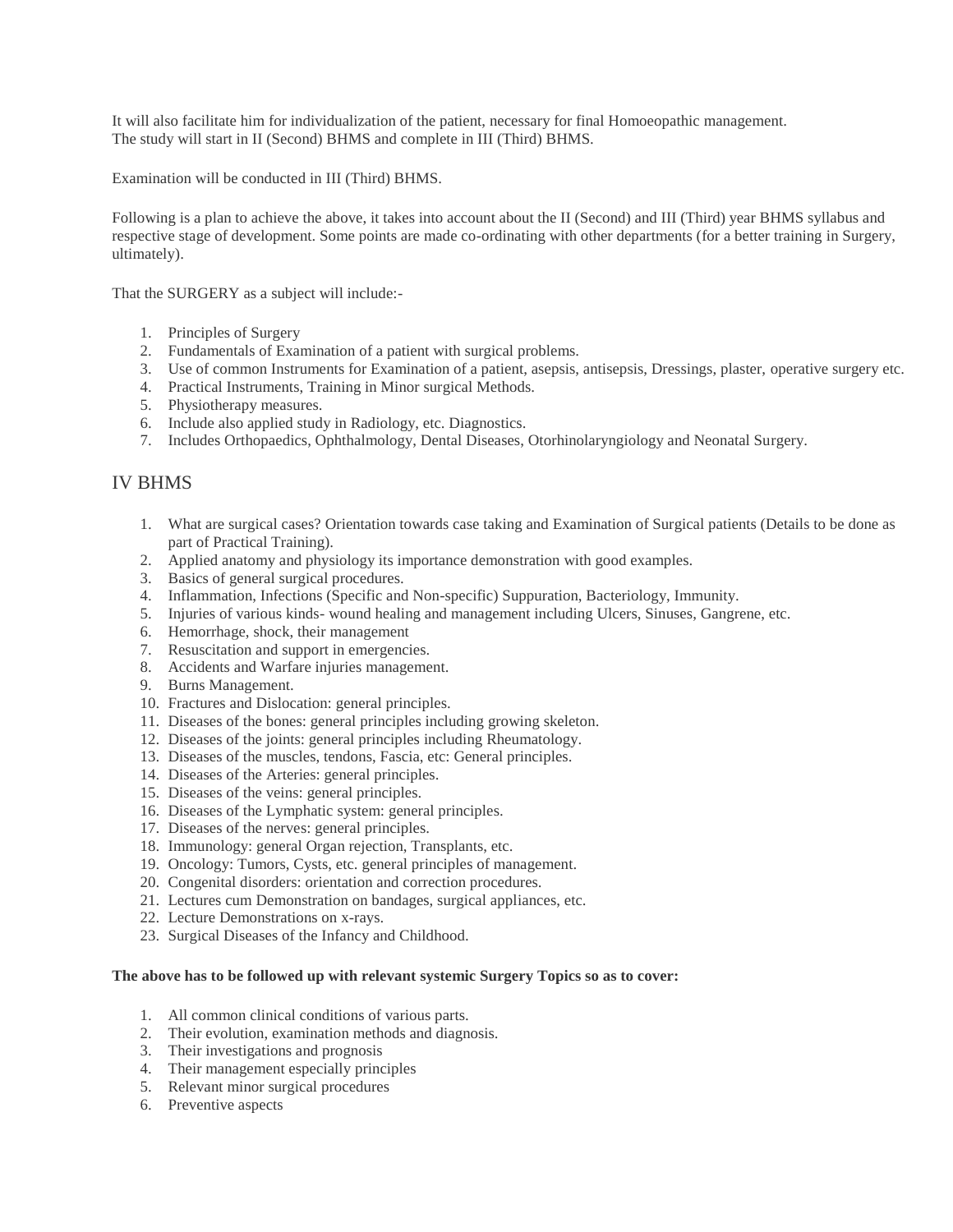**ORTHOPAEDICS:** Study as above about injuries, inflammation, ulcer, sinus, tumors, cysts, etc. (related to common condition of all bones and joints including spine) with relevant management correlating with Physiotherapy etc.

**OPHTHALMOLOGY:** Knowledge of common diseases, accidents, injuries etc. of various parts of Eyes. Clinical Examination of Eyes (various parts) using various instruments including Ophthalmoscopy. Common Eye operations and relevant care of the patients.

**OTORHINOLARYNGOLOGY (ENT):** Study as above of Ears, Nose, Throat, Tracheobronchial Tree, Oesophagus.

# **Management Of Common SURGICAL PROCEDURES AND EMERGENCY PROCEDURES**:

To be taught in theory as practice.

- 1. Wounds, Abscesses, etc. Incision and Drainage.
- 2. Venesections
- 3. Dressings and plasters.
- 4. Suturing of various types.
- 5. Preoperative and post-operative care.
- 6. Management of post operative complications.
- 7. Management of shock
- 8. Management of Acute Haemorrhage.
- 9. Management of acute injury cases.
- 10. Management of a Head Injury case.

The above is utmost necessary for any physician.

The above basically consists of Mechanical skilled procedure, supplementation, etc., measures which in no way interferes with scope and application of Law of Similars.

## EXAMINATION

It will be conducted in III (THIRD) BHMS at end of 2 years of Course of study in theory and Practical Training of Surgery. Eligibility for examination will include submission of 10 complete case histories, 5 (five) each from the study in II and III BHMS.

**Paper I:** Inflammation; infection; haemorrhage; shock; burns; ulcers and gangrene; tumors; cysts; injuries and diseases of nerves, muscles, tendon burase; lymphatic system, vascular system, spleen; general diseases, Ophthalmology.

**Paper-II:** Head, Neck, Thyroid, Breast, Congenital anomalies, Abdominal Surgeries, Gastrointestinal system, Bones Joints, Spine, Thoracic Surgery, Otolaryngology, Dental Surgery.

Paper-III: Exclusively on Homoeopathic Therapeutics.

## PRACTICAL AND CLINICAL EXAMINATIONS

The examination will include one case to be prepared and presented by the examinees. The assessing examiners shall stress on:

- 1. Comprehensive Case taking:
- 2. Bedside Training:
- 3. Adequate grasp over the process of Diagnosis: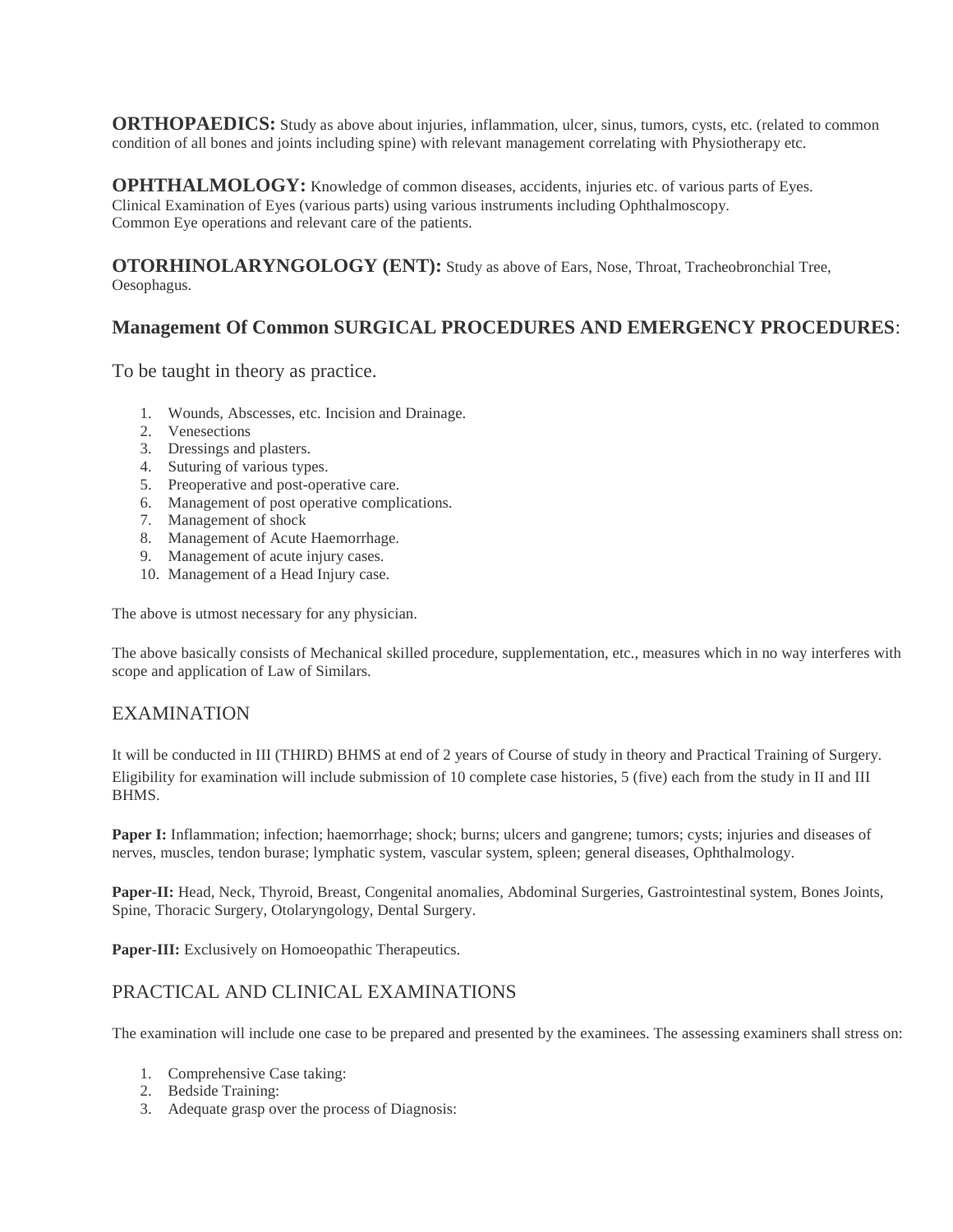4. Adequate grasp over principles of management.

# GYNAECOLOGY AND OBSTETRICS INCLUDING INFANT CARE

The attitude towards study of this subject remains same as for Surgery. It will have to be emphasized that the Training in special clinical methods or investigation and treatment of local conditions will go a long way in managing Gynae & Obst. Cases.

There is a quite large part of the clinical territory of this subject which is amenable to Homoeopathic Treatment. Pregnancy and Development Phase of the foetus are very useful phases to treat a lot of familial dyscrasias. The problems studied herein constitute delicate phases of Female patients and have strong correlation with their general well being.

The study will start in II (Second) BHMS and complete in III (Third) BHMS, Examination will be held in III (Third) BHMS.

Following is the plan to achieve the above.

## II BHMS

# **OBSTETRICS**

- 1. A Review of the Applied Anatomy.
- 2. A Review of the Applied Physiology.
- 3. Development of the Intra Uterine Pregnancy.
- 4. Diagnosis of pregnancy.
- 5. Ante-natal care.
- 6. Abnormal Pregnancy: Introduction
- 7. Normal labour
- 8. Abnormal labour: Introduction.
- 9. Post natal care Puerperal
- 10. Abnormal Puerperal
- 11. Care of the New born

# GYNAECOLOGY

- 1. Applied Anatomy and Physiology
- 2. Gynaecological Examination
- 3. Development abnormalities
- 4. Endocrinal Axis: abnormalities
- 5. Uterine displacements

## III BHMS

#### **OBSTETRICS**

1. **Abnormal Pregnancies:** Abortions, Molar pregnancy, Extra Uterine, Diseases of placenta and membrane, Toxaemia of Pregnancy, Antepartum Hemorrhage, Disorders of Genital tract Retroversion, prolapse, Tumours, etc. Multiple Pregnancy, Protracted gestation.

2. Common disorders and systemic diseases associated with Pregnancy.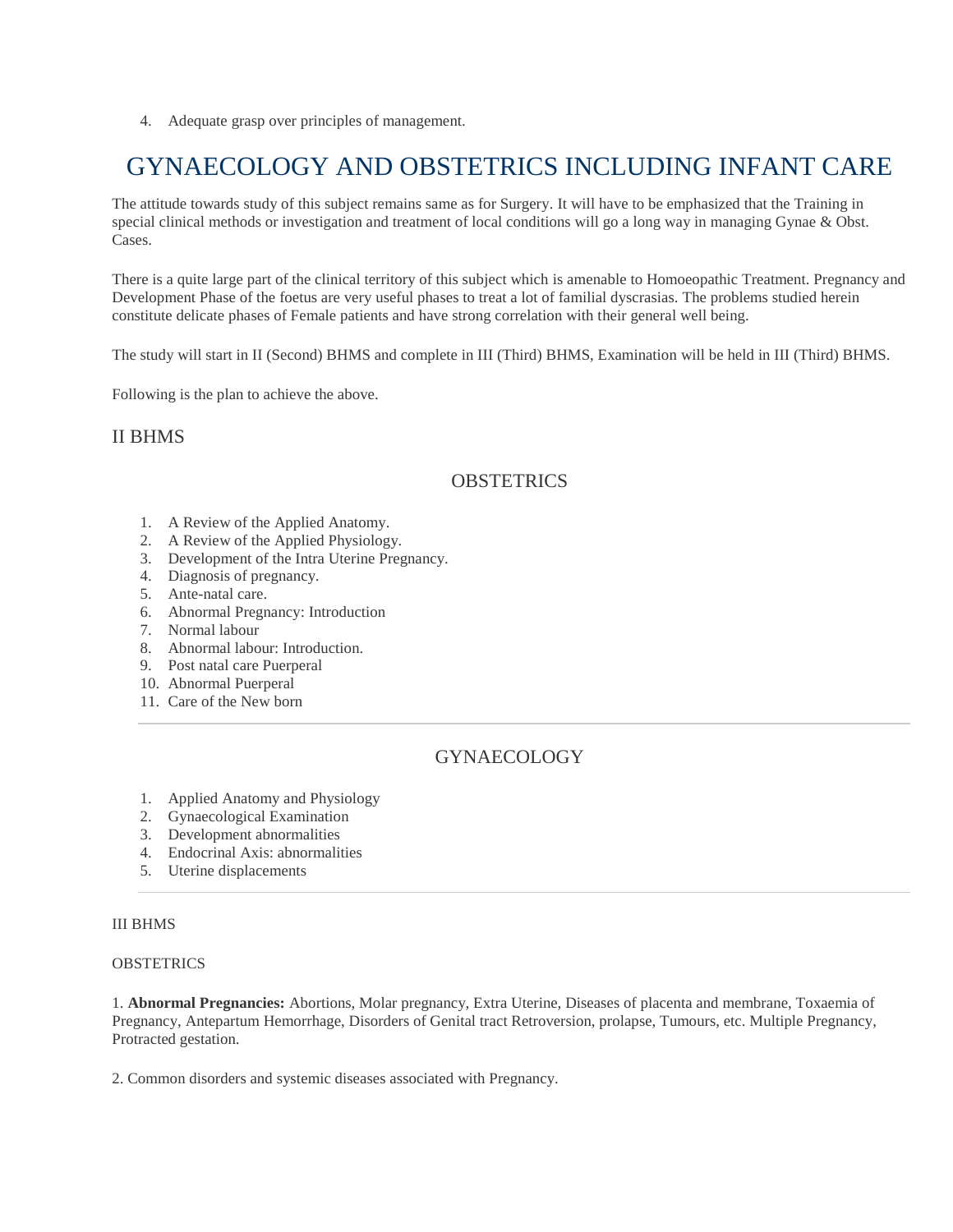3. Labour Abnormal Position and Presentation, Twins, Prolapse of Cord and limbs, abnormalities in the action of the Uterus Abnormal condition of soft parts contracted Pelvis, obstructed labour, Complications of third stage of labour, injuries of birth canals.

- 4. Common Obstetrical operations.
- 5. Abnormal Puerperal: infections etc.

### **GYNAECOLOGY**

Inflammation, ulceration and traumatic lesions of the female genital organs, Malignant/Non-malignant Growths, Common Gynaecological operations and radiotherapy.

- Infant Care
- Neonatal hygiene
- Breast feeding
- Artificial feeding
- Management of premature child
- Asphyxia
- Birth injuries
- Common disorders of new born

### EXAMINATION

It will be conducted in III (Third) BHMS at the end of 2 years of Course of studying Theoretical and Practical aspects of Gynaecology and Obstetrics.

Eligibility for examination will include submission of 20 complete cases of different types (10 each in Gynaecology and Obstetrics).

Paper I: Obstetrics and Infant Care

Paper II: Gynaecology

Paper III: Exclusively for Homoeopathic Therapeutics

#### PRACTICAL & CLINICAL EXAMINATION

The Examinee will take and present one case. The examiners shall stress on:

- 1. Comprehensive Case Taking.
- 2. Bedside training.
- 3. Adequate grasp over Diagnostics.
- 4. Adequate grasp over Management Principles.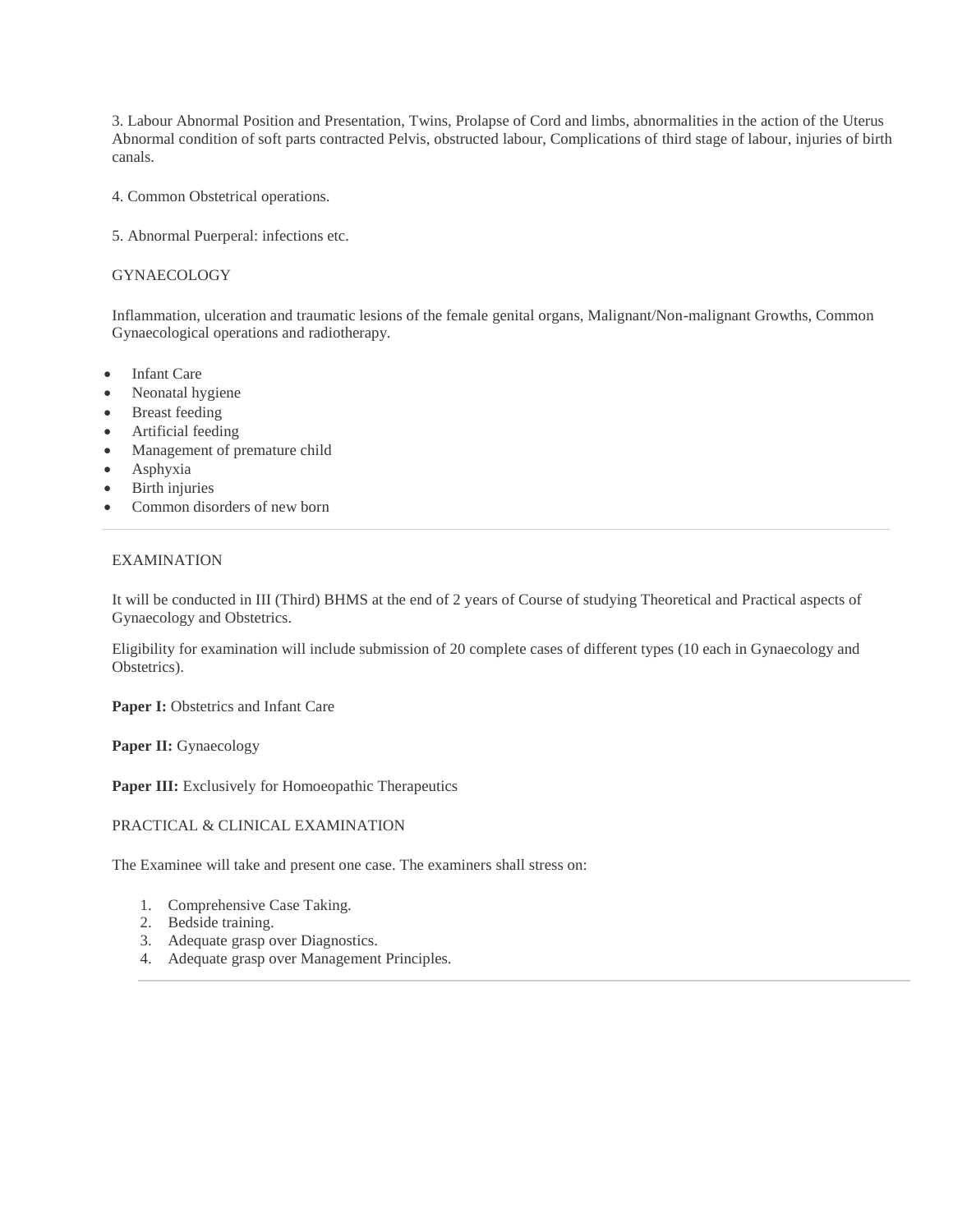# COMMUNITY MEDICINE

## **(including Health Education and Family Medicine)**

Instructions in this course should be given in the Fourth year of medical studies by lectures, demonstrations and field studies. This subject is of utmost importance, and throughout the period of medical studies the attention of the student should be directed to the importance of preventive medicine and the measures for the promotion of positive health.

His function is not limited merely to prescribing homoeopathic medicines for curative purposes but he has a wider role to play, in the community. He has to be well conversant with the national health problems both or rural as well as urban areas, so that he can be assigned responsibilities to play as effective role not only in the filed of curative but also of preventive and social medicine including family planning.

**1.** Introduction to preventive and social medicine concept, man and society: aim and scope of preventive and social medicine, social causes of disease and social problems or the sick, relation of economic factors and environment in health and disease.

# 2. Physiological hygiene:-

- 1. Food and nutrition-food in relation to health and disease. Balanced diets. Nutritional deficiencies and nutritional survey. Food processing, pasteurization of milk. Adulteration of food and food inspection, Food poisoning.
- 2. Air, light and sunshine.
- 3. Effect of climate-humidity temperature, pressure and other meteorological
- 4. conditions-comfort zone, effect of overcrowding.
- 5. Personal hygiene- (Cleanliness, rest, sleep, work) Physical exercise and training care of health in tropics.

## 3. Environmental sanitation:

- 1. Definition and importance.
- 2. Atmospheric pollution-purification or air, air sterilization, air borne diseases.
- 3. Water supplies-sources and uses, impurities and purification. Public water supplies in urban and rural areas. Standards of drinking water, water borne diseases.
- 4. Conservancy-Methods in villages, towns and cities, septic tanks, dry earth latrines-water closets. Disposal of sewage, disposal of the deceased, disposal of refuge incineration.
- 5. Sanitation of fairs and festivals.
- 6. Disinfection disinfectants, deodorants, antiseptics, germicides. Methods of disinfection and sterilization.
- 7. Insects-insecticides and disinfection-insects in relation to disease. Insect control.
- 8. Protozoal and helminthic diseases Life cycle of protozoan and helminthes, their prevention.

## 4. Medical Statistics

Principles and elements of vital statistics Preventive Medicine

- 1. General principles of prevention and control of communicable diseases. Plague, Cholera, Small Pox Diphtheria, Leprosy, Tuberculosis, Malaria, Kala-Azar, Filariasis, Common viral diseases e.g. Common Cold Measles, Chicken Pox, Poliomyelitis, Infective Hepatitis, Helminthic infections, Enteric fever, dysenteries and also animal diseases transmissible to man. Their description and methods of preventive spread by contact, by droplet infection by environmental vehicles, (water, soil, food insects, animals, foundries, prophylaxis and vaccination).
- 2. General principles of prevention and control of non-communicable diseases e.g. obesity, hypertension etc.

## Natural history of disease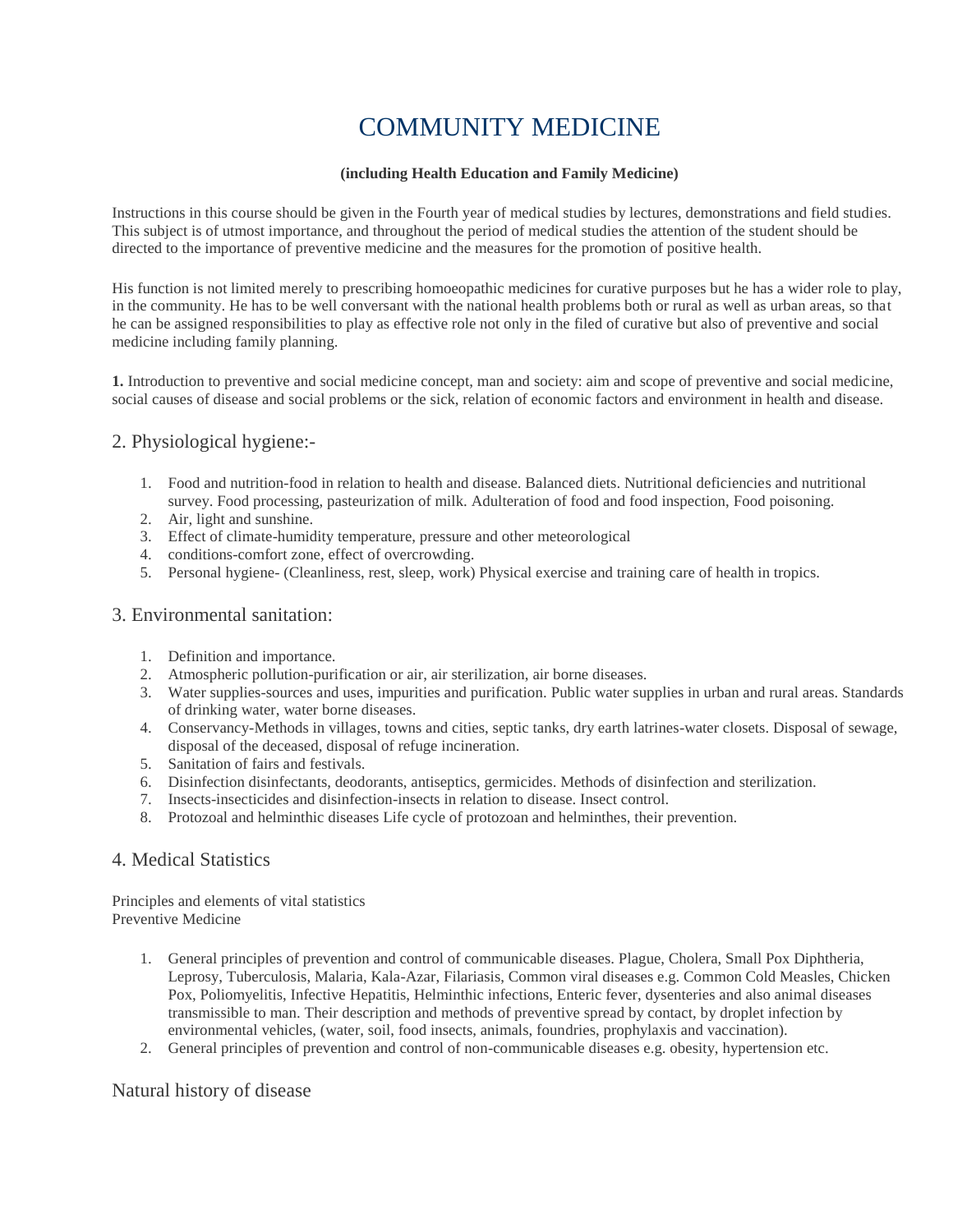- 5. Maternal and Child Health, school health services, health education, mental hygiene-elementary principles: school medicine its aim and methods.
- 6. Family Planning Demography, channels of communication, National Family planning programme, knowledge, attitudes regarding contraceptive practices. Population and growth control.
- 7. Public health administration and international health relation.
- 8. Homoeopathic concept of prophylaxis, vaccination, Immunology and personal hygiene.

**N.B:** Field demonstration-water purification plant, infectious diseases hospital etc.

# **REPERTORY**

## **IV BHMS**

Repertorization is not the end but means to arrive to the simillimum together with Materia Medica based on sound principles of Philosophy. Homoeopathic Materia Medica is an encyclopedia of Symptoms. No mind can memorize all the symptoms or all the drugs with their characteristic gradation. The repertory is an index and catalogue of the symptoms of the Materia Medica, nearly arranged in a practical form and also indicating the relative gradation of drugs, and it greatly facilitates quick selection of indicated remedy. It is impossible to practice Homoeopathy without the aid of repertories.

Each repertory has been compiled on distinct philosophical base, which determines its structure. In order to exploit full advantage of each repertory it is important to grasp thoroughly its conceptual base and construction. This will help student to learn scope, limitations and adaptability of the repertory.

## Case taking:

Difficulties of taking a chronic case. Recording of cases and usefulness of record keeping. Totality of symptoms, prescribing symptoms: uncommon peculiar and characteristic symptoms. Analysis of the case uncommon and common symptoms. Gradation and evaluation of Symptoms. Importance of Mental symptoms. Kind and sources of general symptoms. Concomitant symptoms.

Teaching of repertorisation should not merely be reduced to rubric hunting exercises. Patient is not a bundle of rubrics.

Logic of Repertory, is delivered from Organon of Medicine as such Repertory should not be taught in isolation. Due emphasis should be made to:-

a. Learning the language of repertory i.e. meaning of rubrics in correlation with Materia Medica and clinical experiences.

b. Correlation of Repertory with Therapeutics and Materia Medica.

- 1. History and development of repertories till date.
- 2. Types of repertories.
- 3. Explanation of terminologies used in various repertories.
- 4. Boenninghausen's therapeutic pocket book and Boger Boenninghausen's repertory.
- 5. Kent's repertory.
- 6. Introduction to card repertory.
- 7. Specific regional repertories ALLEN'S FEVER, BELL'S DIARHOEA with their comparison.
- 8. Brief introduction to puritan group of repertory as Knerr, Gentry, Robert in respect of their Clinic use.
- 9. Introduction to Computer Repertorization.

PRACTICAL.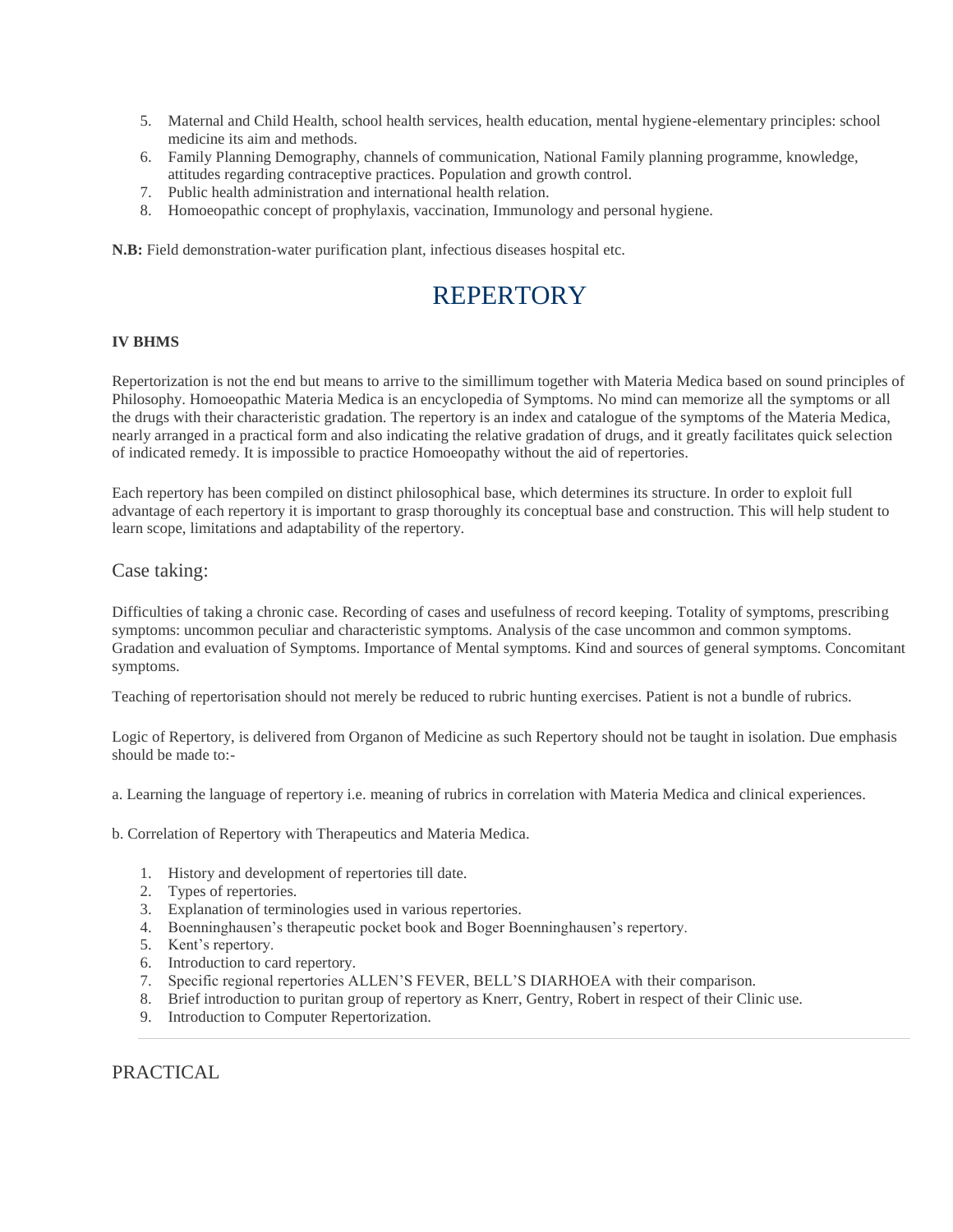Students shall repertories:-

- 1. 10 acute cases on Kent.
- 2. 5 chronic cases on Kent.
- 3. 5 chronic cases on Boenninghausen.
- 4. 5 chronic cases on Bogar-Boeinninghausen.
- 5. 5 cases to be cross checked on computer.

## **PART-VI**

# FIRST BHMS EXAMINATION

7. Admission to examination, scheme of examination etc :

- 1. The student shall be admitted to the First BHMS Examination provided he/she has required attendance as per regulation 13 (iii) to the satisfaction of the head of the Homoeopathic Medical College.
- 2. The First BHMS examination shall be held at the end of 18th month of admission.
- 3. The minimum number of hours for lecture, demonstration/practical and seminar classes in the subjects shall be as under:-

|               | <b>Subject Demonstration</b>                                                 | Theoretical Lecture                                 | Practical/Tutorial/Semina                        |
|---------------|------------------------------------------------------------------------------|-----------------------------------------------------|--------------------------------------------------|
|               | Organon of Medicine, Principles of Homoeopathic<br>Philosophy and Psychology | $150$ hrs.<br>(including 40 hrs. for<br>Psychology) | 35 hrs.<br>(including 10 hrs. for<br>Psychology) |
| 2.            | Anatomy, Histology and Embryology                                            | $250$ hrs                                           | 325 hrs.                                         |
| $\mathcal{E}$ | Physiology including Biochemistry                                            | $250$ hrs.                                          | 325 hrs.                                         |
| 4.            | Homoeopathic Pharmacy                                                        | $100$ hrs                                           | $100$ hrs                                        |
| 5.            | Homoeopathic Materia Medica                                                  | $50$ hrs                                            | $25$ hrs.                                        |

- 4. Examination in Organon of Medicine, Principles of Homoeopathic Philosophy and Psychology shall consist of one theory paper and one oral examination.
- 5. Examination in Anatomy including Histology and Embryology shall consist of two theory papers. Practical includes oral, identification of specimen and histology slides.
- 6. Examination in Physiology including Biochemistry shall consist of two theory papers and one practical including oral.
- 7. The examination in Homoeopathic Pharmacy shall consist of one theory and one practical including Oral.
- 8. The examination in Homoeopathic Materia Medica consist of one theory and one oral examination.
- 9. Full marks for each subject and the minimum number of marks required for passing First BHMS should be as follows:

| <b>Subject</b>                       | Written                  |                   |                   | <b>Practical (including oral)</b> |               | <b>Total</b> |  |
|--------------------------------------|--------------------------|-------------------|-------------------|-----------------------------------|---------------|--------------|--|
|                                      | <sup>7</sup> ull marks — | <b>Pass marks</b> | <b>Full marks</b> |                                   | Full<br>marks |              |  |
| Homoeopathic Pharmacy                | 100                      | 50                | 100               | 50                                | 200           | 100          |  |
| Anatomy                              | 200                      | 100               | 200               | 100                               | 400           | 200          |  |
| Physiology including<br>Biochemistry | 200                      | 100               | 200               | 100                               | 400           | <b>200</b>   |  |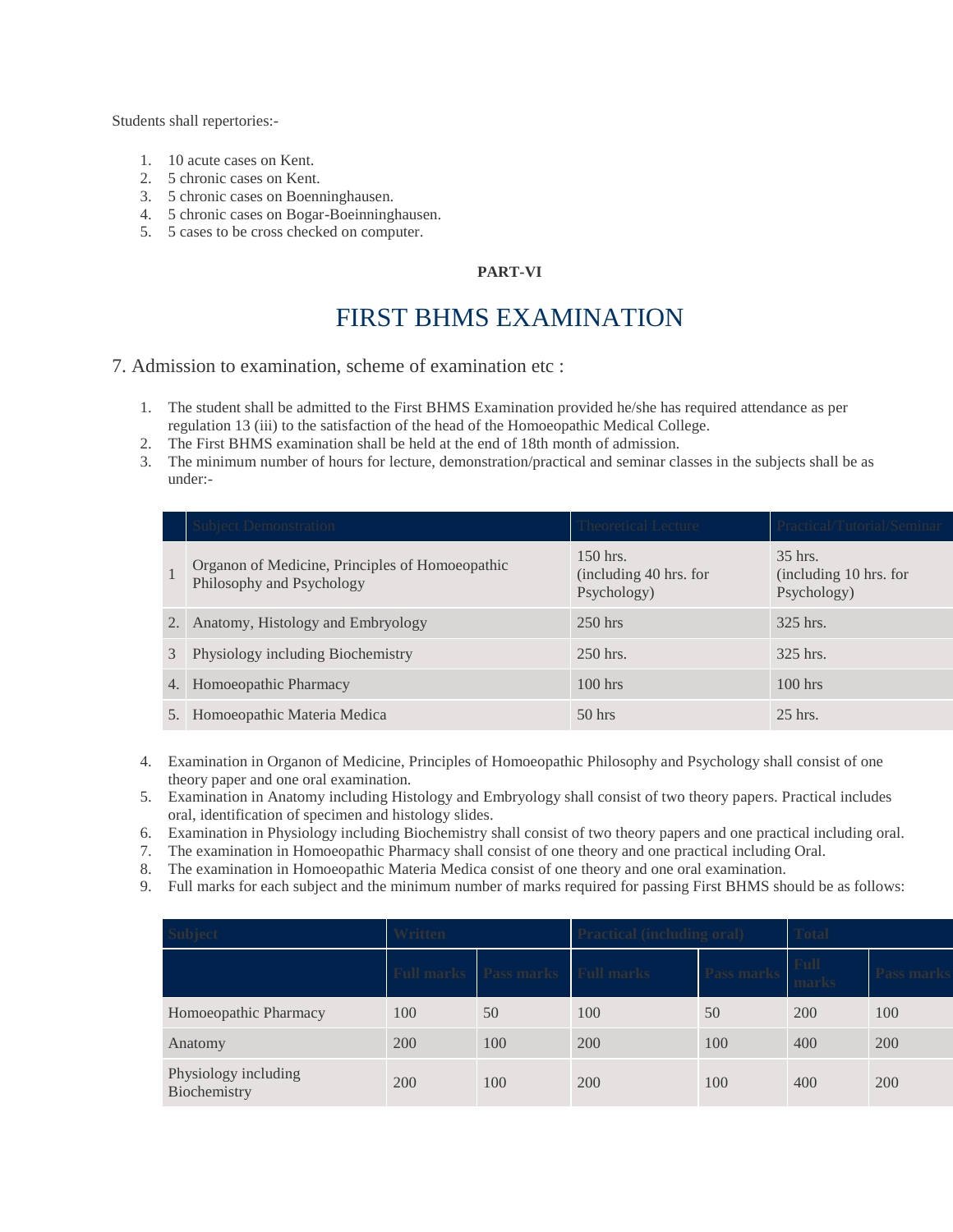| Homoeopathic Materia Medica                                                     | 100 | 50 | ЭU  | 150 |  |
|---------------------------------------------------------------------------------|-----|----|-----|-----|--|
| Organon of Medicine, Principles<br>of Homoeopathic Philosophy and<br>Psychology | 100 | 50 | D() | 150 |  |

## **8. SECOND BHMS EXAMINATION**

- 1. No candidate shall be admitted to the Second BHMS Examination unless he has passed the First BHMS examination and he/she has required attendance as per regulation 7 (iii) to the satisfaction of the head of the Homoeopathic Medical College.
- 2. The Second BHMS examination shall be held at the end of 30th month of admission to First BHMS.
- 3. The minimum number of hours for lecture, demonstration/practical and seminar classes in the subjects shall be as under:-

|               | <b>Subject</b>                                                                 | <b>Theoretical Lecture</b>                                                      | <b>Practical/Tutorial</b><br>clinical/Seminar |
|---------------|--------------------------------------------------------------------------------|---------------------------------------------------------------------------------|-----------------------------------------------|
| 1.            | Pathology and Microbiology including<br>Parasitology Bacteriology and Virology | 200                                                                             | 70                                            |
| 2.            | Forensic Medicine & Toxicology                                                 | 50                                                                              | 20                                            |
| $\mathcal{F}$ | Organon of Medicine and Principles of<br>Homoeopathic Philosophy               | 125                                                                             |                                               |
| 4.            | Homoeopathic Materia Medica                                                    | 75                                                                              | 75                                            |
| 5.            | Surgery including ENT, Eye Dental and<br>Homoeo. therapeutic                   | To one term of three months in<br>175 surgical ward and O.P.D.                  | 75                                            |
| 6.            | Obstetrics & Gynaecology Infant care and<br>Homoeo therapeutics                | 75 One term of three months in<br>Gynaecology & Obstetrics ward and OPD         | 75                                            |
|               | 7. Practice of Medicine and Homoeo. Therapeutics                               | One term of three months in OPD $\&$ IPD of different Medical wards<br>75<br>25 | 75                                            |

- 4. Examination in Pathology and Microbiology shall consist of one theory paper and one practical including oral. Identification of microscopic slides and specimen shall be a part of practical examination.
- 5. Examination in Forensic Medicine and Toxicology shall consist of one theory paper and one oral examination including identification and spotting of specimens.
- 6. Examination in Organon of Medicine, Principles of Homoeopathic Philosophy and Psychology shall consist of one theory paper and one oral examination.
- 7. Examination in Materia Medica shall consist of one theory paper and one practical including oral examination.
- 8. In order to pass the Second BHMS examination, a candidate has to pass all the subjects of the examination.
- 9. Full marks for each subject and the minimum marks required for pass are as follows:

| Subject                        | Written    |            | Practical including oral |            | Total      |            |
|--------------------------------|------------|------------|--------------------------|------------|------------|------------|
|                                | Full marks | Pass marks | Full marks               | Pass marks | Full marks | Pass marks |
| Pathology & Microbiology       | 100        | 50         | 100                      | 50         | 200        | 100        |
| Forensic Medicine & toxicology | 100        | 50         | 100                      | 50         | 200        | 100        |
| Homoeopathic Materia Medica    | 100        | 50         | 100                      | 50         | 200        | 100        |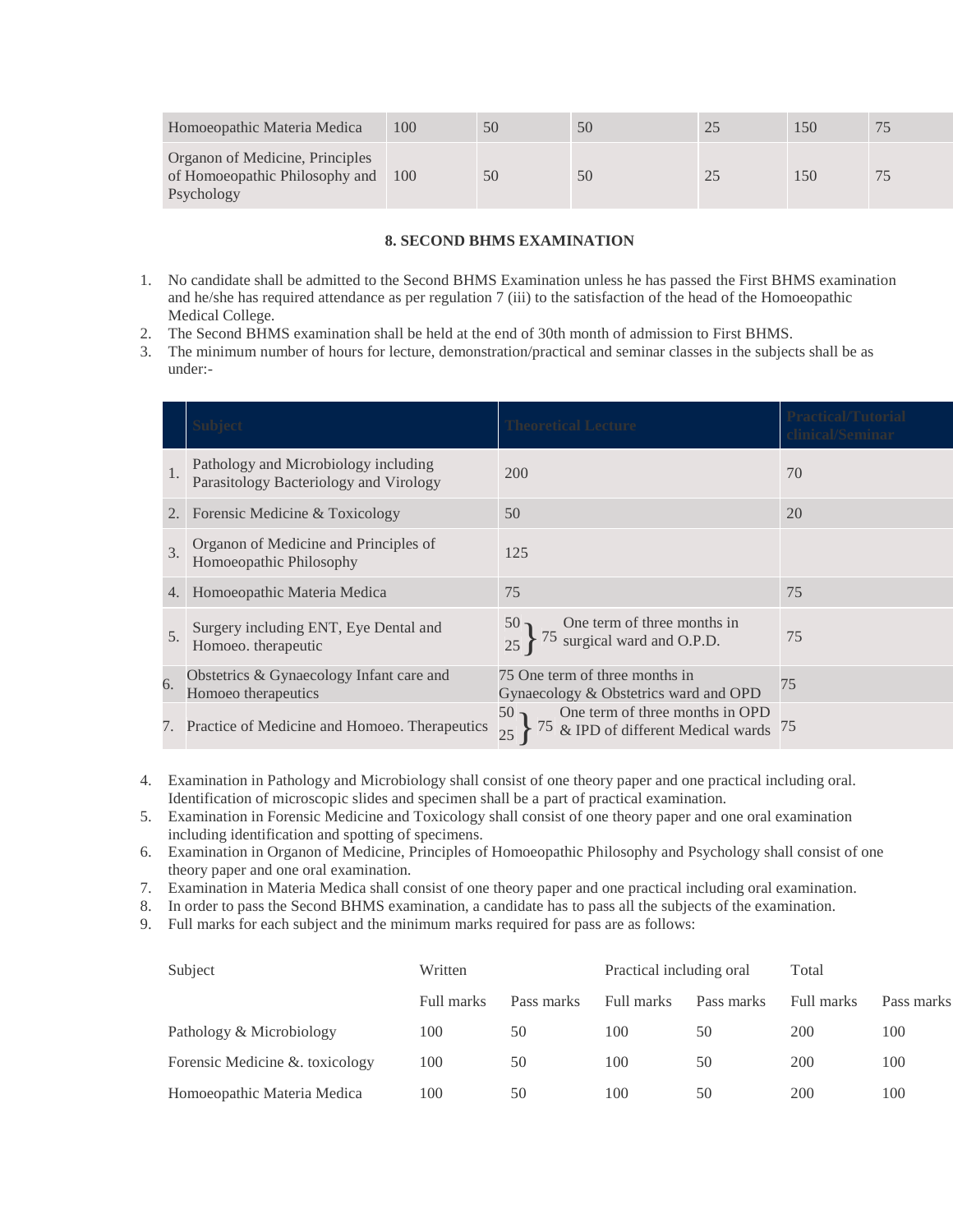# 9. THIRD BHMS EXAMINATION

- 1. No candidate shall be admitted to the Third BHMS examination unless he has passed the Second BHMS examination and he/she has required attendance as per regulation 7 (iii) to the satisfaction of the head of the Homoeopathic Medical College.
- 2. The Third BHMS examination shall be held at the end of 42nd month of admission to First BHMS.
- 3. The minimum number of hours for lecture,demonstration/practical,clinical and seminar in the subjects shall be as under:

|                  |                                                                        | <b>Theoretical Lecture</b>    | Practical/clinical/Tutorial<br>classes                                  |
|------------------|------------------------------------------------------------------------|-------------------------------|-------------------------------------------------------------------------|
|                  | Practice of Medicine & Homoeo therapeutics                             | $\frac{50}{25}$ } 75          | 75 One term of 3 month each<br>in OPD & IPD in different<br>wards/Dept. |
| $\overline{2}$ . | Surgery including ENT. Ophthalmology & dental<br>& Homoeo therapeutics | $100 -$<br>150<br>50          | 75 One term of three months<br>each in Surgical ward and OP             |
| $\overline{3}$   | Obstetrics & Gynaecology Infant care & Homoeo<br>therapeutics          | 100 <sub>1</sub><br>150<br>50 | 75 One term of three months<br>Gynae. ward and OPD                      |
| 4.               | Homoeopathic Materia Medica                                            | 100                           | 75                                                                      |
|                  | 5. Organon of Medicine                                                 | 100                           | 75                                                                      |

- 4. Examination in Surgery shall consist of three theory papers and one practical examination. One theory paper shall be exclusively on Homoeo therapeutics. The Practical examination shall consist of clinical examination and oral. In the clinical examination the students shall be examined on his skill on the surgical instruments, bandages and general measures related to surgery, scope of Homoeopathic therapeutics and examination and diagnosis of surgical disease through clinical examination, X-ray and other common diagnostic techniques. The case studies reports of the students carried out during the course shall also be considered for the oral examination.
- 5. Examination in Obstetrics & Gynaecology including infant care shall consist of three theory papers and one practical examination. One theory paper shall be exclusively on Homoeo therapeutics. The Practical examination shall consist of clinical examination and oral. In the clinical examination the students shall be examined on his skill on the specimens, models, instruments, and general appliances related to Obstetrics, scope of Homoeopathic therapeutics and examination and diagnosis of Gynecological disease through clinical examination, X-ray and other common diagnostic techniques. The case studies reports of the students carried out during the course shall also be considered for the oral examination
- 6. Examination in Homoeopathic Materia Medica shall consist of one theory paper and one bedside practical examination. The bedside examination shall be on two acute cases with special reference to their nosological diagnosis and therapeutic diagnosis from Homoeopathic point of view.
- 7. Examination in Organon of medicine shall consist of one theory paper and on oral examination.
- 8. In order to pass the Third BHMS examination, candidates have to pass in all the subject of the examination.
- 9. Full marks for each subject and the minimum marks required for pass are as follows:

|                                                          |     | <b>Pass</b> | <b>Full mark</b> | Pass marks |     |     |
|----------------------------------------------------------|-----|-------------|------------------|------------|-----|-----|
| Surgery including ENT<br>Ophthalmology & Dental, Homoeo. | 300 | 150         | 200              | 100        | 500 | 250 |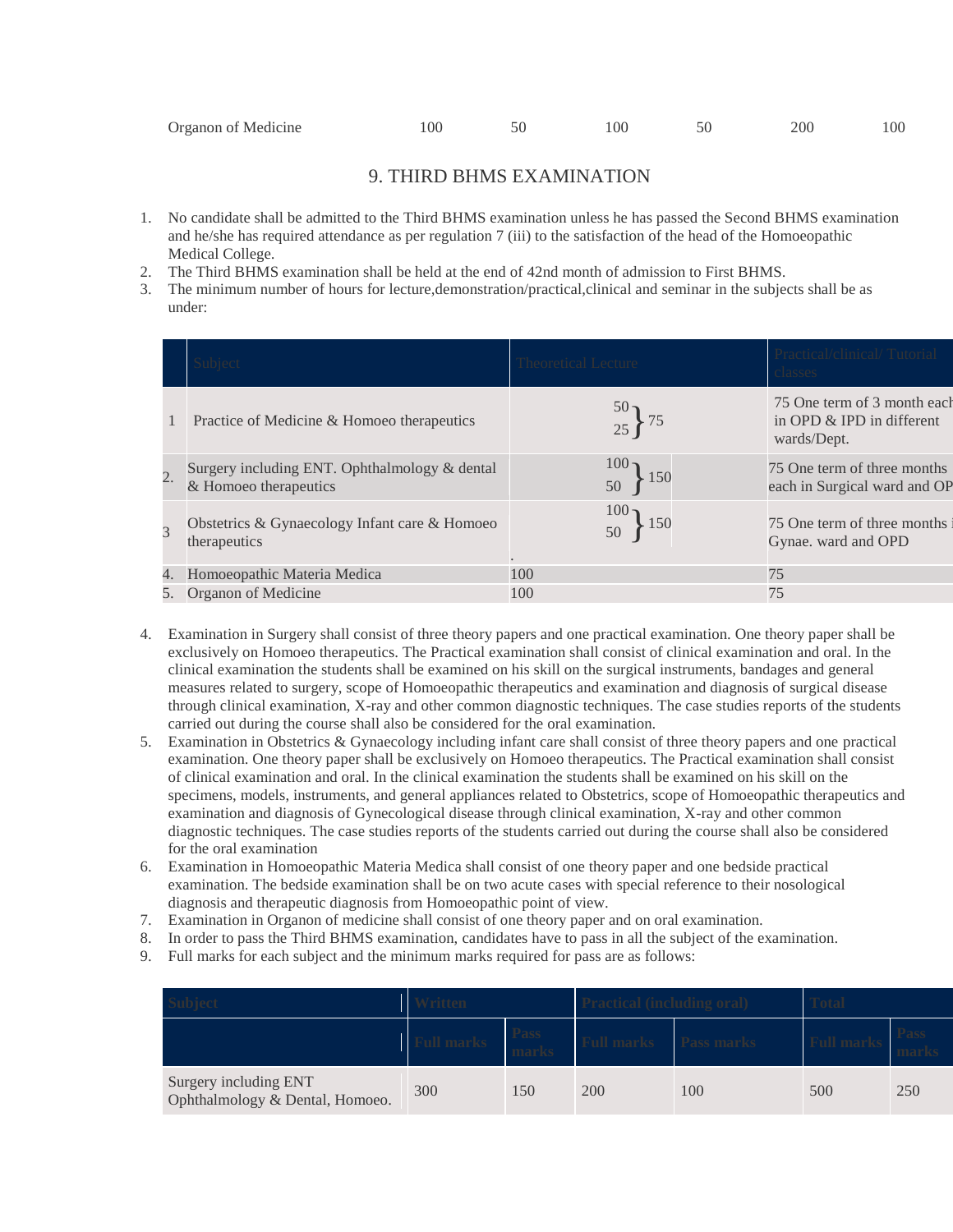| <b>Therapeutics</b>                                            |     |     |     |     |     |     |
|----------------------------------------------------------------|-----|-----|-----|-----|-----|-----|
| Obstetrics & Gynaecology Infant<br>care & Homoeo. therapeutics | 300 | 150 | 200 | 100 | 500 | 250 |
| Homoeopathic Materia Medica                                    | 100 | 50  | 100 | 50  | 200 | 100 |
| <b>Organon of Medicine</b>                                     | 100 | 50  | 100 | 50  | 200 | 100 |

## FOURTH BHMS EXAMINATION

- $110$  (i) 10 (i) No candidate shall be admitted to the Fourth BHMS examination unless he has passed the third BHMS examination and he/she has required attendance as per regulation 7 (iii) to the satisfaction of the head of the Homoeopathic Medical College.
	- (ii) The Fourth BHMS examination shall be held at the end of 54th month of admission of First BHMS.
	- (iii) The minimum number of hours for lecture, demonstration/practical, seminar and clinical classes in the subjects shall be as under:-

| Subject                                        | <b>Theoretical Lecture</b>              |     | Practical/clinical Tutorial classes                                    |
|------------------------------------------------|-----------------------------------------|-----|------------------------------------------------------------------------|
| Practice of Medicine &<br>Homoeo. Therapeutics | $\begin{matrix}100\\50\end{matrix}$ 150 | 200 | One term of 4 months in OPD & IPD in different<br>Medical wards/Deptt. |
| 2 Homoeopathic Materia Medica 100              |                                         | 75  |                                                                        |
| 3 Organon of Medicine                          | 100                                     | 75  |                                                                        |
| 4 Repertory                                    | 125                                     | 150 |                                                                        |
| 5 Community Medicine                           | 100                                     | 100 |                                                                        |

- (iv) Examination in Practice of Medicine including Pediatrics, Psychiatry and Dermatology shall consist of three theory papers and one bedside practical examination. One theory paper shall be exclusively on Homoeo. therapeutics. The practical examination shall consist of clinical examination and oral. In the clinical examination the students shall be examined on his skill on the nosological and therapeutic diagnosis, through clinical examination, X-ray and other common diagnostic techniques and detailed case takings on long and short cases. The case reports of the students carried out during the course shall also be considered for the oral examination.
- (v) Examination in Case taking and Repertory shall consist of one theory paper and one practical examination. The Practical examination shall consist of the Homoeopathic principles on case taking of one long case and one short case and the methods of arriving the reportorial totality, through case analysis and actual repertorisation. The skill of finding rubrics from Kent and Bonninghausen Repertories, the case reports of the students carried out during the course shall be considered for the oral examination.
- (vi) Examination in Homoeopathic Materia Medica shall consist of two theory papers and one bedside practical examination. The bedside examination shall be one long case and one short case with special reference to their nosological diagnosis and therapeutic diagnosis from Homoeopathic point of view. The case reports of the students carried out during the course shall be considered for the oral examination.
- (vii) Examination in Organon of Medicine and Principles of Homoeopathic Philosophy shall consist of two theory papers and one practical examination. The practical examination shall be on the Homoeopathic orientation of cases in relation to miasmatic diagnosis, general management, posology, second prescription etc.
- (viii The examination in Community Medicine including Health Education and Family Welfare shall consist of one theory paper and one oral examination. The oral examination shall be on spotting and identification of specimens and matters related to the community oriented problems.
- (ix) In order to pass the Fourth BHMS examination, candidates have to pass in all the subjects of the examination.
- (x) Full marks for each subject and the minimum marks required for pass are as follows:

| Subject | Written | Practical including oral Total |  |
|---------|---------|--------------------------------|--|
|         |         |                                |  |

Full marks Pass marks Full marks Pass marks Full marks Pass marks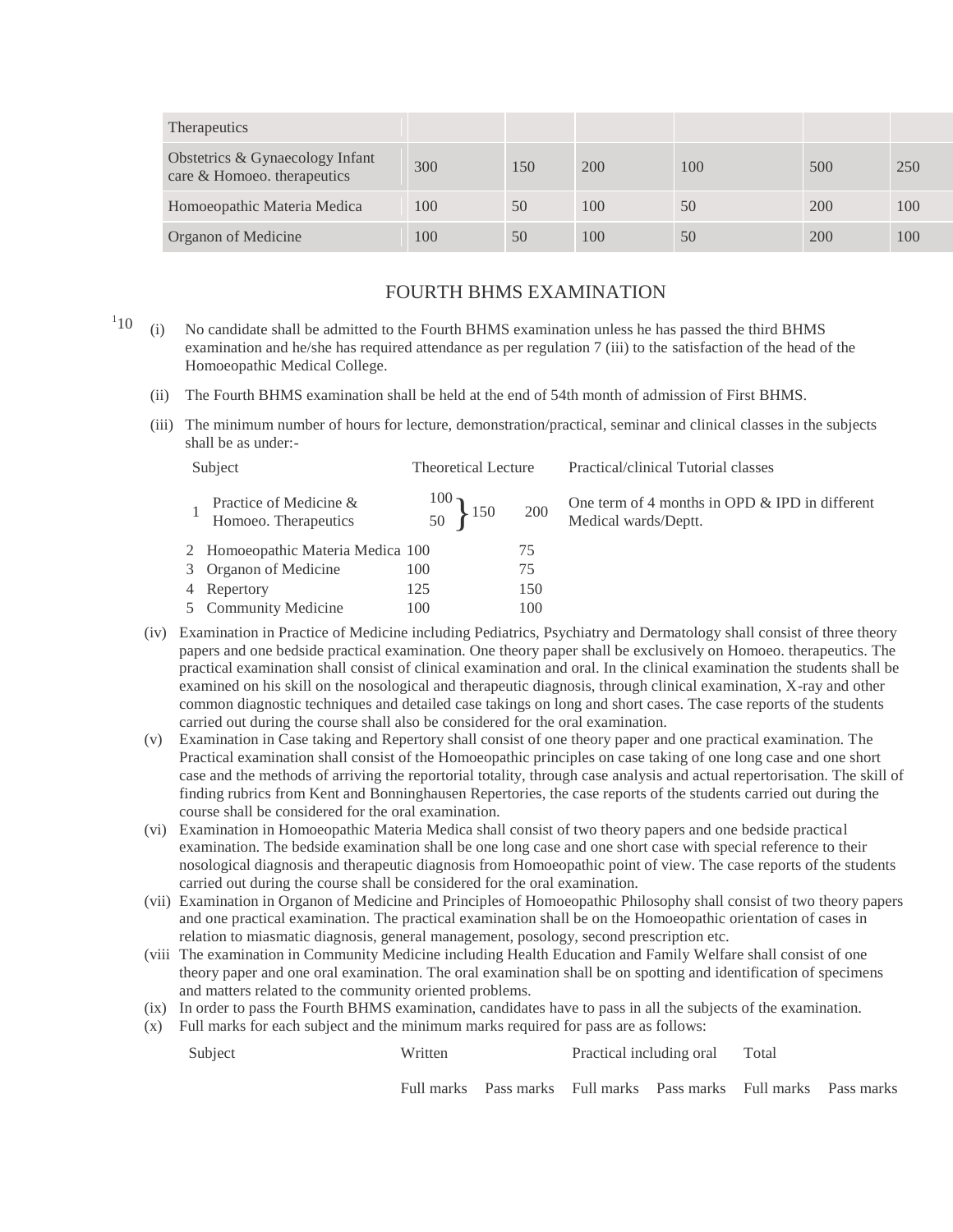| Practice of Medicine        | 300        | 150 | 200 | 100 | 500 | 250 |
|-----------------------------|------------|-----|-----|-----|-----|-----|
| Homoeopathic Materia Medica | <b>200</b> | 100 | 200 | 100 | 400 | 200 |
| Organon of Medicine         | 200        | 100 | 100 | 50  | 300 | 150 |
| Case taking & Repertory     | 100        | 50  | 100 | 50  | 200 | 100 |
| <b>Community Medicine</b>   | 100        | 50  | 100 | 50  | 200 | 100 |

#### RESULTS AND RE-ADMISSION TO EXAMINATION

- $11$  (i) Examining body may ensure that the results of the examination are published in time so that the student who successfully completes the BHMS examinations can complete the course in 5 yrs after admission.
	- (ii) Candidates who have passed in one or more subjects need not appear in that subject or those subjects again in the subsequent examinations if the candidate passes the whole examination with in four chances including the original examination.
	- (iii) Facility to keep term: Not withstanding with the foregoing regulations, the students shall be allowed the facility to keep term on the following conditions:
		- (a) The candidate must pass the Second BHMS examination at least one term (6 months) before he is allowed to appear in the Third BHMS examination.
		- (b) The candidate must pass the Third BHMS examination at least one term (6 months) before he is allowed to appear in the Fourth BHMS examination.
		- (c) No candidate shall be given more than 4 chances to appear in First BHMS examination in the same subject.
	- (iv) A candidate who appears at Second or Third BHMS examinations, but fails to pass in the subject or subjects, he may be admitted to the next examination in the subject or subjects. However candidates shall be allowed to keep term as provided in (iii) above.
	- (v) Special classes, seminars, demonstrations, practical, tutorials etc. shall be arranged for the repeaters in the subject in which they have failed before they are allowed to appear at the next examination, in which attendance shall be compulsory.
	- (vi) If a candidate fails to pass in all the subjects with in four chances in examinations, he shall be required to prosecute a further course of studying all the subjects and in all parts for one year to the satisfaction of the head of the college and appearing for examination in all the subjects. Provided that if a student appearing for the Fourth BHMS examination has only one subject to pass at the end of prescribed chances, he shall be allowed to appear at the next examination in that particular subject and shall complete the examination with this special chance.
	- (vii) The examining body may under exceptional circumstances, partially or wholly cancel any examination conducted by it under intimation to the Central Council of Homoeopathy and arrange for conducting re-examination in those subjects within a period of thirty days from the date of such cancellation.
	- (viii) Grace marks may be awarded to the students at the discretion of the University/examining body on exceptional circumstances.

## **1 12. EXAMINERS**:

- 1. No person other than the holder of qualification prescribed for the teaching staff in Homoeopathy (Minimum Standards of Education) Regulation as amended from time to time shall be appointed as an internal or external or paper-setter for the BHMS Degree Course. Provided that:-
	- 1. No such person shall be appointed as an examiner unless he has at least three years continuous regular teaching experience in the subject concerned, gained in a degree level Homoeopathic Medical College.
	- 2. Internal examiners shall be appointed from amongst the teaching staff of the Homoeopathic Medical College.
	- 3. A paper setter may be appointed as an internal or external examiner.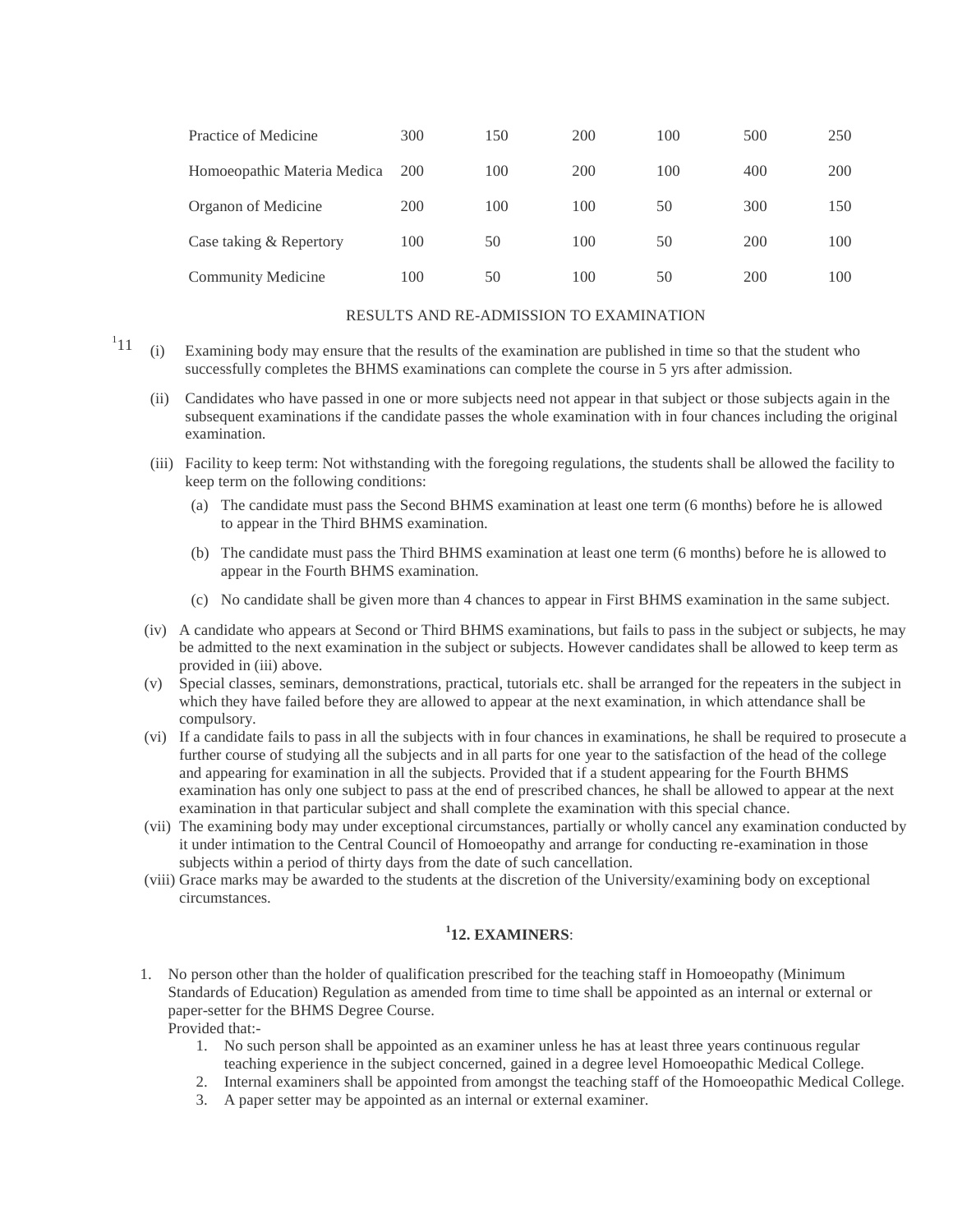- 2. The examining body may appoint a single moderator or moderators not exceeding three in number for the purpose of moderating question papers.
- 3. Oral and practical examinations shall as a rule be conducted by the respective internal and external examiners with mutual co-operation. They shall each have 50% of the maximum marks out of which they shall allot marks to the candidates appearing at the examination according to their performance and the marks-sheet so prepared shall be signed by both the examiners. Either of the examiners shall have the right to prepare, sign and send mark-sheets separately to the examining body together with his comments. The examining body shall take due note of such comments but it shall declare results on the basis of the mark-sheets.
- 4. Every Homoeopathic College shall provide all facilities to the internal and external examiners for the conduct of examinations, and the internal examiners shall make all preparations for holding the examinations.
- 5. The external examiner shall have the right to communicate to the examining body his views and observations about any shortcomings or deficiencies in the facilities provided by the Homoeopathic College.
- 6. He shall also submit a copy of his communication to the Central Council for such action as the Central Council may consider fit.

# 1 13. GENERAL GUIDELINES FOR ADMISSION TO EXAMINATION AND SCHEME OF EXAMINATION

- 1. The examining Body shall ensure that the minimum number of hours for lecture/demonstration/practical/seminar etc. in the subjects in each BHMS examination as specified in respective regulations are followed before allowing any Homoeopathic Medical College to send the students for University examination:
- 2. The examining body shall ensure that the students of the Homoeopathic Medical Colleges, who do not fulfill the Homoeopathy (Minimum Standards of Education) Regulation, are not sent for the University Examination.
- 3. Attendance: 75% attendance in a subject for appearing in the examination is compulsory. The examining body may relax this on exceptional circumstances on individual merit.
- 4. Each theory paper shall be of three hours duration.
- 5. The Practical/oral examination shall be completed immediately after the theory Examination.
- 6. That the examining body shall hold examinations on such date and time as the examining body may determine. The theory and practical examination shall be held in the premises of the Homoeopathic Medical College concerned.
- 7. There shall be two examinations in a year. One Regular examination and another Supplementary. The supplementary examination may be conducted within 6 months of the Regular examination.
- 8. No student shall be permitted to join para clinical/clinical group of subjects until he has passed in all the pre clinical subjects of First BHMS for which he will be permitted not more than four chances including the original examination.

# 1 14. "MISCELLANEOUS"

## 1. **Authorities empowered to conduct examinations:**

The Universities shall conduct the examination for the Degree Course in various States or the agencies empowered by an Act of Parliament.

2. **Interpretation:**

Where any doubt arises to the interpretation of these regulations it shall be referred to the Central Council for clarification.

3. **Power to relax:**

Where any University, or Medical institution in India which grants medical qualification, is satisfied that the operation of any of these regulations causes undue hardship in any particular case, that University or Medical Institution as the case may be, may by order, for reasons recorded in writing, dispense or relax the requirement of that regulation in such an extent and subject to such exceptions and conditions as it may consider necessary for dealing with the case in a just and equitable manner.

2Provided that no such order shall be made except with the concurrence of the Central Council.

## 4. **Saving Clause:**

Any Diploma/Degree qualification, at present included in II or III Schedule to the Homoeopathy Central Council Act where nomenclature is not in consonance with these regulations shall cease to be recognized medical qualification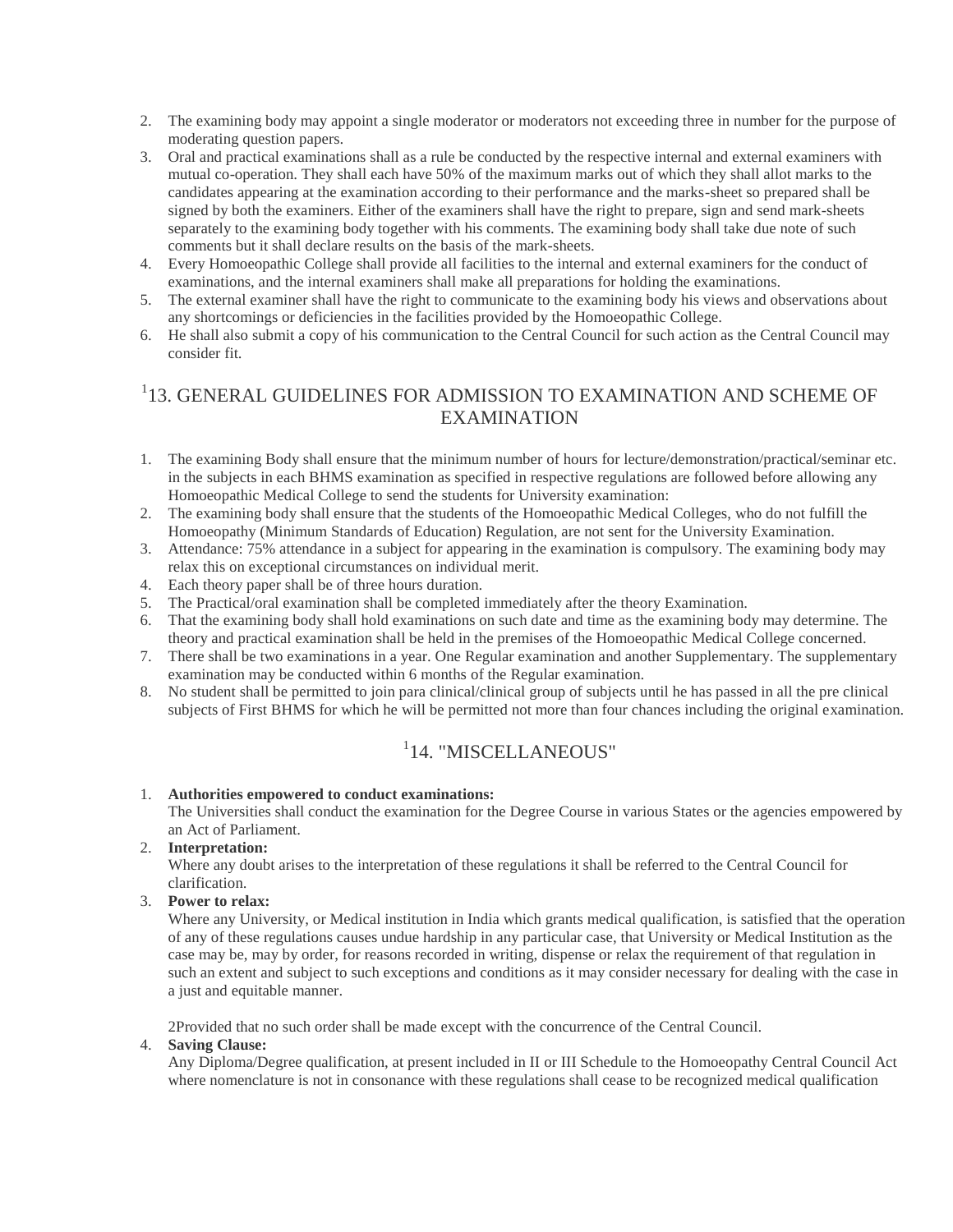when granted after the commencement of these regulations. However, this clause will not apply to the students who are already admitted to these courses before the enforcement of these regulations.

- 5. Transfer of students from one College to another:
	- 1. A student studying in a Homoeopathic Medical College may be allowed to migrate/transfer to another Homoeopathic Medical College under same or another University.
	- 2. The University concerned can allow the migration/transfer within three months after passing the First BHMS examination, as a rule.
	- 3. Migration/Transfer of students during the course of their training for the clinical subjects may be avoided.
	- 4. The number of students migrating/transferring from one college to another college during one year will be kept to the minimum so that the training of the regular students of that college is not adversely affected. The number of students migrating/transferring to/from any one college should not exceed the limit of 5% of its intake subject to a maximum of 5 student in any one Homoeopathy college in one year.
	- 5. Cases not covered under the above regulations may be referred to the Council for consideration on individual merits.
	- 6. Intimation about the admission of migrated/transferred students into any college shall be sent to the Council forthwith.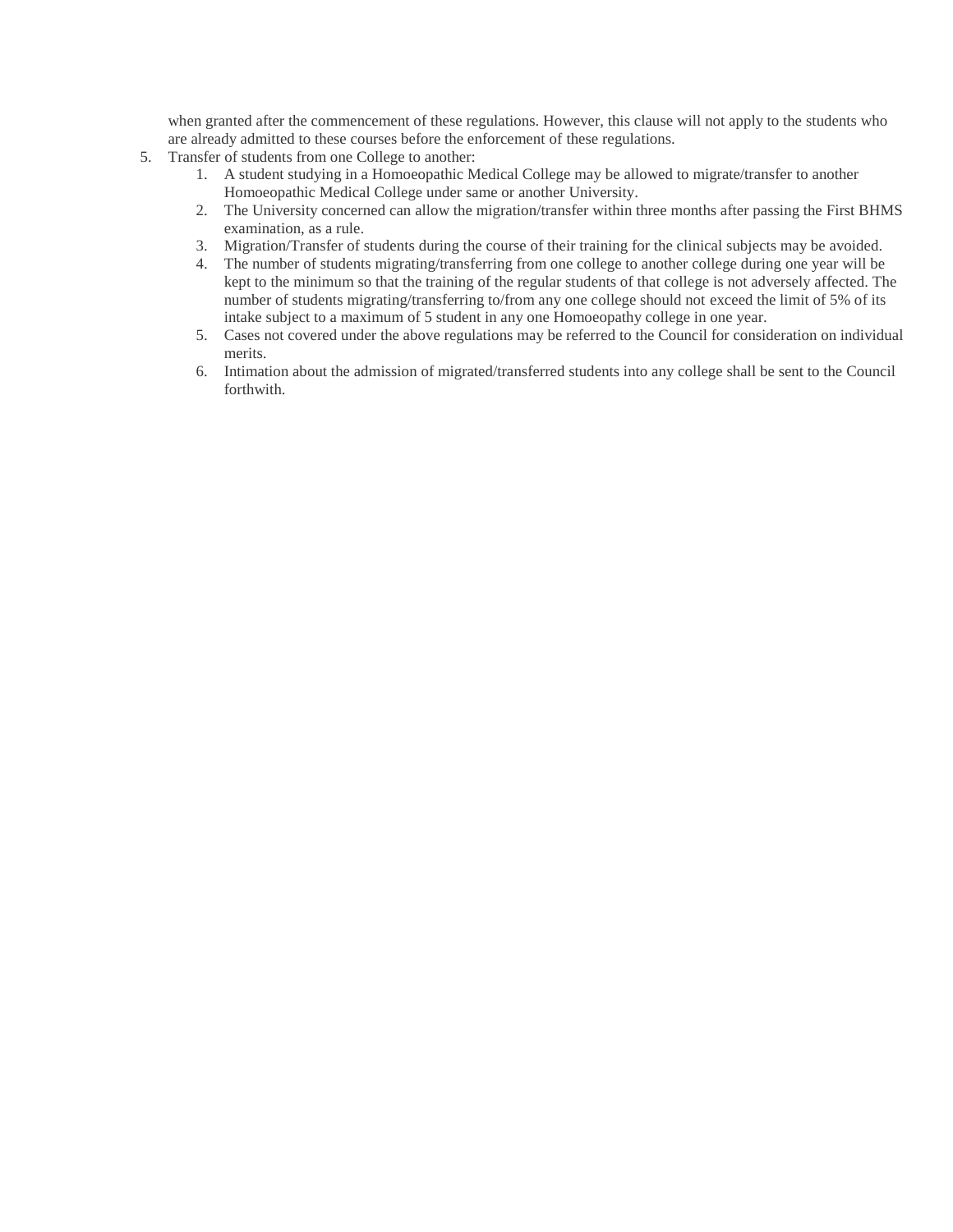# ANNEXURE 'A' (Regulation 3 (ii))

# INTERNSHIP TRAINING

1.

1. Each candidate shall be required to undergo compulsory rotating internship of one year, after passing the final BHMS Examinations, to the satisfaction of the Principal of the Homoeopathic College. Thereafter only, the candidate shall be eligible for the award of Degree of Bachelor of Homoeopathic Medicine and Surgery (B.H.M.S.) by the University.

All parts of the Internship training shall be undertaken at the hospital attached to the College, and in cases where such hospital cannot accommodate all of its students for Internship then such candidates/students shall be informed in writing by the college and it shall be the responsibility of the College to ensure that each of such students is put on internship training in a Homoeopathic Hospital or dispensary run by Government or local bodies.

2. To enable the State Board/Council of Homoeopathy to grant provisional registration of minimum of one year to each candidate to undertake the internship, the University concerned shall issue a provisional passed certificate on passing the final BHMS examination to each successful candidate. Provided that in the event of shortage or unsatisfactory work, the period of compulsory internship and the provisional registration shall be accordingly extended by the State Board/Council.

- 3. Full registration shall only be given by the State Boards if the BHMS degree awarded by the University concerned is a recognized medical qualification as per Section 13 (1) of the Act, and Board shall award registration to such candidates who produce certificate of completion or compulsory rotating internship of not less than one year duration from the Principal of College where one has been a bonafide student which shall also declare that the candidate is eligible for it.
- 4. The internee students shall not prescribe the treatment including medicines, and, each of them shall work under the direct supervision of Head of Department concerned and/or a Resident Medical Officer. No intern student shall issue any medicolegal document under his/her signatures.
- 5. Each candidate shall complete the internship training at the maximum within a period of 24 months after passing the final year examination.
- 2. The internship training shall be regulated by the Principal in consultation with concerned Heads of Departments and R.M.O. as under:-
	- 1. Each internee student shall be asked to maintain a record of work which is to be constantly monitored by the Head of concerned department and/or Resident Medical Officer under whom the internee is posted. The scrutiny of record shall be done in an objective way to update the knowledge, skill and aptitude of internee.
	- 2. The stress during the internship training shall be on case taking, evaluation of symptoms, nosological and miasmatic diagnostic analysis, repertorisation and management of sick people based on principles of Homoeopathy. Weekly seminars shall be conducted wherein interns in rotation be given a chance to present their cases for discussion, and, concerned teachers/R.M.O. shall assess performance of each of interns.
	- 3. Rotation of intern students shall be as under:
		- 1. Practice of Medicine 8 Months wherein internee will be rotated in each Psychology, Respiratory, Gastro intestinal, Endocrinology, Skin and V.D., Loco-motor, Cardiology, Paediatrics sections.
		- 2. Surgery 1 month.
		- 3. Obstetrics & Gynaecology -2 Months (1 month each (including Reproductive & child health care)).
		- 4. Community medicine (including PHC/CHC) -1 month.
	- 4. Each internee shall be exposed to clinicopathology work to acquire skill in taking samples and doing routine blood examination, blood smear for parasites, sputum examination, urine and stool examination. Students shall be trained to correlate laboratory findings with diagnosis and management of sick people.